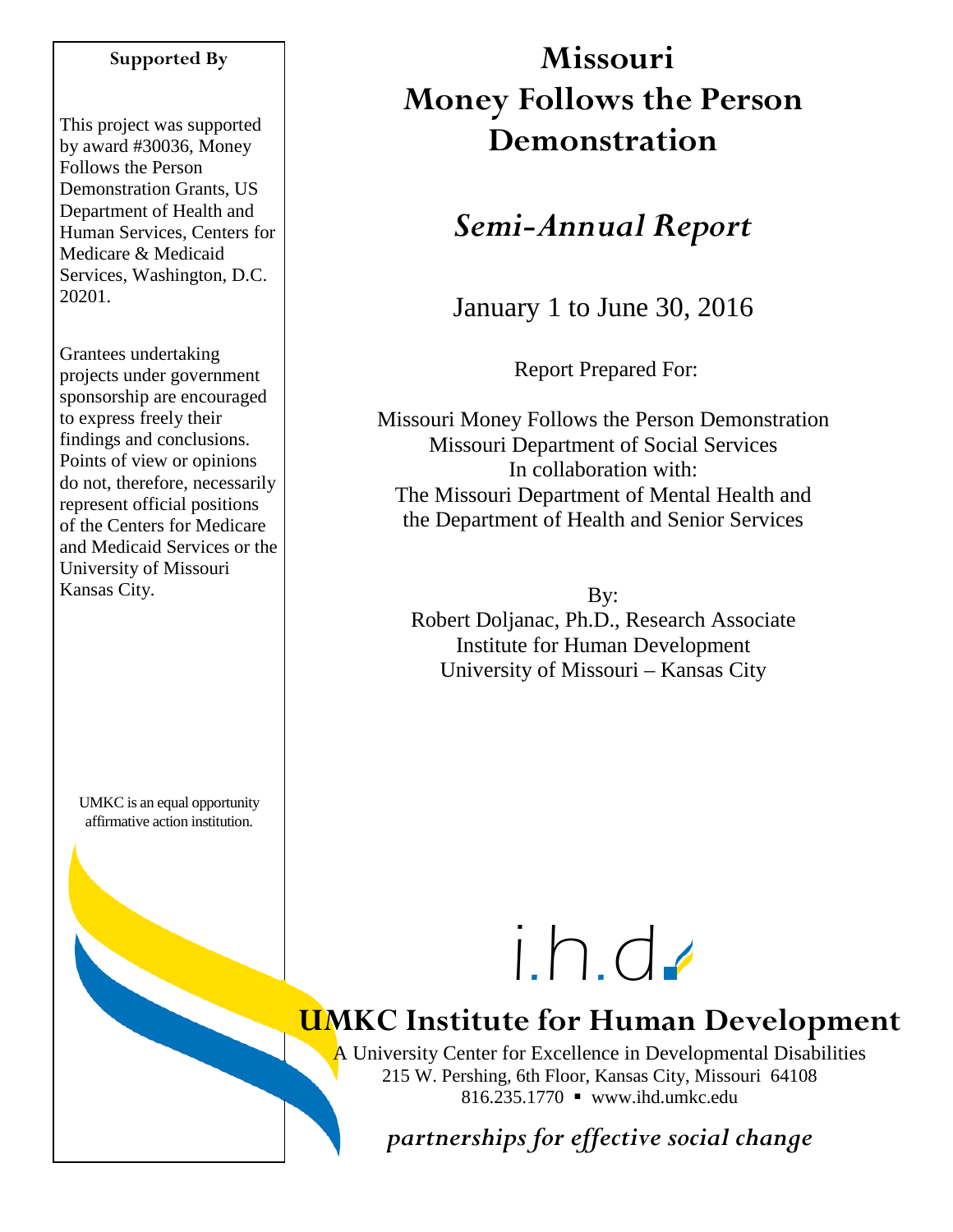## **TABLE OF CONTENTS**

| Area 1: Establish practices and policies to screen, identify, and assess persons who<br>are candidates for transitioning into the community through the MFP Project8<br>Objective 1a: Changes in relevant policies and procedures related to screening,<br>Objective 1b: Number of eligible MFP participants who choose to participate in                                                                                                                                                                                                                                            |
|--------------------------------------------------------------------------------------------------------------------------------------------------------------------------------------------------------------------------------------------------------------------------------------------------------------------------------------------------------------------------------------------------------------------------------------------------------------------------------------------------------------------------------------------------------------------------------------|
| Area 2: Development of flexible financing strategies or other budget transfer<br>Objective 2a: Changes in the balance of long term care funding between<br>Objective 2b: Increases in the number of persons funded under the Medicaid<br>Objective 2c: Increases in the amount of funding for supplemental services                                                                                                                                                                                                                                                                  |
| Area 3: Availability and accessibility of supportive services for MFP participants17<br>Objective 3a: Level of consumer involvement in planning transitions and delivery<br>Objective 3b: Types of housing selected by participants in MFP 18<br>Objective 3c: Number of MFP participants who choose to self-direct services20<br>Objective 3d: Number of individuals who were unable to transition due to a lack<br>Objective 3e: Types and amount of transition services including supplemental<br>Objective 3f: Why individuals interested in participating in MFP were unable to |
| Area 4: Performance of a cost analysis on support services for individuals<br>Objective 4a: Cost of Medicaid services prior to participating in MFP 26<br>Objective 4b: Cost of Medicaid services after transitioning and participating in<br>Area 5: Development of policies and practices to improve quality management<br>systems to monitor services and supports provided to participants in the MFP                                                                                                                                                                            |
| Objective 5a: Level of satisfaction with home and community based services and                                                                                                                                                                                                                                                                                                                                                                                                                                                                                                       |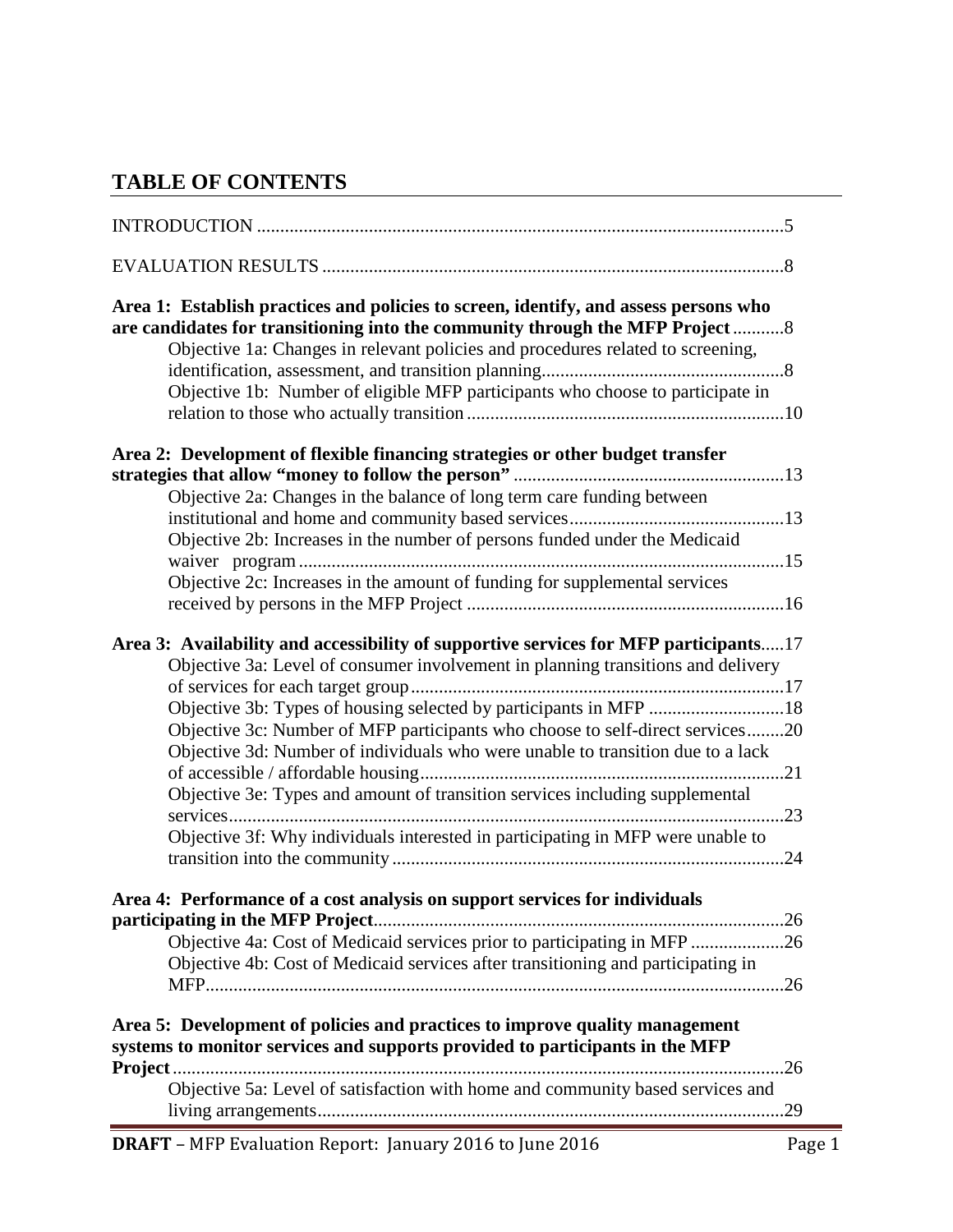|--|

| Area 6: Persons eligible to participate in MFP and who decline or cease<br>participation will be evaluated to determine the reasons for their decisions. |  |
|----------------------------------------------------------------------------------------------------------------------------------------------------------|--|
| Individuals who die while participating in MFP will have the cause of death                                                                              |  |
|                                                                                                                                                          |  |
|                                                                                                                                                          |  |
|                                                                                                                                                          |  |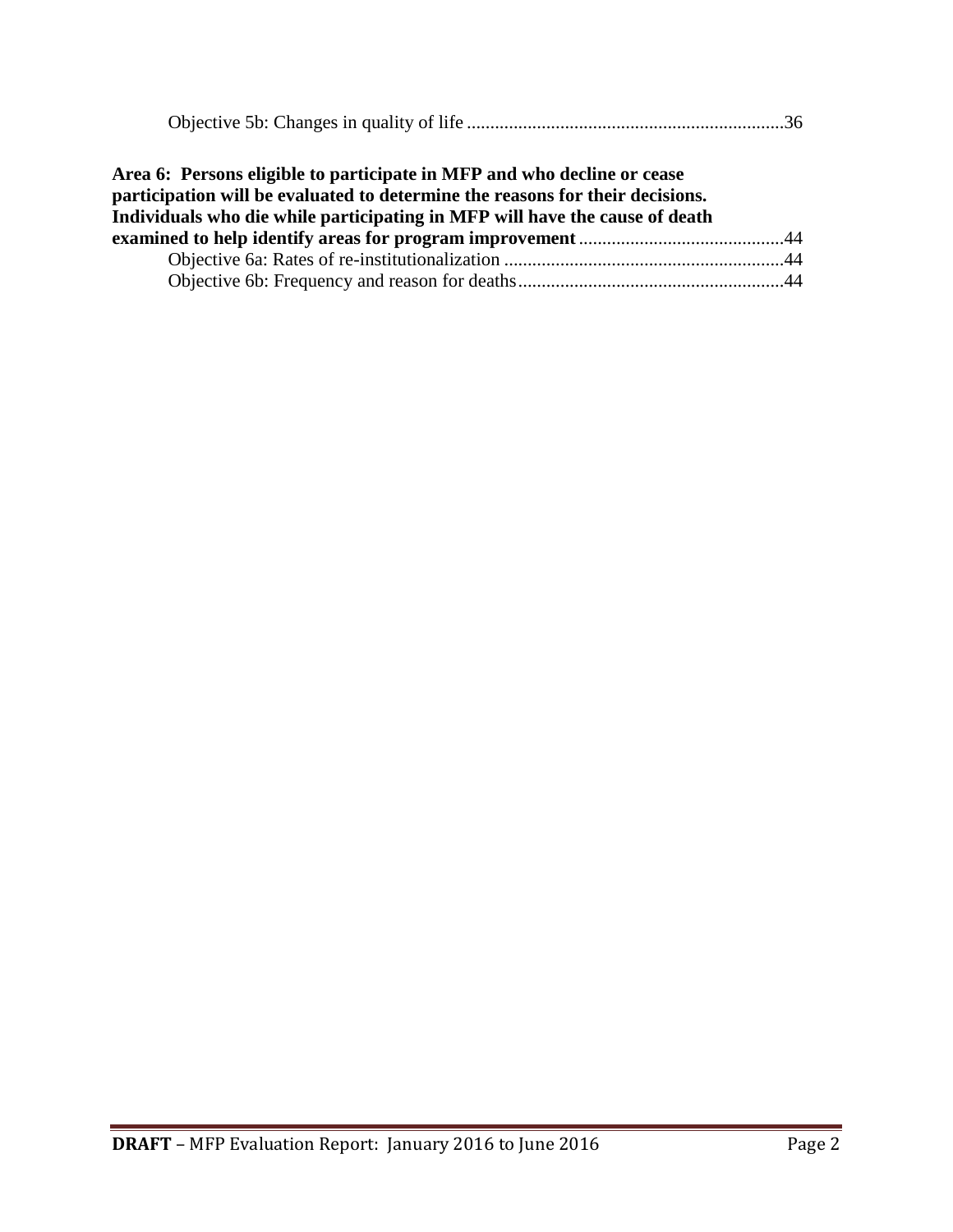# **TABLE OF TABLES**

| Table 1. Number persons assessed and/or transitioned this reporting period11             |
|------------------------------------------------------------------------------------------|
| Table 2a. Qualified HCBS expenditures for this reporting period 14                       |
| Table 2b. Annual proportion of LTC expenditures for persons with DD spent on HCBS        |
|                                                                                          |
|                                                                                          |
| Table 5. Number of MFP participants who choose to self-direct services 21                |
|                                                                                          |
|                                                                                          |
| Table 8. Improvements in Quality of Life Domains from baseline to first yr. follow-up 37 |
| Table 9. Significant differences between assessments in Quality of Life Domains by       |
| Table 10. Outcomes and data elements for measuring progress toward Area 1, Objectives    |
| Table 11. Outcomes and data elements for measuring progress toward Area 2, Objectives    |
| Table 12. Outcomes and data elements for measuring progress toward Area 3, Objectives    |
| Table 13. Outcomes and data elements for measuring progress toward Area 4, Objectives    |
| Table 14. Outcomes and data elements for measuring progress toward Area 5, Objective     |
| Table 15. Outcomes and data elements for measuring progress toward Area 6, Objective     |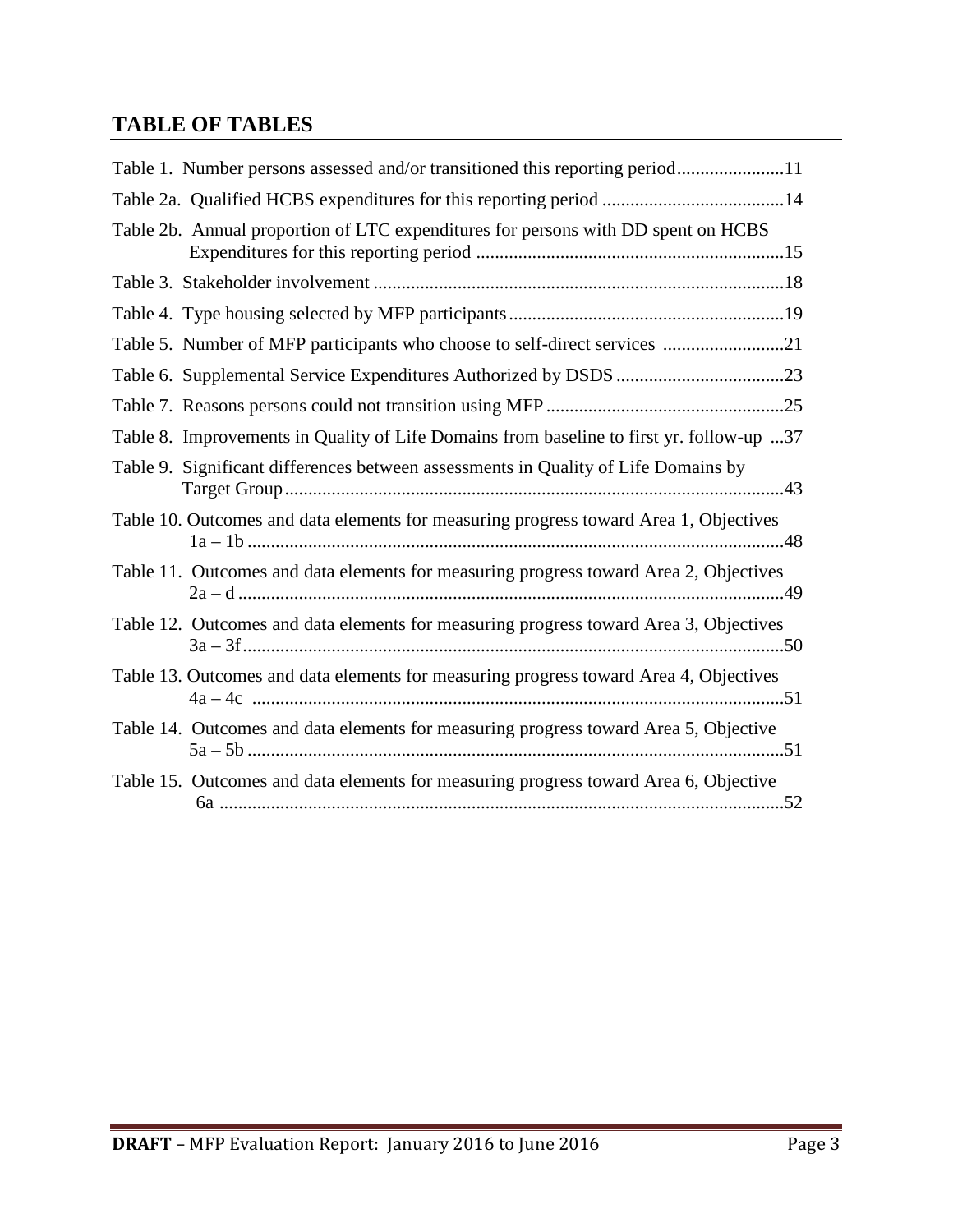## **TABLE OF FIGURES**

| Figure 3a. Type of housing selected by MFP participants this reporting period19  |  |
|----------------------------------------------------------------------------------|--|
| Figure 3b. Type of housing selected by MFP participants since start of project20 |  |
|                                                                                  |  |
|                                                                                  |  |
| Figure 6. MO MFP participants who desired to work for pay after one year33       |  |
|                                                                                  |  |
| Figure 8. MO MFP participants who desired to work for pay after two-years36      |  |
|                                                                                  |  |
|                                                                                  |  |
|                                                                                  |  |
|                                                                                  |  |
|                                                                                  |  |
|                                                                                  |  |
|                                                                                  |  |

# **APPENDIX**

| Appendix A: |  |
|-------------|--|
|             |  |
|             |  |
|             |  |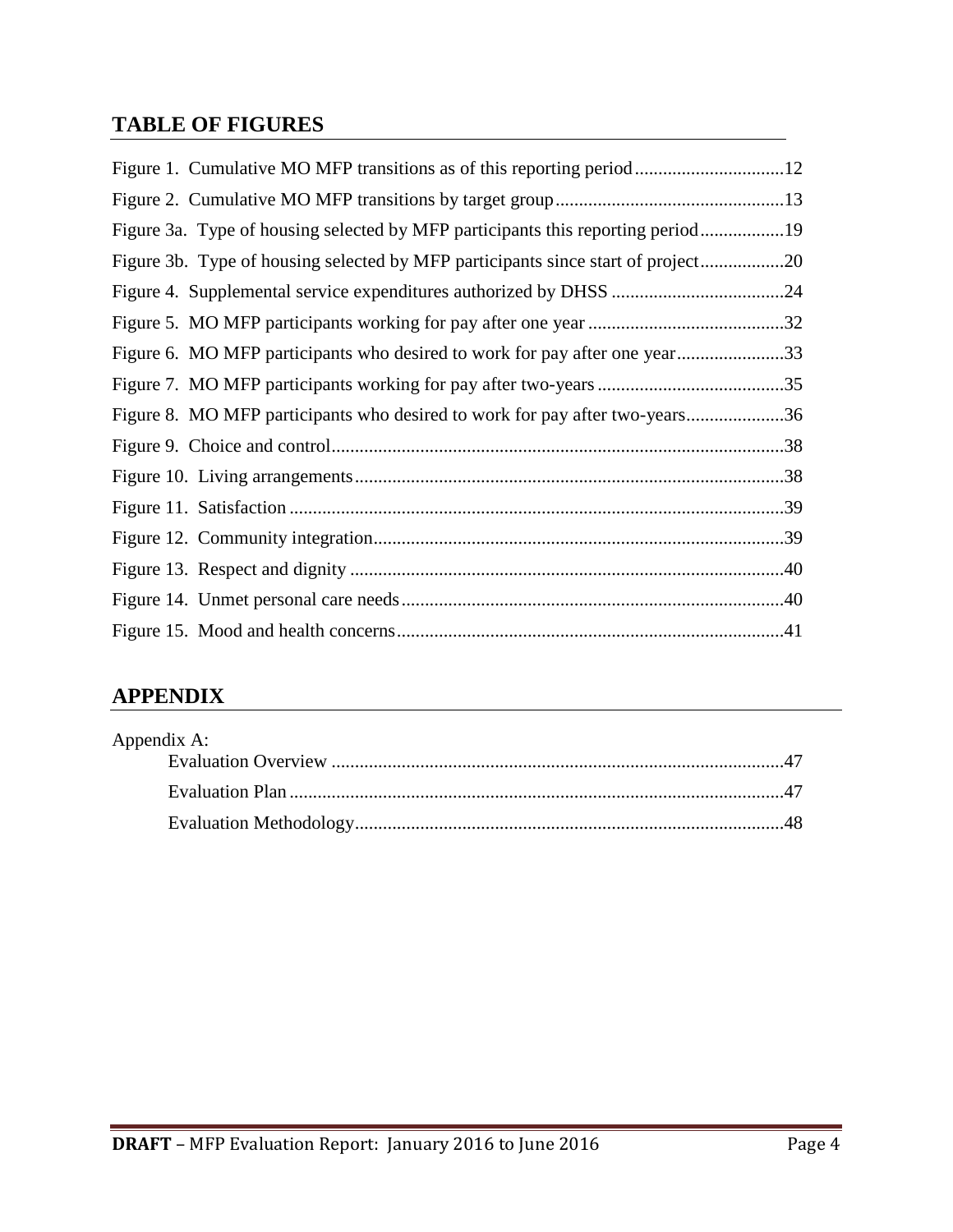# **INTRODUCTION**

The federal Money Follows the Person demonstration was authorized by Congress as part of the 2005 Deficit Reduction Act (DRA) and was extended under the Affordable Care Act (ACA). MFP offers states the opportunity to receive enhanced federal matching funds for covered Home and Community Based Services (HCBS) for 12 months for each Medicaid beneficiary who transitions from an institutional setting to back to a community based setting as a Money Follows the Person (MFP) participant.

The Center for Medicare and Medicaid Services (CMS) has defined Money Follows the Person (MFP) as "a system of flexible-financing for long-term services and supports that enable available funds to move with the individual to the most appropriate and preferred setting as the individual's needs and preferences change." This approach has two major components. One component is a financial system that allows sufficient Medicaid funds to be spent on home and community-based services. This often involves a redistribution of State funds between the long term institutional care (LTC) and community based state plan and waiver programs. The second component is a nursing facility transition program that identifies consumers in institutions who wish to transition to the community and helps them to do so.

This grant supports State efforts to: a) rebalance LTC support systems so that individuals have a choice where they live and receive services; b) transition individuals from institutions who want to live in the community; and c) promote a strategic approach to implement a system that provides person-centered, appropriate, needs based quality of care and quality of life services that ensures the provision of, and improvement of such services in both home and community based settings.

The overall goal of the Money Follows the Person Demonstration (MFP) is to support and assist persons with disabilities or who are aging to make the transition from nursing homes and state habilitation centers to quality community settings that can meet their individual support needs and preferences. This project will enhance existing state efforts to reduce the use of institutional, long-term care services and increase the use of home and community based programs.

The purpose of this report is to help evaluate the effectiveness of the State of Missouri's Money Follows the Person Project, provide information for program improvement and provide information to speak with the state legislature to gain support to sustain and to grow the program. This evaluation process will generate data briefs and reports that can be used to inform key legislative members and others. These reports can also be used by MFP stakeholders as part of community outreach to attract individuals to participate in the program and return more individuals to the community.

This program evaluation will examine points throughout the transition process from institutions to community settings. These stages include but are not limited to how the persons in the project are selected as participants; the type of funding they will receive; the type of residence they will occupy; the support services they will receive; and their satisfaction with these services. Information will be gathered on MFP participants that leave the program to help identify the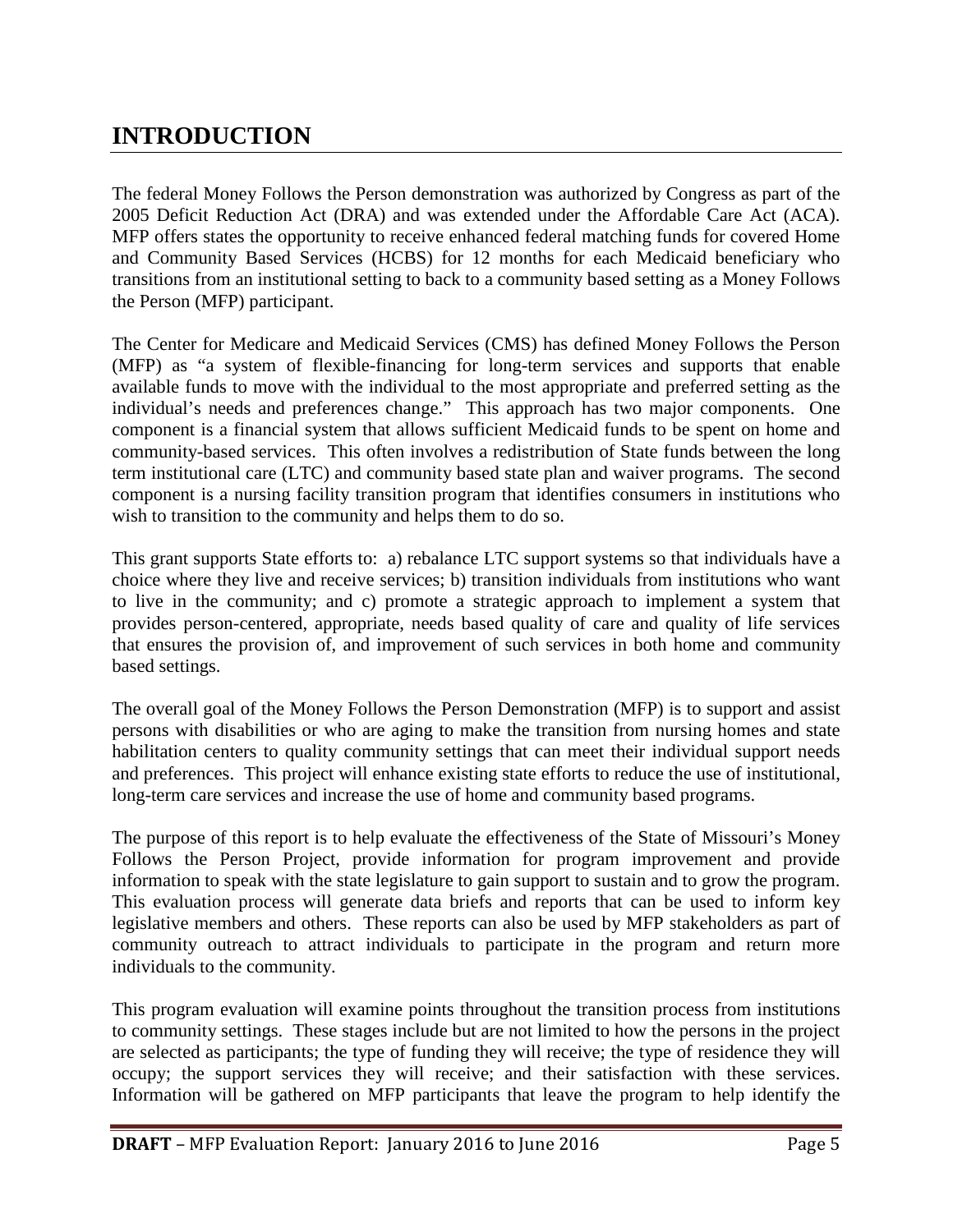reasons for their leaving. This information can be used to identify trends and aid in the development of supports and services to help keep individuals living in community settings. This will become important as individuals with more complicated needs return to the community and aid the MFP Project in reaching their benchmarks for successful community transitions.

The following objectives have been developed to examine and evaluate various aspects of the MFP project. It is intended that these objectives will provide feedback on essential components of the project that are necessary for the project to be successful.

Area 1: Establish practices and policies to screen, identify, and assess persons who are candidates for transitioning into the community through the MFP project.

- **Objective 1a:** Changes in relevant policies and procedures related to screening, identification, assessment, and transition planning.
- **Objective 1b:** Number in each target group who choose to participate and those who actually transition.

**Area 2:** Development of flexible financing strategies or other budget transfer strategies that allow "money to follow the person".

- **Objective 2a**: Changes in the balance of long term care funding between institutional and home and community based services.
- **Objective 2b**: Increases in the number of persons funded under the Medicaid Waiver program.
- **Objective 2c**: Increases in the amount of funding for supplemental services received by persons in the MFP Project.

**Area 3:** Availability and accessibility of supportive services for MFP participants. Supportive services include a full array of health services, 'one time' transitions services, adaptive medical equipment, housing and transportation.

- **Objective 3a**: Level of consumer involvement in planning transitions and delivery of services.
- **Objective 3b:** Types of housing selected by participants in MFP.

**Objective 3c:** Number of MFP participants who self-direct services.

**Objective 3d**: Number of individuals who were unable to transition due to lack of housing.

**Objective 3e:** Types and amounts of transition services, including demonstration and supplemental services, used by MFP participants.

**Objective 3f:** Why individuals interested in participating in MFP were unable to transition.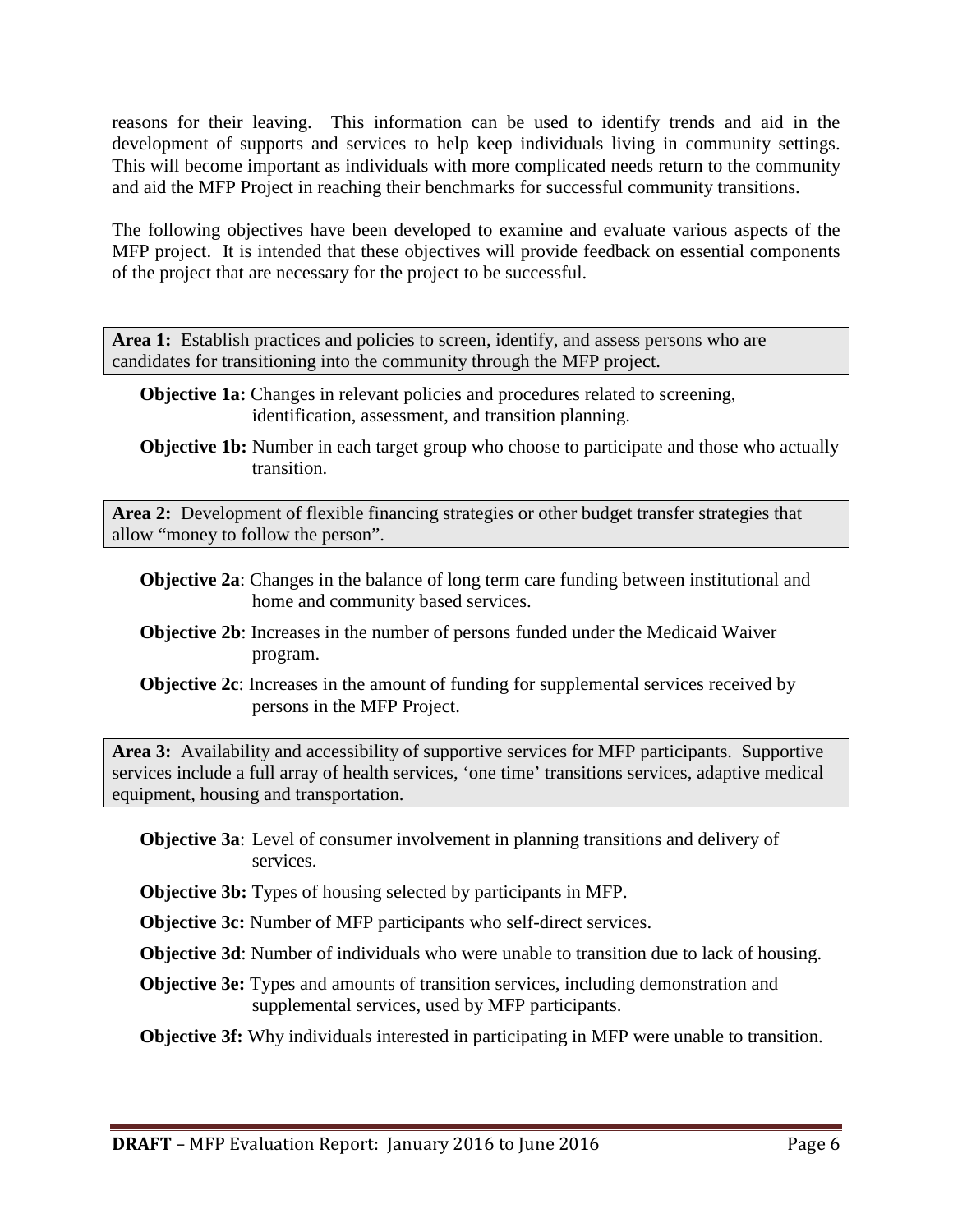**Area 4:** Performance of a cost analysis on support service costs for individuals participating in the MFP Project.

**Objective 4a**: Medicaid costs prior to participation in MFP. **Objective 4b**: Medicaid costs following transition and participating in MFP.

Area 5: Development of policies and practices to improve quality management systems to monitor services and supports provided to participants in the MFP Project.

**Objective 5a**: Level of satisfaction with home and community based services including living arrangements. **Objective 5b:** Changes in quality of life.

**Area 6:** Persons eligible to participate in MFP and who decline or those persons enrolled in MFP and who cease participation in MFP will be evaluated to determine the reasons for their decisions. Individuals who die while participating in MFP will also have their cause of death examined.

**Objective 6a**: Rates of re-institutionalization of MFP participants and reasons cited. **Objective 6b**: Frequency and reason for deaths.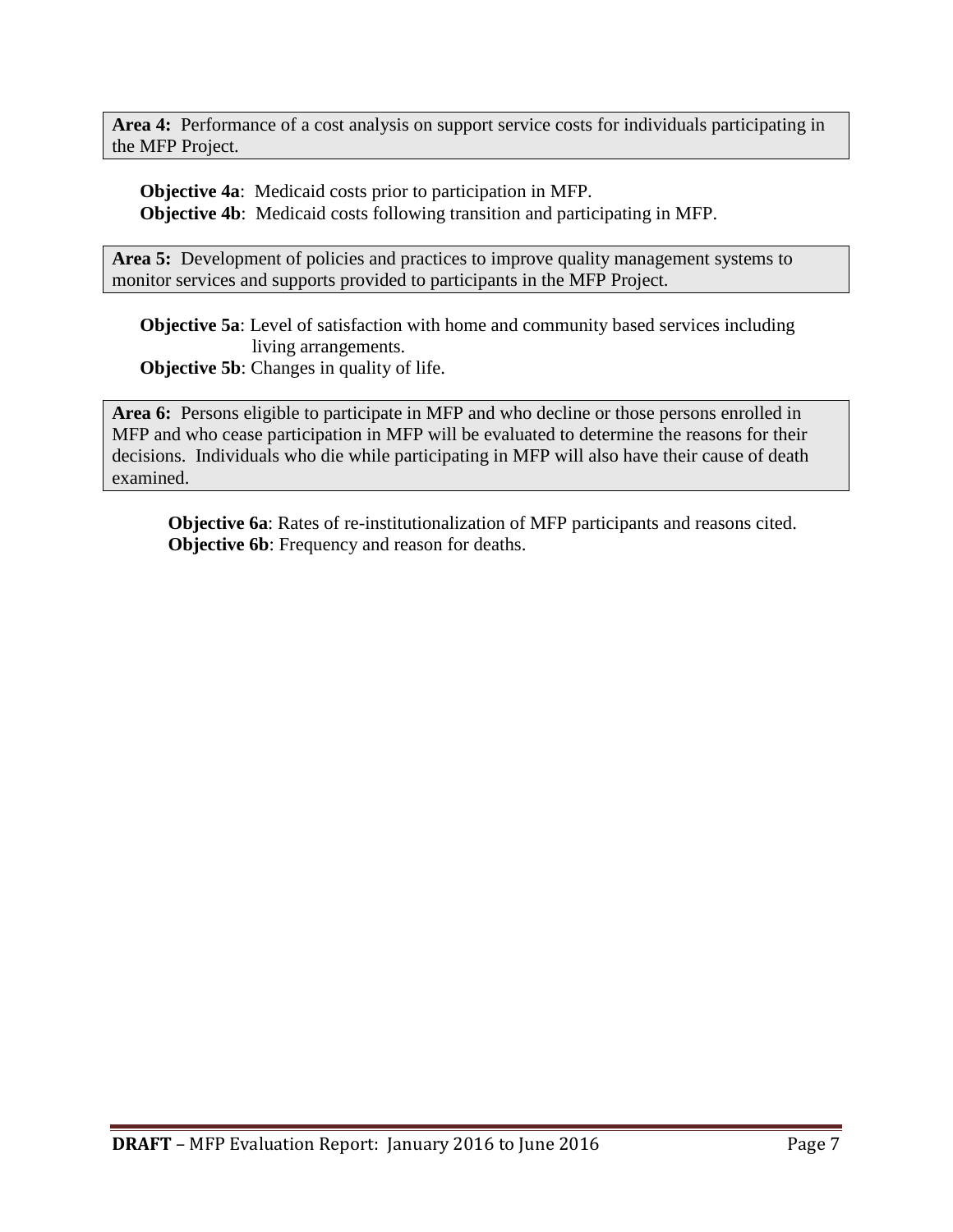# **EVALUATION RESULTS**

The Evaluation Results section provides a description of the Money Follows the Person Demonstration activities and progress made with regard for each goal and objective. For each area goal, the objectives, outcomes, strategies or activities, and data measures are stated. This is followed by a discussion of the progress made during January 2016 through June 2016. For some data measures, baseline data was available. In this circumstance, progress over time is reported. When baseline data is not available, the discussion is limited to progress made during this reporting period, which may serve for comparison in upcoming years.

Area 1: Establish practices and policies to screen, identify, and assess persons who are candidates for transitioning into the community through the MFP project.

The rationale for this goal is to examine state policies and procedures for changes that will affect individuals who express a desire to leave an institutional living setting and return to the community. This goal is intended to help determine if the state has made permanent changes in their system to ensure that persons have access to a transparent process for returning to their communities.

**Objective 1a:** Changes in relevant State policies and procedures related to screening, identification, assessment, and transition planning.

The Missouri Money Follows the Person Demonstration Project has targeted three groups of persons to be involved in the program: persons with developmental disabilities including those with developmental disabilities and mental illness; persons with a physical disability; and the aged. The state agencies involved in providing services to these groups will be surveyed based on the populations they serve. Persons with an intellectual or developmental disability (DD) will be served by the Department of Mental Health (DMH) – Division of Developmental Disabilities (DDD). The aged (aged 63 and older) and persons with physical disabilities under the age of 63 (PD) will be served by the Department of Health and Senior Services (DHSS) – Division of Senior and Disability Services (DSDS).

For this reporting period, representatives from the Department of Mental Health – Division of Developmental Disabilities reported no new or pending legislative initiatives that would affect the current MO MFP Program. The DMH continues to implement staff positions related to transitions that included Employment Coordinators, Family Support Coordinators, and Community Living Coordinators in each of the Developmental Disabilities Regional Offices. The Community Living Coordinators are tasked with providing assistance in locating living situations for individuals interested in transitioning into the community. Each Regional Office will have a Self-Advocacy Specialist who is to work with families and others on self-awareness and diversity issues. The office will also have a Self-Directed Support Coordinator whose role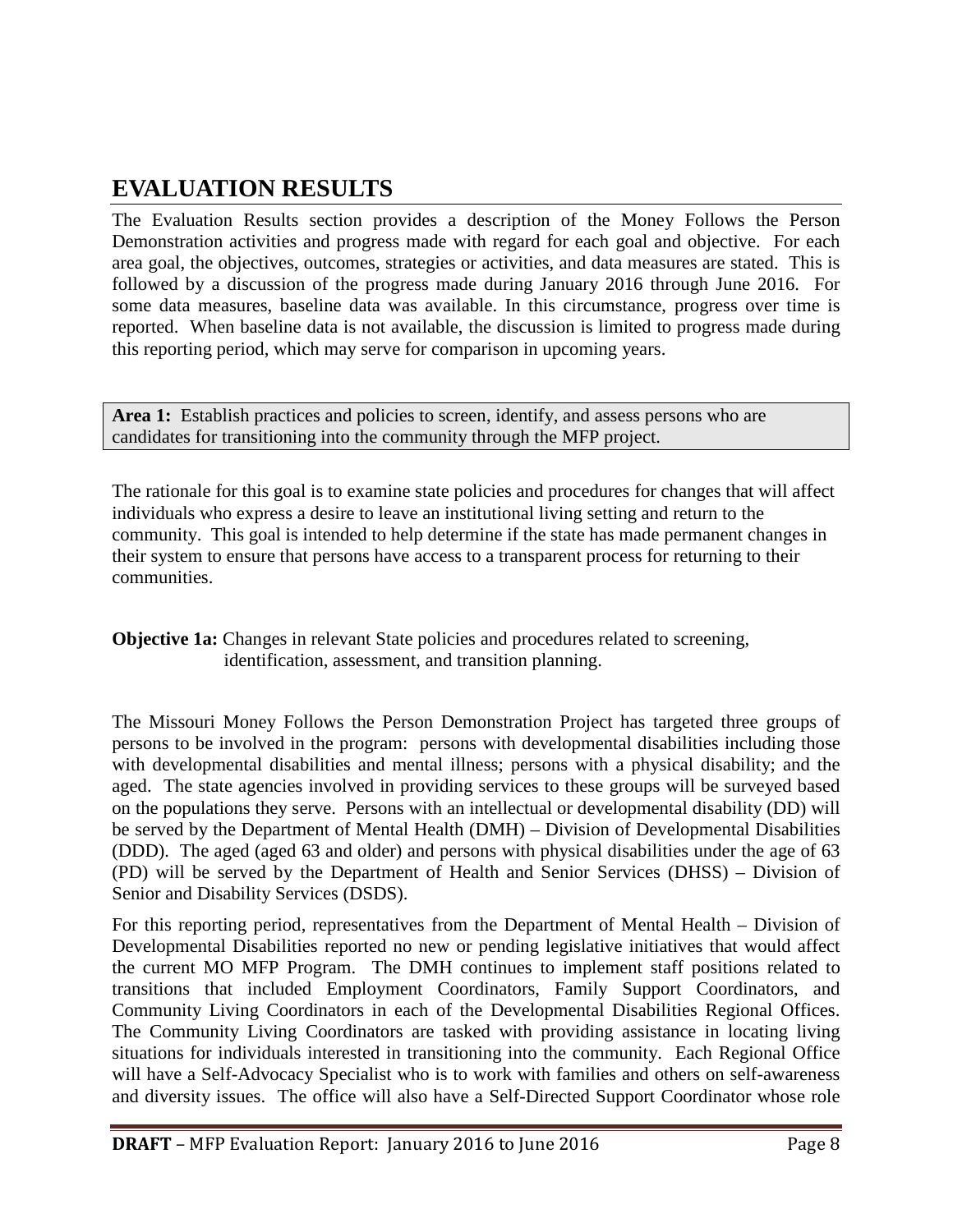will be to provide guidance, help and support to persons self-directing their services. The DMH has continued to use expanded Target Case management (TCM) services to help manage growing caseloads and provide families more access to their service coordinator. The DMH also provides onetime transition expenses to qualified individuals. These expenses are intended to help with start-up costs for such supports as Behavior Analysis and other expenses such as assistive technology and job support.

The Division of Developmental Disabilities continues to have a major focus on guardianship outreach in regard to transition for the DD and DD/MI target groups. It has proven difficult to obtain guardianship consent for this population. To help address this problem, the division developed and implemented a series of approaches. This includes the sharing of transition success stories on video and in parent organization meetings, meeting one-on-one with peers, and providing videos on community housing options. The MO MFP stakeholder group also addresses this issue with guardians across all target populations. The division has also made efforts to provide technical assistance and training for DMH's Community Living Coordinators and Service Coordinators in order for them to gain a better understanding of the process for transitioning people with DD out of nursing homes.

From January to June 2016, representatives from the Department of Social Services – Division of Health and Senior Services reported no new or pending legislative initiatives that would affect the current MO MFP Program. The Department of Health and Senior Services continued to use their HCBS Web Tool or InterRAI Home Care Assessment (Inter RAI HC) which is intended to enhance the client assessment process and HCBS authorization. The Inter RAI HC focuses on a person's functioning and quality of life by assessing needs, strengths, and preferences. Upon completion, the Inter RAI HC calculates the participants nursing facility level of care for eligibility purposes. This assessment is also intended to help provide a continuity of care across settings and promote a person-centered evaluation. This assessment tool is very clinical in nature and some MO MFP participants have difficulty in meeting a 21 point nursing facility level of care and may not be authorized for HCBS. During this reporting period. it was decided that in cases where the individual will not be authorized for HCBS, attempts would be made to use an individual's natural community and other non-paid supports to assist with unmet needs.

To help address this problem with service authorization, a MFP Home and Community Based Services Referral/Assessment form was developed for the DSDS MFP Regional Coordinators. The purpose of this form was to ensure consistency statewide when gathering information on MFP participants who will not be authorized for HCBS. This form has less content and is not as clinically extensive as the InterRAI.

In conjunction with the HCBS Web Tool, DHSS has implemented a data base system, the Case Compass which focuses on gathering pertinent information on critical incidents/abuse, neglect and exploitation involving their clients which includes MO MFP participants. The Division of Senior and Disability Services has replaced their third party assessors with HCBS Call Center (15 FTE) and Assessment Teams (75 FTE). These teams have been tasked with processing new requests for Medicaid supported community services. They were also required to conduct prescreening assessments, assessments of level of care and evaluate requested changes in individual plans. These Call Center and Assessment Teams continue to be used. Additional placement slots were added to the Medically Fragile Adult Waiver. After MO MFP ends, state funds will continue to support these additional slots.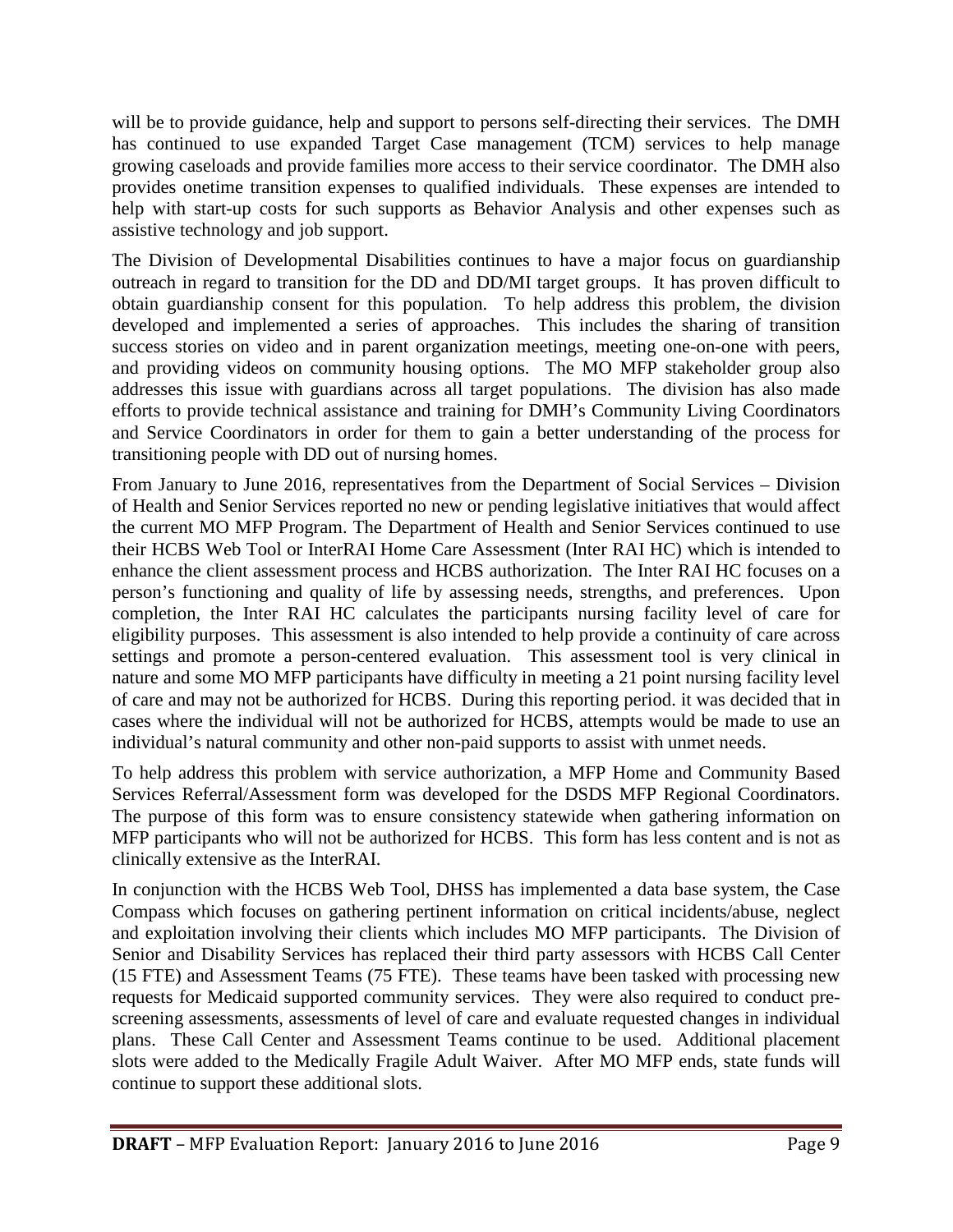Issues such as the annual Medicaid recertification process and switching Medicaid funding from institutional to community based have periodically surfaced since the start of the MO MFP program. The DHSS and Family Support Division (FSD) collaborated to have an FSD employee placed at DHSS to assist with Medicaid issues which impact a person's ability to receive HCBSs. This benefits all HCBS Medicaid recipients including MO MFP participants who are experiencing difficulty with their Medicaid coverage.

The MOCOR (Missouri Community Options and Resources) partners (Missouri Departments of Health & Senior Services, Mental Health and Social Services) continue to operate a website and a toll free phone number. The site enables users to assess, learn and search for long-term support information and services throughout Missouri. Beginning in 2012, Community Options Counseling (COC) can be provided to individuals with an active discharge plan as long as they have resided in a nursing facility for 90 consecutive days minus Medicare paid days for the purposes of short-term rehabilitation services. A transition plan template was developed through the CQI process and this plan became a contractual requirement beginning in 2014. This transition plan must be completed prior to a transition for each MFP participant.

The Missouri Division of regulation and Licensure (DRL) informed the DSDS that they had received complaints from nursing homes regarding the outcome of referrals for COC services. To address their concerns, the DSDS developed a form to be left at the nursing home following COC. If an individual is not referred for MFP transition coordination services, the nursing home is informed as to the reason. A standardized format was developed for DSDS Regional Coordinators to use following their assessment to inform contracted transition coordinators of personal issues that should be addressed in the transition plan in order to better insure the delivery of needed support services.

MO MFP Contractors began using a revised uniform transition plan template called the Transition Plan and Payment Invoice Score (TP) that officially became part of contract renewals. This transition plan template is more user friendly e.g. some questions were reassigned to more appropriate areas depending on subject matter, reduced redundancy, and items made more specific to MO MFP which allows for more person-centered planning. Contractors will need to send a completed TP to the DSDS MFP Regional Coordinator prior to a move, so it can be reviewed to ensure everything is in place to mitigate risk once a participant moves to the community. The TP is to ensure contractors submit them accurately and in a timely manner to help prevent the misallocation of funds for the coming contractual period. The timely submission of transition plans for review/approval and the accurate and timely submission of monthly payment invoices are now ongoing performance measures for contractors.

#### **Objective 1b:** Number of eligible MFP participants who choose to participate in relation to those who actually transition.

In order to be eligible to participate in MFP, an individual must have resided in a habilitation center or nursing facility for at least 90 days of non-Medicare funded rehabilitation; received MO HealthNet benefits in the care facility for one day; and transition to a home that is leased or owned by the participant or participant's family or move to residential housing with no more than four individuals living in the house. From January 2016 to June 2016, a total of 291 persons were assessed to determine eligibility for participation in MFP. Again, for the period covered in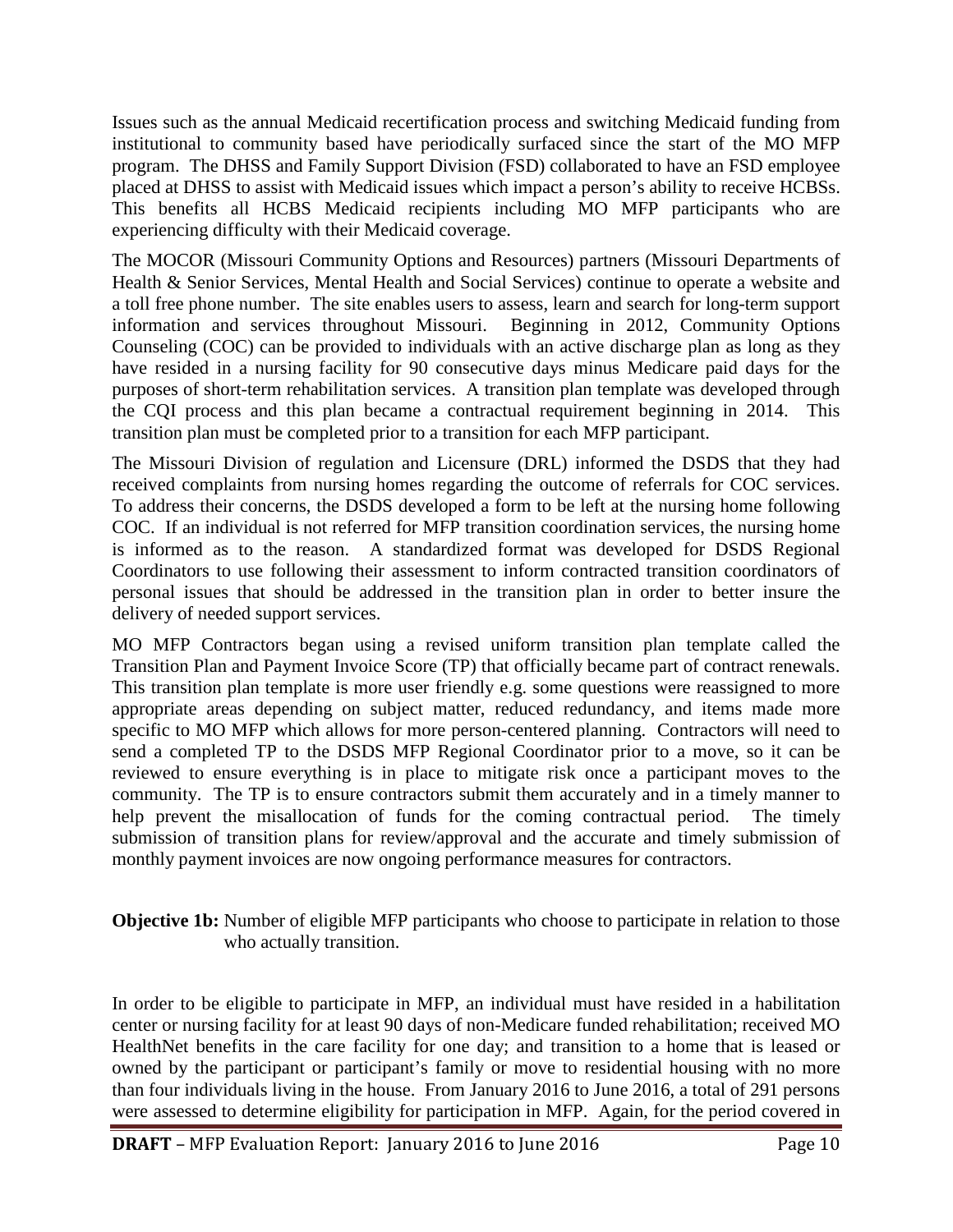this report, 91 persons who were identified as being eligible for MFP transitioned into the community.

The MO MFP has created a website for nursing home staff to enter MDS Section Q referrals online. The MO DSS developed and sent out a Provider Bulletin to nursing homes on MDS Section Q to remind nursing homes on the requirement for them to administer the MDS questionnaire to residents how to make an online Section Q referral. There continued to be steady rate in referrals from facilities based on Section Q for this period. Between January and June 2016, 143 persons were referred to MO MFP through Section Q and 19 of these individuals were then enrolled in the MFP program and transitioned to the community. It is expected that individuals identified through Section Q during this time period will likely show as enrolled in the program next reporting period, as actual transitions can take months to occur. As more individuals move out of nursing facilities due to MFP, people are becoming aware of the program and the Missouri MFP Project continues to receive more self-referrals regarding the program and possible eligibility. MO MFP is also receiving more contacts from family members regarding the program and what it might be able to do for their family members. The use of the MO MFP website and brochures will continue to be used for outreach.

**Table 1.**

#### **MO MFP**

#### **Assessment and Transition Status: January 2016 to June 2016**

|                                                                                                                    | Aged | DD  | <b>PD</b> | DD/MI    |
|--------------------------------------------------------------------------------------------------------------------|------|-----|-----------|----------|
| Number of institutionalized residents<br>assessed to determine eligibility for MFP<br>during this reporting period | 80   | 14  | 197       | 0        |
| Number of eligible institution residents<br>who transitioned during this reporting<br>period                       | 21   | 9   | 61        | $\theta$ |
| Cumulative number of eligible<br>institutionalized residents who transitioned<br>due to MFP                        | 330  | 360 | 641       | 37       |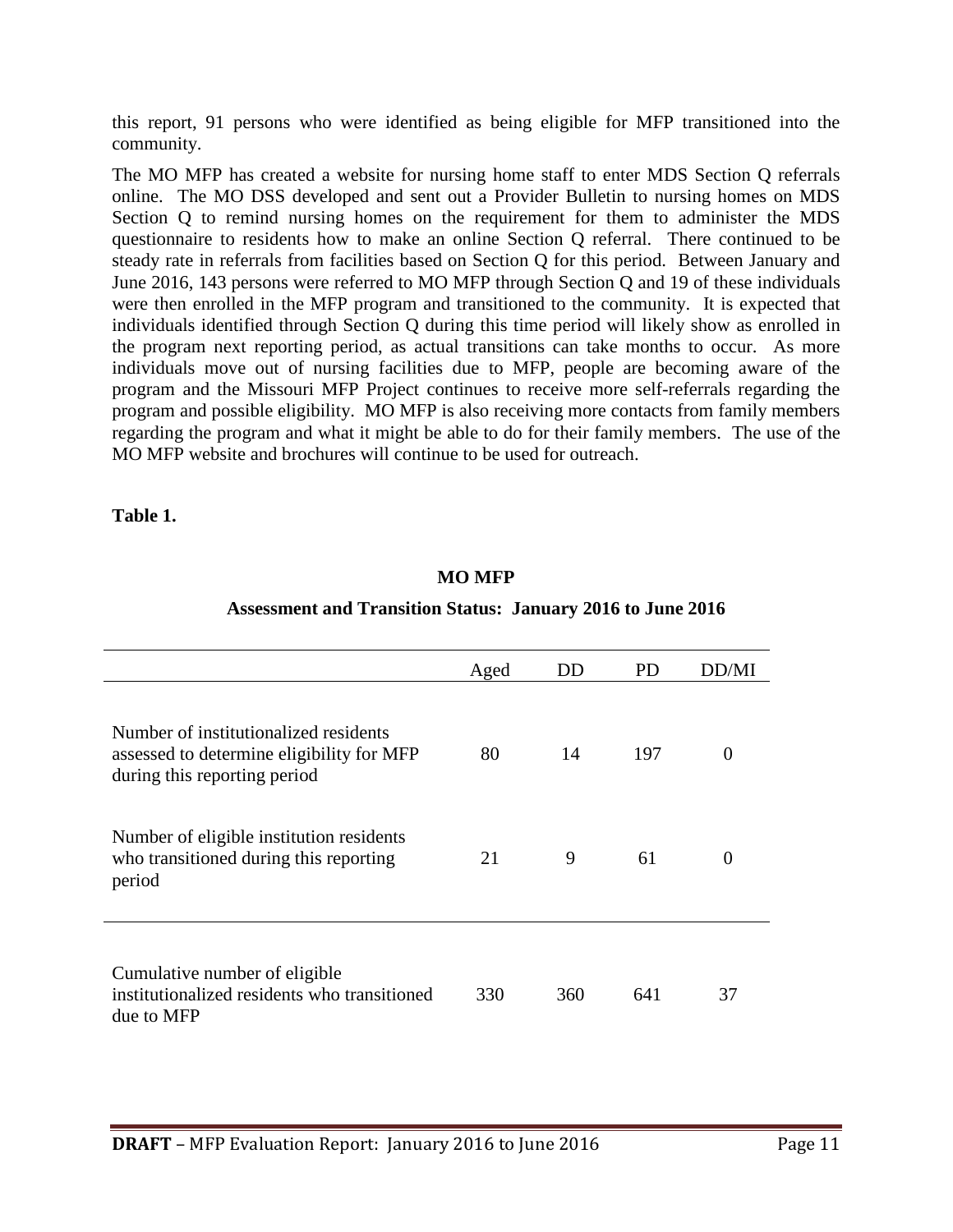The 91 MO MFP transitions reported for the time-period covered in this report are below levels that would ensure achieving transition goals for the year. However, this rate is consistent with rates from earlier project years where annual goals were either reached or exceeded.

The implementation of the Section Q website accompanied by training for nursing home staff on the process to report "Yes" responses to Section Q was hoped to aid the MO MFP project in achieving transition goals. During this reporting period, an information reference card for nursing facility staff was created and called "MDS Section Q, Options Counseling and MFP Quick Reference." This reference card created by a desire to better equip nursing home staff (Social Workers, MDS Coordinators) with basic reference information, ranging from the proper website to input Section Q referrals, how to initiate a direct referral, and more details about how the potential participants via the  $Q+$  index. This training along with continued outreach efforts to nursing homes appears to be having an impact as from January to June 2016, a total of 143 individuals were referred to the MFP program through Section Q and 19 persons transitioned to the community as a result of these referrals.

As a result of these combined efforts, by the end of June 2016, a total of 1,368 individuals had enrolled in the MO MFP project and returned to live in the community. Figure 1 shows the cumulative progress the MO MFP project has made in the state of Missouri in returning individuals to their community.

**Figure 1.**



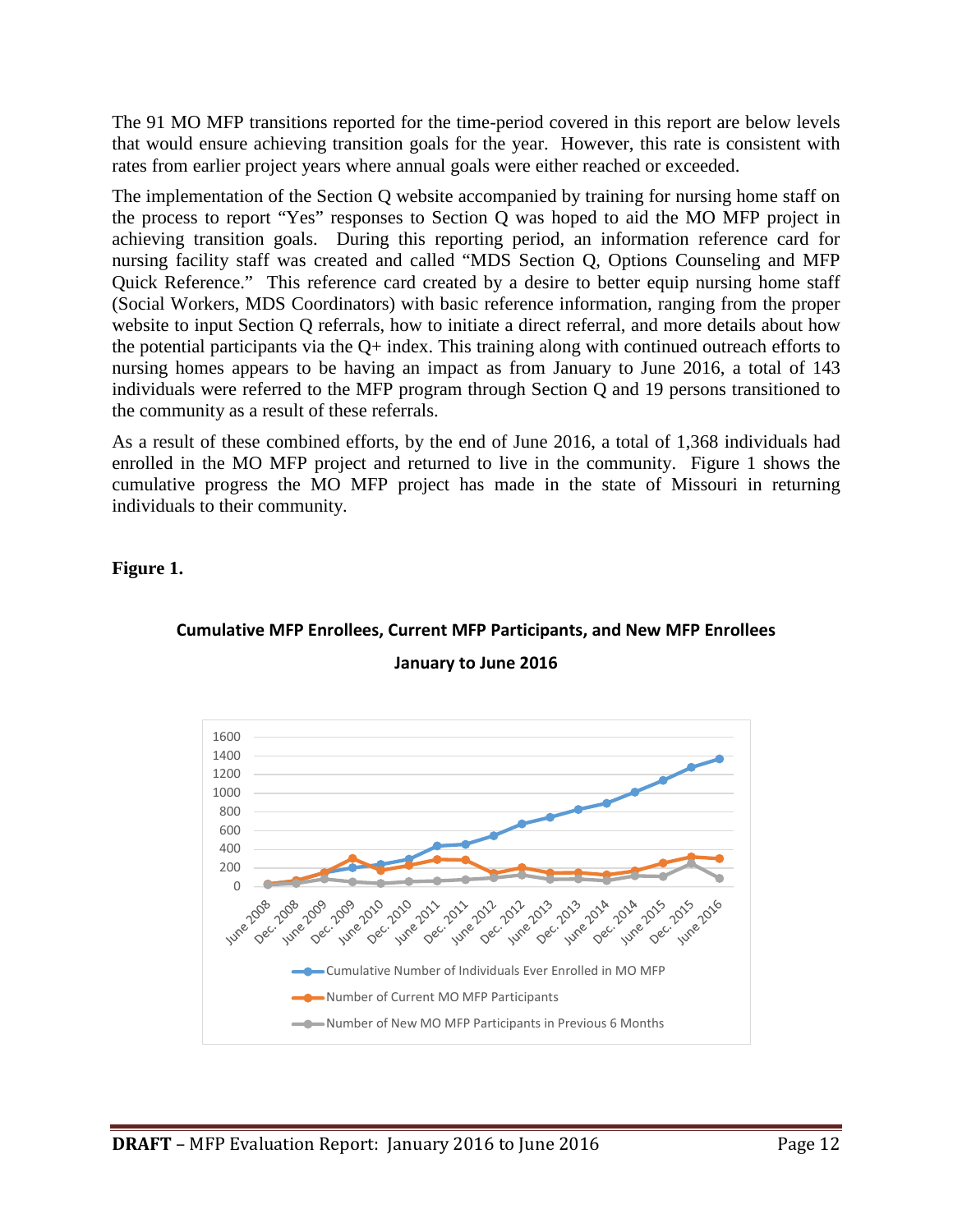Between January to June 2016, the largest number of persons enrolling in the MFP program and returning to the community was in the Physically Disabled target group (n=61). An additional 21 Aged and 9 persons with a DD also made this transition back to the community. This rate of transitions is behind the optimal rate necessary to achieve annual transition goals. However, this rate is consistent with rates from similar reporting period where the program was able to achieve annual goals. For reasons unknown, the MO MFP Program has consistently had difficulty in meeting transition goals for this first reporting period. Figure 2 shows the cumulative community transitions broken down by target group with the project target goals for each group. Transition goals are set by the state.

#### **Figure 2.**



#### **Cumulative Transitions as of June 2016 by Target Group**

**Area 2:** Development of flexible financing strategies or other budget transfer strategies that allow "money to follow the person".

The rationale for this goal was to examine state policies and approaches to ensuring that funding is provided for persons who transition back into the community in order for them to obtain needed support services to fully participate in their community.

**Objective 2a**: Changes in the balance of long term care funding between institutional and home and community based services.

The DHSS reported that during this reporting period, there were no changes in state policies or procedures relevant to budgeting and financing for the aged or the PD enrolled in the MO MFP program that would affect the transitioning of money from LTC institutions to community programs. The DHSS continues to offer an Adult Day Care Waiver and as a service to the Aged and Disabled Waiver. As a result of the approval by CMS of a waiver amendment, the MO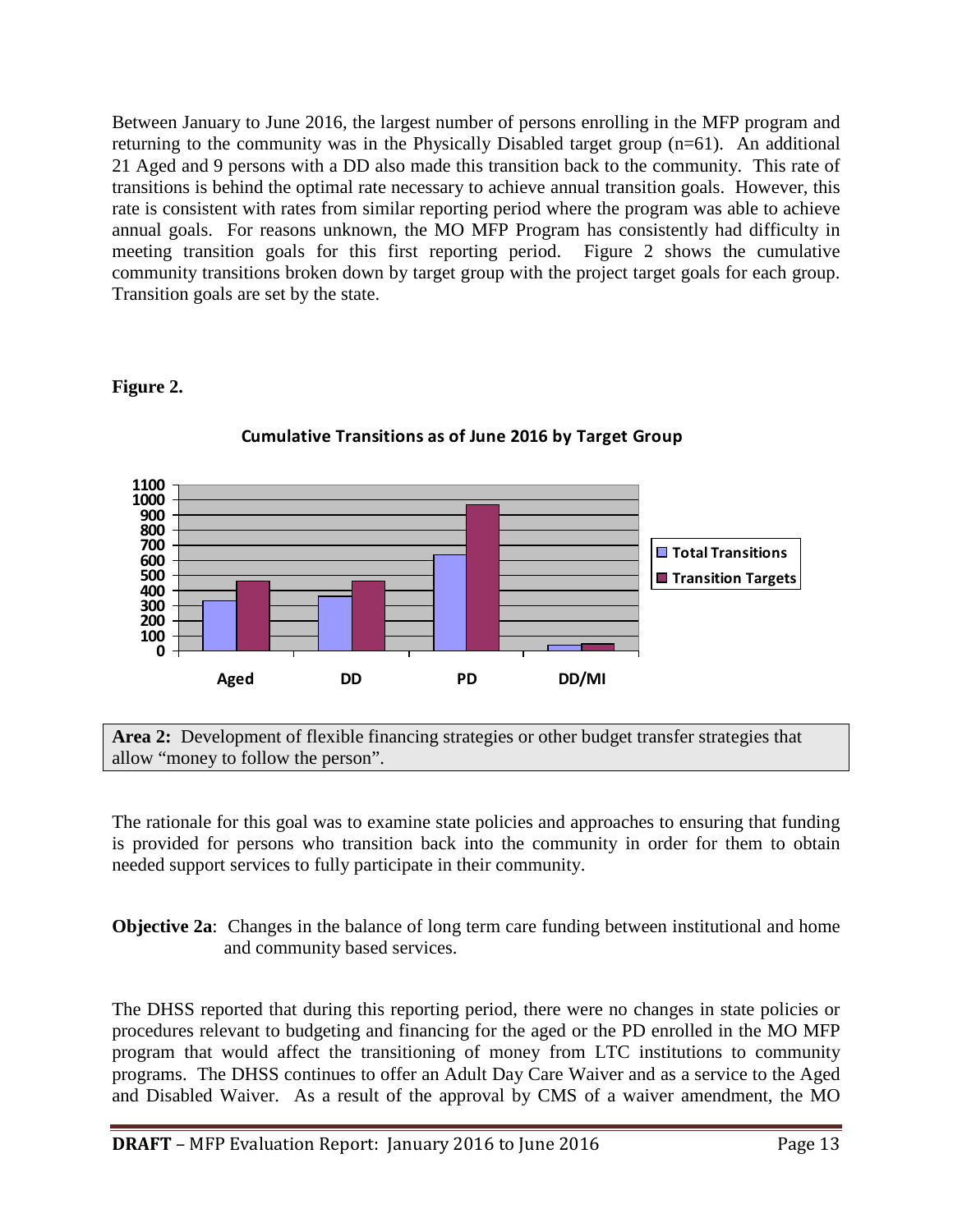DDD is authorized to provide 8,500 slots under the Missouri Comprehensive Waiver. The Community Support Waiver continues to be authorized to provide 1,575 slots to eligible individuals.

The State of Missouri continues to anticipate a 4 percent increase in total Medicaid HCBS expenditures for each year of the demonstration program. For this reporting period, the State of Missouri continued to make increases in the amount of expenditures for total HCBS Medicaid expenditures (federal and state funds) for all Medicaid recipients. This includes, but is not limited to MFP participants (See Table 2a).

#### **Table 2a.**

| Year | <b>Target Level</b><br>Spending | Percent Annual<br>Growth Projected | <b>Total Spending for</b><br>the Calendar Year | Percent of Target<br>Level Reached |
|------|---------------------------------|------------------------------------|------------------------------------------------|------------------------------------|
| 2008 | \$867,401,313                   | $\overline{4}$                     | \$848,348,408                                  | 97.80%                             |
| 2009 | \$902,095,157                   | $\overline{4}$                     | \$950,207,636                                  | 105.33%                            |
| 2010 | \$938,176,756                   | $\overline{4}$                     | \$1,032,654,952                                | 110.07%                            |
| 2011 | \$975,701,618                   | $\overline{4}$                     | \$1,032,114,154                                | 105.78%                            |
| 2012 | \$1,014,727,475                 | $\overline{4}$                     | \$1,164,955,196                                | 114.80%                            |
| 2013 | \$1,055,314,366                 | $\overline{4}$                     | \$1,273,658,732                                | 120.69%                            |
| 2014 | \$1,097,524,733                 | $\overline{4}$                     | \$1,390,326,473                                | 109.16%                            |
| 2015 | \$1,141,423,514                 | $\overline{4}$                     | \$1,515,511,457                                | 132.77%                            |
| 2016 | \$1,187,078,247                 | $\overline{4}$                     |                                                |                                    |

#### **Qualified Total Medicaid HCBS Expenditures**

An example of the State of Missouri's commitment to changing the balance in long term funding can be observed in annual funding levels reported by the Missouri Division of Developmental Disabilities for LTC expenditures spent on HCBS support and services for persons with DD (See Table 2b). The State of Missouri anticipates a 2 percent increase in total Medicaid HCBS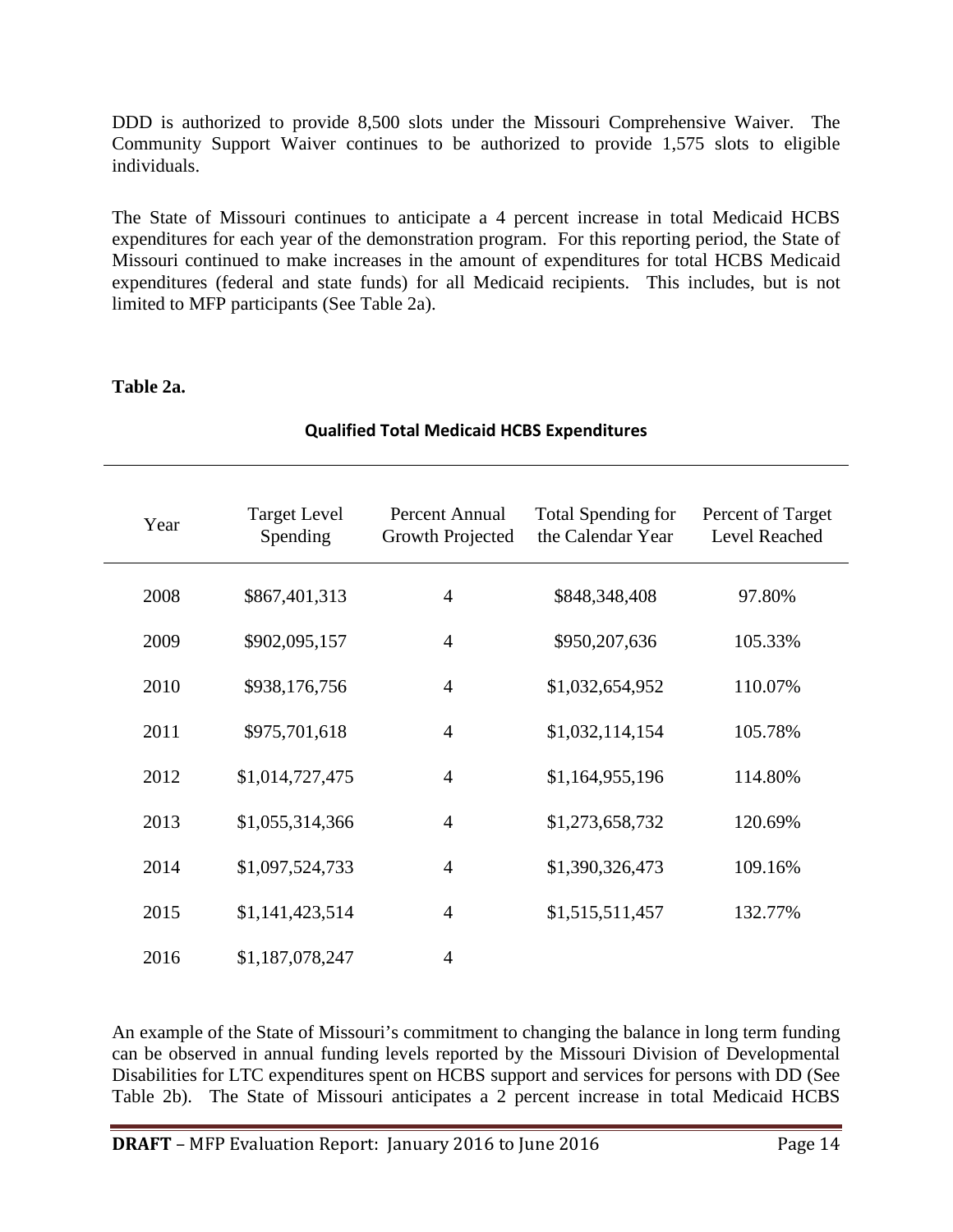expenditures for persons with DD for each year of the demonstration program due to awareness of available services in response to implementation of the MFP demonstration. For this reporting period, the State of Missouri was slightly behind their annual target goal but similar to first period rates from earlier years where they met their annual targeted rates.

#### **Table 2b.**

| Year | <b>Annual Target Level</b><br>Spending | <b>First Spending Period</b> | Second Spending<br>Period |
|------|----------------------------------------|------------------------------|---------------------------|
| 2008 | 75.0                                   | 73.0                         | 73.0                      |
| 2009 | 77.0                                   | 79.0                         | 78.0                      |
| 2010 | 79.0                                   | 85.0                         | 77.0                      |
| 2011 | 81.0                                   | 82.0                         | 82.0                      |
| 2012 | 83.0                                   | 63.0                         | 73.0                      |
| 2013 | 85.0                                   | 84.0                         | 85.0                      |
| 2014 | 87.0                                   | 86.0                         | 87.0                      |
| 2015 | 89.0                                   | 88.0                         | 90.0                      |
| 2016 | 91.0                                   | 89.0                         |                           |

#### **Annual Proportion of LTC Expenditures for Persons with DD Spent on HCBS Expenditures Through the DD Waiver as of June 2016**

#### **Objective 2b**: Increases in the number of persons funded under the Medicaid waiver program.

The state of Missouri has several active waiver programs that are targeted toward specific groups. The DHSS continues to offer an Adult Day Care Waiver as a service to the Aged and Disabled Waiver. Additional slots were added for the Medically Fragile Adult Waiver (formerly called the Physical Disabilities Waiver). After the completion of the MO MFP Program, state funds will be used to provide support for these slots. Under the MO Comprehensive Waiver, the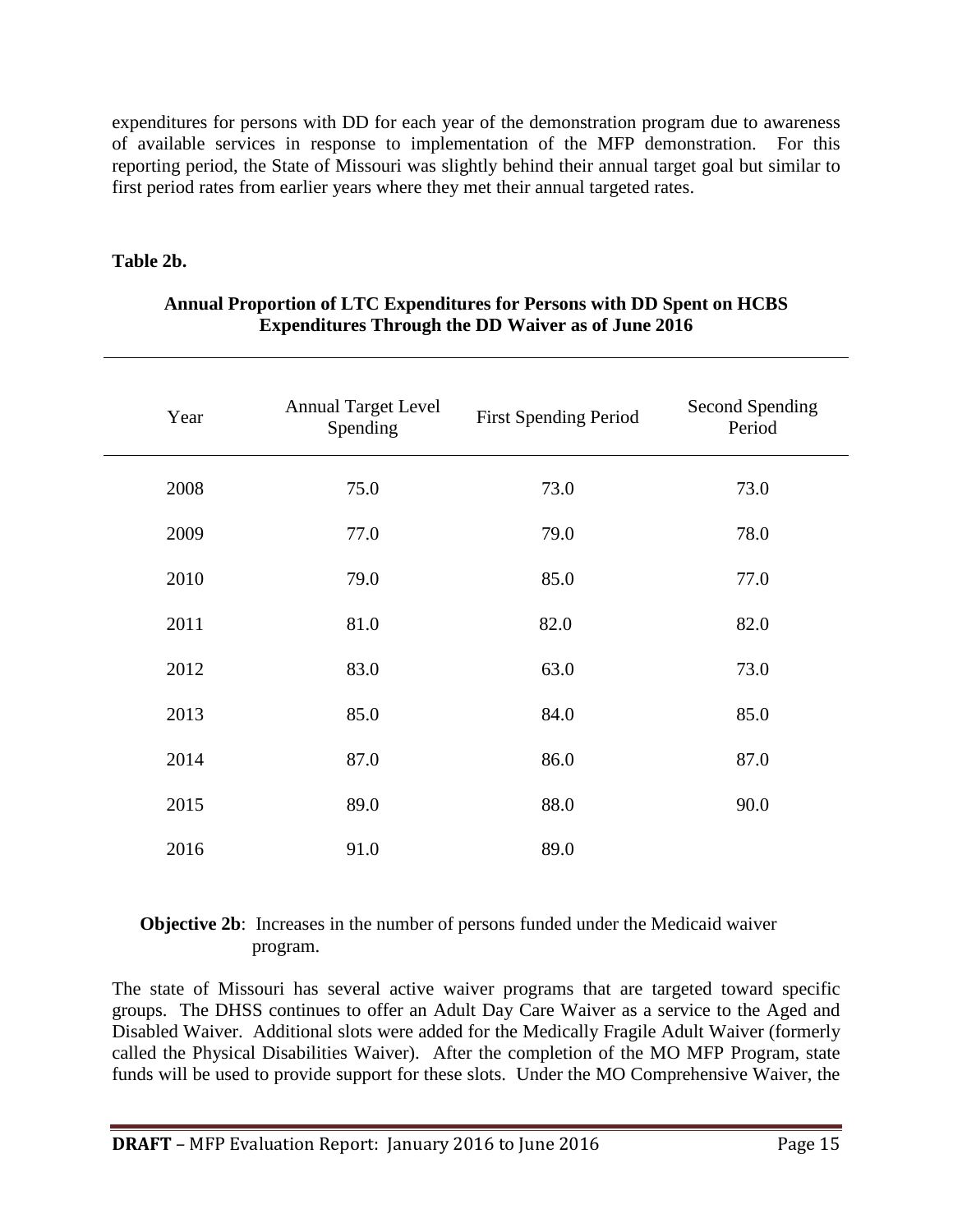MO DDD is able to now provide 8,500 slots. The Community Support Waiver provides 1,575 slots and has had an increase in the annual cost limit.

The state Missouri also operates a Prevention Waiver called "Partnership for Hope" for individuals with a developmental disability. This waiver is a partnership between the Division of Developmental Disabilities and 103 counties in MO. This waiver is used to serve individuals who can live in the community and be supported with an annual cost cap of \$12,000 or less. It is intended that this waiver will help reduce the states waiver waiting list and help prevent future out of home/institutional placements.

The MO Departments of Social Services, Health and Senior Services and Mental Health continue to offer adult day care services and supports under the Adult Day Health Care Services (ADHC) waiver. Individuals who are authorized for day care services under the waiver are now billed in 15 minute units instead of half/full day authorizations. These organized programs consist of therapeutic, rehabilitative and social activities provided outside the home, for a period of less than twenty-four (24) hours, to persons with functional impairments of at least a nursing facility level of care. ADHC is funded through MO HealthNet with the Department of Social Services, MO HealthNet Division (MHD) and Social Services Block Grant (SSBG) with the Department of Health and Senior Services.

**Objective 2c**: Increases in the amount of funding for demonstration transition services received by persons in the MFP Project.

For this reporting period, the amount of funding for demonstration transition services is reported to have increased as the number of individuals served has increased. Funding for demonstration transition services is set at up to (\$2,400 per person) from the Federal Government through the MFP Project. As the number of persons served through MFP continues to increase, there is a corresponding increase in the total amount of funding in this area.

Many individuals in the Aged and Physically Disabled target groups have complex health and safety needs that require 24 hour services or a more substantial amount of support services than is allowed by the state. As a consequence, some individuals that might be interested in MFP are disallowed due to these financial restraints. However, with the right unpaid supports, some of these individuals have transitioned through MO MFP and have been successful. HCBS waivers continue to remain under the Nursing Facility Cost Cap.

Individuals in the DD and DD/MI target groups are not eligible for funding from this source because transition funds already exist in the current DD waiver. The DDD has recognized the need for one-time startup expenses as consumers transition to the community. To meet this need, the DDD has developed the Community Transition Service that provides up to \$3,000 in funding for essential start-up costs. This one-time service was added to the Community Support Waiver via the waiver renewal. The DDD will continue to track these transition expenses as well as expenses incurred for expanded specialized community services.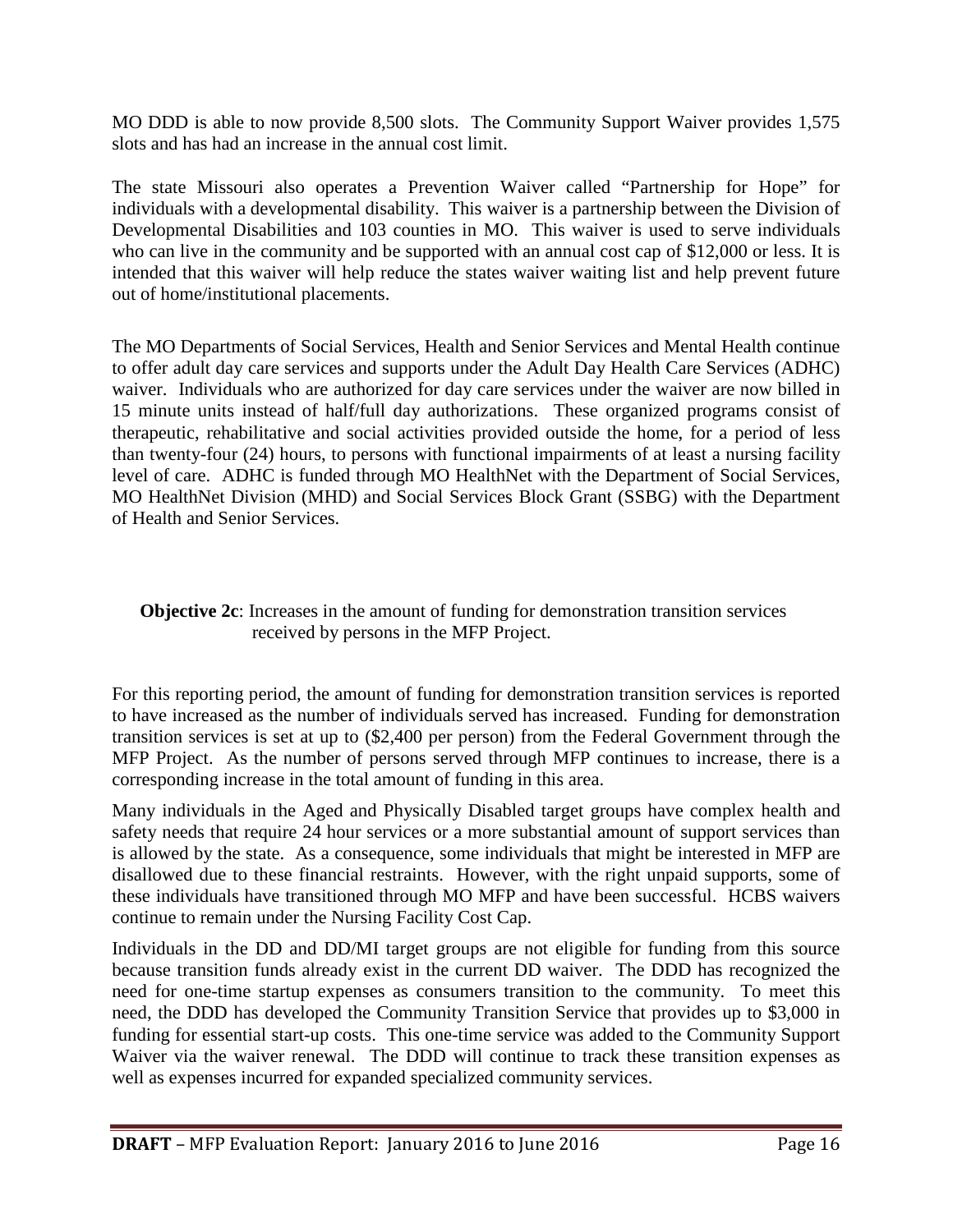**Area 3:** Availability and accessibility of supplemental services for MFP participants. Demonstration services include a full array of health services, 'one time' transitions services, adaptive medical equipment, housing and transportation.

The purpose of this goal was to examine the availability and accessibility of demonstration services in the community. The achievement of this goal is necessary to ensure that persons who leave an institutional setting have access to the services and supports needed to live and thrive in the community to the fullest extent possible. Well trained community support services will also be needed to help prevent the need for persons to return to an institutional setting for health or safety issues.

#### **Objective 3a**: Level of consumer involvement in planning transitions and delivery of services for each target group.

Consumer involvement at both the individual and family level has been and continues to be a strong and consistent theme throughout the planning and implementation of this demonstration program through the MO MFP Stakeholder Group. The Missouri MFP Project works closely with other state agencies, commissions, and state advisory groups to address issues related to the transformation of the long-term care system. The State of Missouri MFP Project continues to operate its outreach activities through a grass roots model. Consumers and their families continue to provide input through various groups that meet across the state. Consumers and families are asked to provide feedback on MFP processes, progress and any other concerns and generate recommendations. The MFP Stakeholder Committee formed an Outreach and Marketing Subcommittee to discuss and develop possible outreach strategies and other approaches to help move the MFP program forward. Missouri has requested 100% financing from the MFP grant to fund travel expenses for families and self-advocates in order that they may better attend and participate in the MFP stakeholder meetings.

Consumers are active participants in the MO MFP Stakeholder Quarterly Meetings. They offer personal input on the transition process and the challenges they experience on a daily basis. Consumer involvement has been beneficial in providing feedback on experiences while living in an institutional setting and then transitioning back to the community. There are currently six self-advocates on the MFP Stakeholders list. Approximately two to three self-advocates attend each meeting. The MO MFP Project has found it a challenge for all eight to participate at each meeting. It continues to be the project's goal to increase this level of participation.

The MFP stakeholders group continues to work with their respective communities throughout the state to spread information regarding the MFP program. Non-consumers aid in the outreach process by providing information to their respective communities about MFP. Both consumers and non-consumers also help identify barriers and problems they see in the transition process and help generate possible solutions. The MFP website and program brochures continue to be used to supplement in-person outreach activities.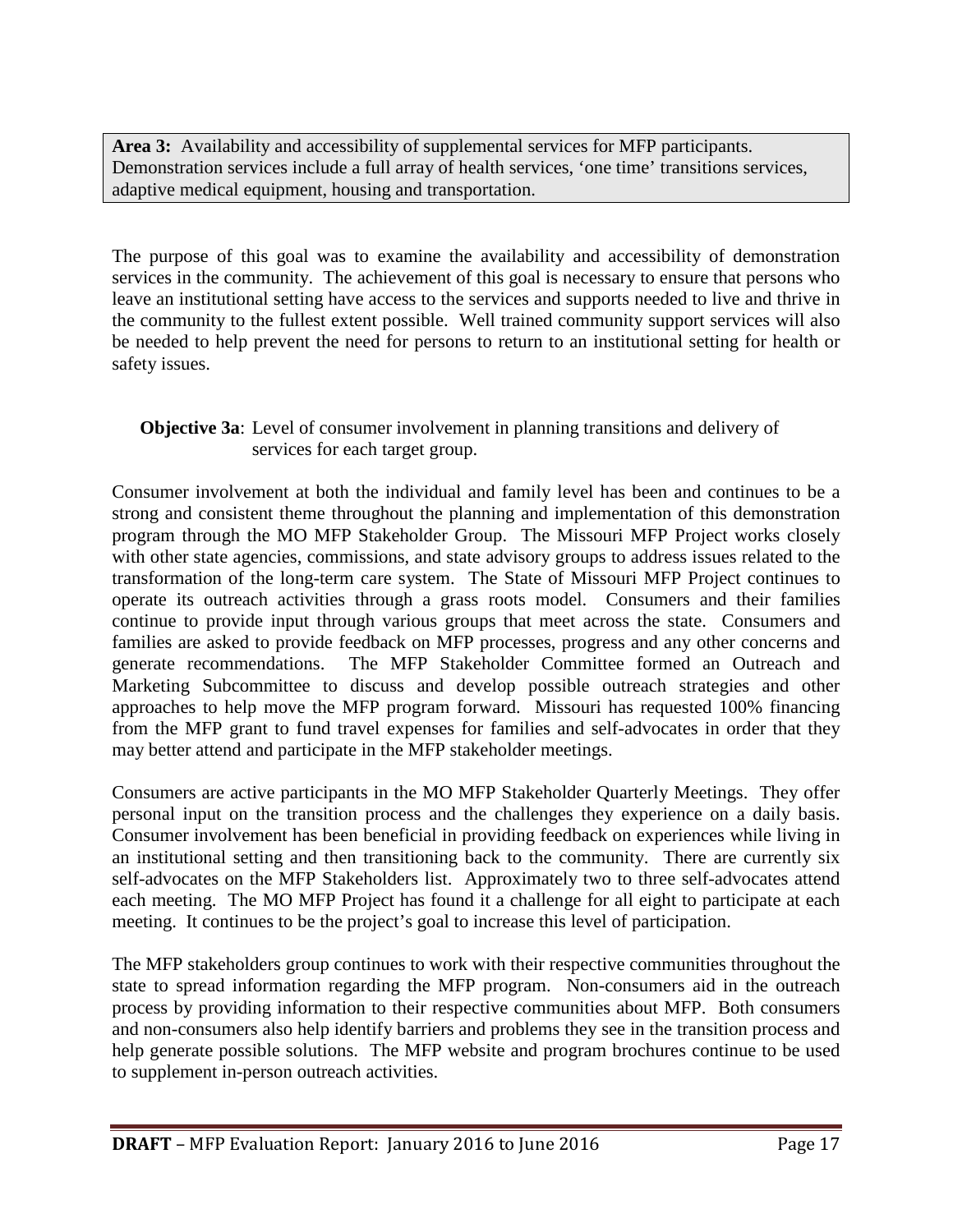#### **Table 3.**

#### **Stakeholder Involvement January to June 2016**

|                                          | Provided input<br>on MFP<br>policies or<br>procedures | Helped to<br>promote or<br>market<br><b>MFP</b><br>program | Involved in<br>housing<br>development | Involved in<br>Quality of<br>Care<br>assurance | Attended<br><b>MFP</b><br>Advisory<br>meetings | Other |
|------------------------------------------|-------------------------------------------------------|------------------------------------------------------------|---------------------------------------|------------------------------------------------|------------------------------------------------|-------|
| Consumers<br>Families                    | X                                                     | X                                                          |                                       | X                                              | X<br>$\boldsymbol{\mathrm{X}}$                 |       |
| Advocacy<br>Organizations<br><b>HCBS</b> | X                                                     | X                                                          | X                                     | X                                              | X                                              |       |
| Providers<br>Institutional               | X                                                     | X                                                          | X                                     | X                                              | X                                              |       |
| Providers                                | X                                                     | X                                                          | X                                     | X                                              | X                                              |       |
| Labor/Worker<br>Association(s)           |                                                       |                                                            |                                       |                                                |                                                |       |
| <b>Public Housing</b><br>Agency(s)       |                                                       |                                                            | X                                     |                                                |                                                |       |
| Other State<br>Agencies                  | X                                                     | X                                                          | X                                     | X                                              | X                                              |       |
| Non-Profit<br>Housing Assoc.             |                                                       |                                                            |                                       |                                                |                                                |       |

**Objective 3b:** Types of housing selected by MFP participants in each target group.

For the reporting period of January to June 2016 (See Table 4 and Figure 3a), the majority of persons in the aged or physical disability target groups making the transition to the community using the MO MFP Project have chosen to live in either apartments or individual home settings. Group home living situations of four or fewer individuals continue to be selected primarily by individuals experiencing a DD and by some individuals with a PD.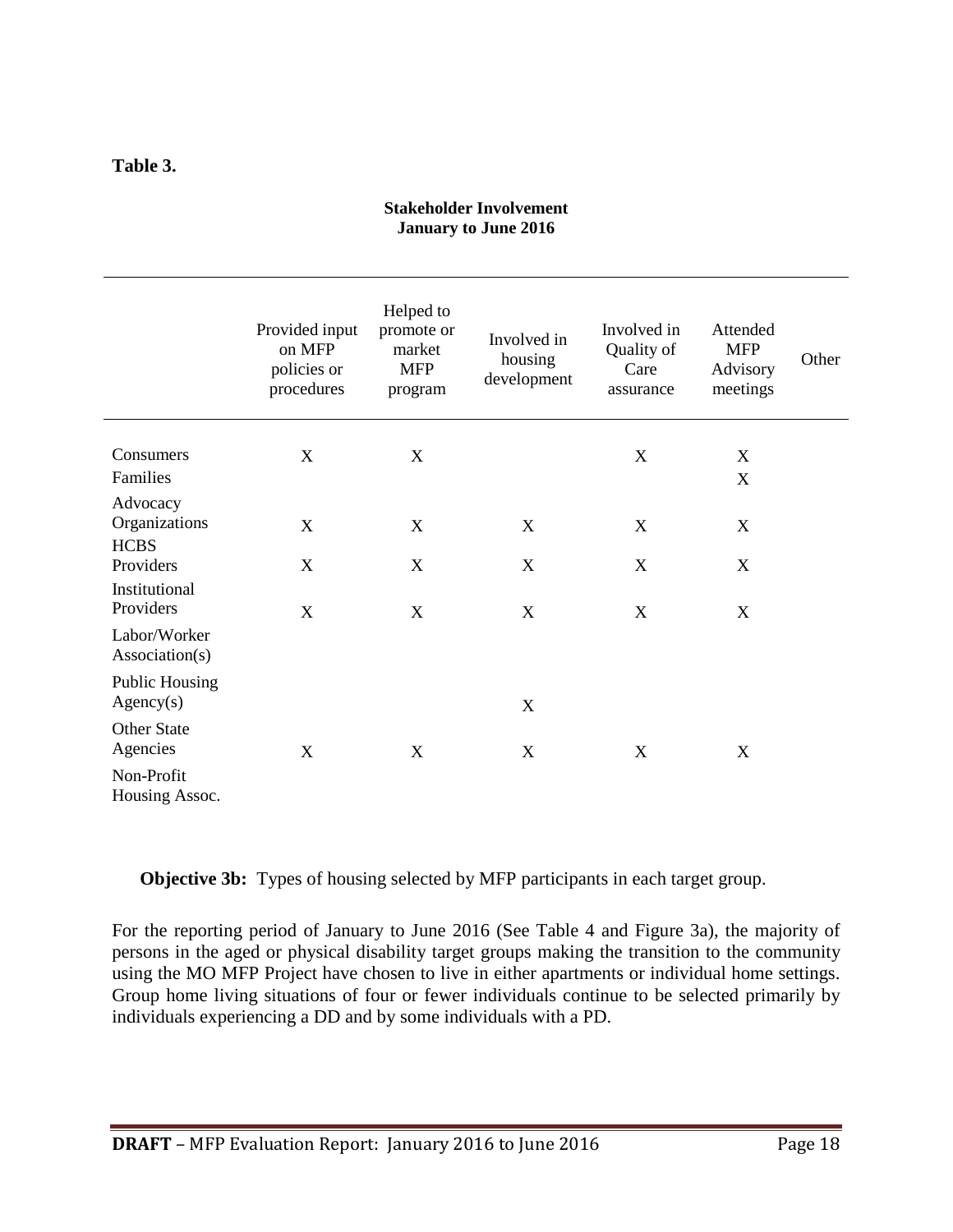#### **Table 4.**

|  |  | Housing Type Chosen by MFP Participants Who Transitioned Between January to June 2016 |  |  |  |
|--|--|---------------------------------------------------------------------------------------|--|--|--|
|  |  |                                                                                       |  |  |  |
|  |  |                                                                                       |  |  |  |

|                                        | Aged | Physical Disability | DD       | DD/MI |
|----------------------------------------|------|---------------------|----------|-------|
| Home (Owned or Leased)                 | 4    | 6                   | $\theta$ |       |
| Apartment (Individual Lease)           | 17   | 50                  |          |       |
| Group Home<br>(4 or fewer individuals) | 0    |                     | 8        |       |

#### **Figure 3a.**



The types of housing selected by participants in the targeted groups of the MO MFP project since the start of the MO MFP project can be seen in Figure 3b. Since the start of the MO MFP program through the end of June 2016, 59% of program participants had transitioned to apartments, 28% moved to a group home of four or fewer persons, and 13% returned to a home owned or leased by the participant or a family member.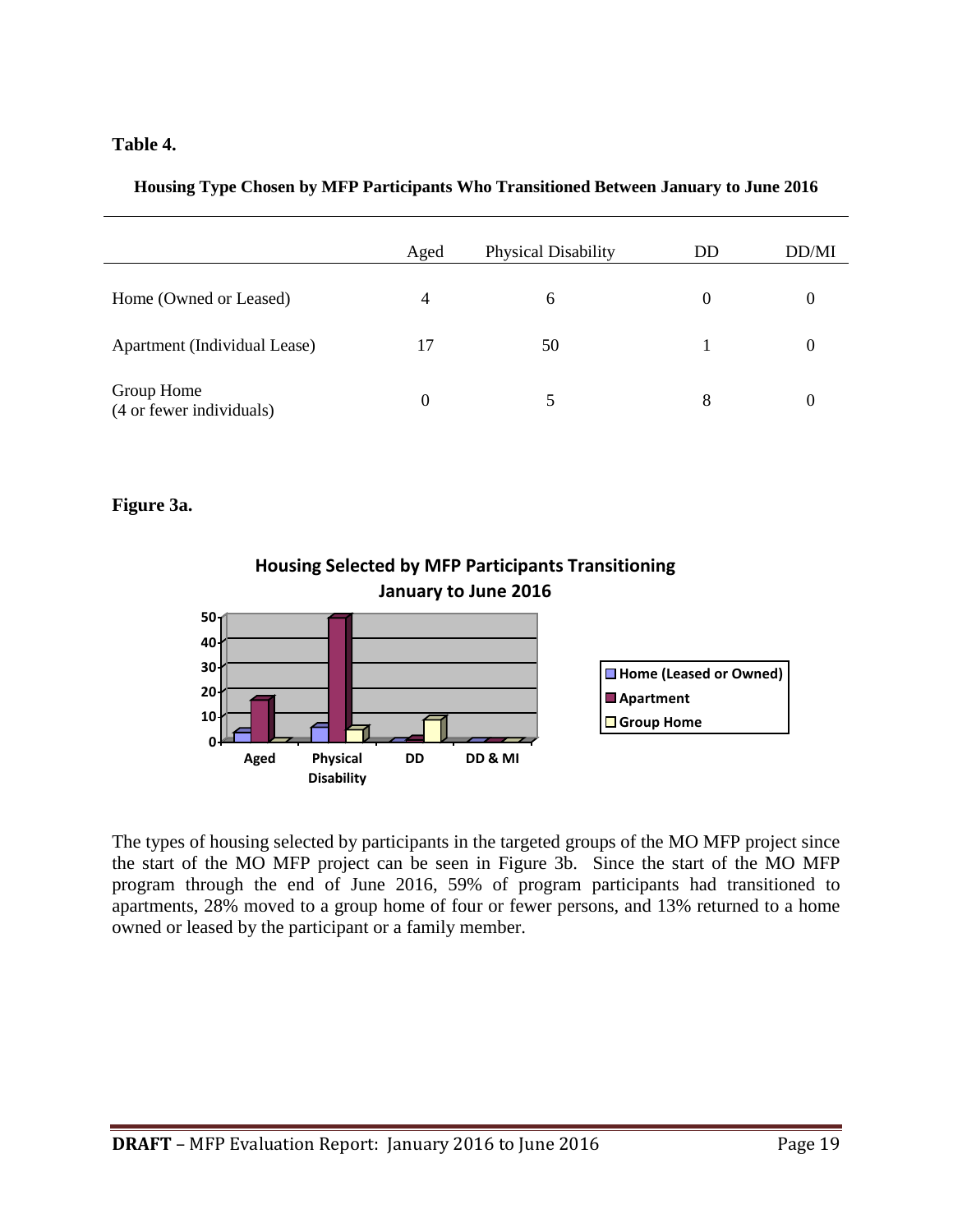**Figure 3b.**



MO MFP participants who were aged or had a physical disability transitioned to an apartment setting at rates of 75% and 84%. Persons with a developmental disability predominantly moved to small group homes ( $DD = 95\%$  and  $DD/MI = 73\%$ ).

**Objective 3c**: Number of MFP participants who choose to self-direct.

Since the beginning of the MO MFP project, 344 participants (31%) were reported as having used some level of self-directed services. Of these individuals, 90 were in the aged group, 242 in PD group, 11 experienced a DD and one was in the co-morbid DD/MI group.

For the current reporting period ending in June 2016, 60 persons (See Table 5) were listed as self-directing their support services. The largest number of persons (42) who elected this option was in the PD target group followed by individuals in the Aged target group (18). For this reporting period, 37 persons in the PD target group and 14 in the Aged target group elected to hire and supervise their own personal assistants. In the area of finance, 34 individuals in the PD group and 18 in the Aged category chose to manage their own budgets.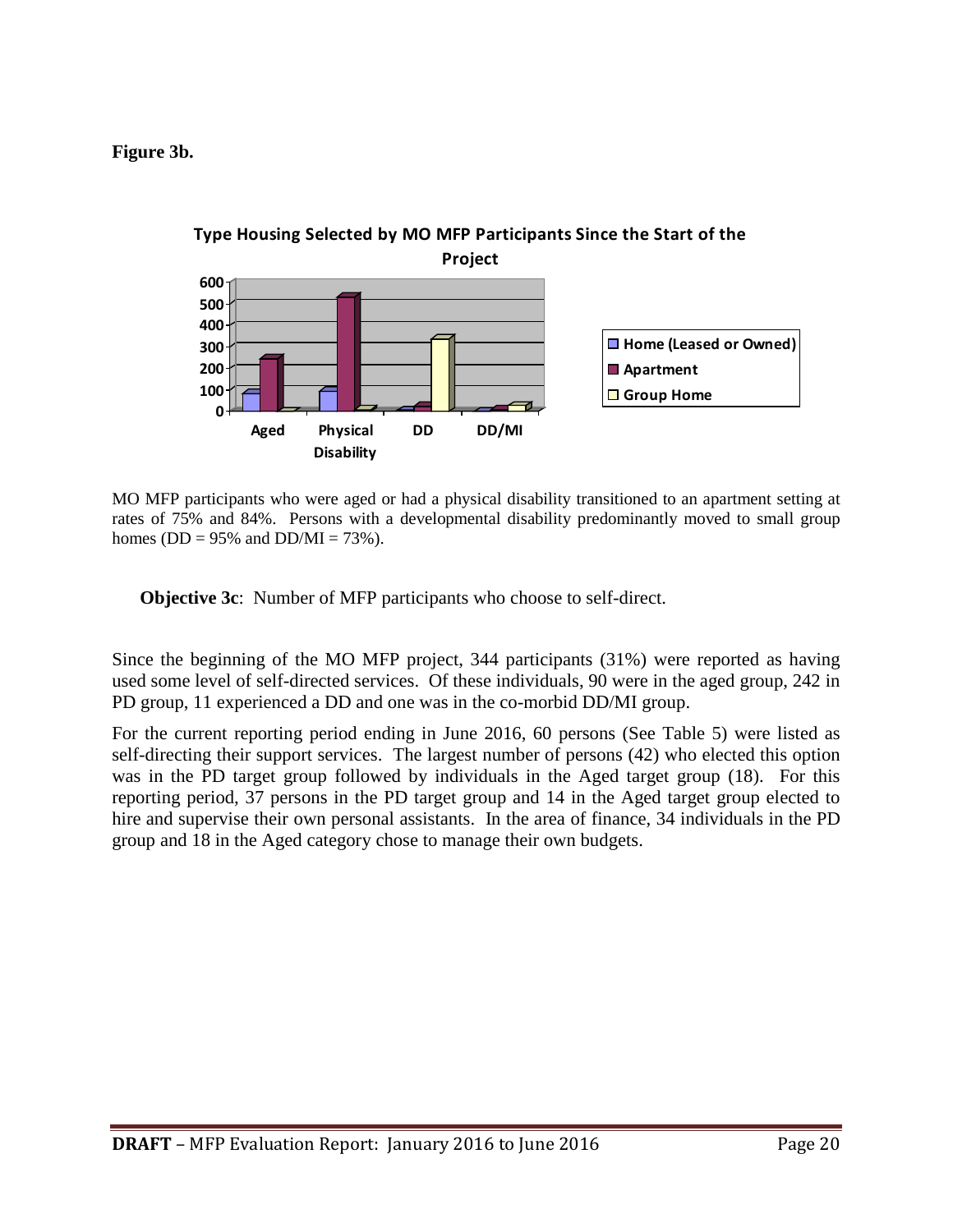#### **Table 5.**

|                                                       | Aged | <b>Physical Disability</b> | <b>DD</b> | DD/MI |
|-------------------------------------------------------|------|----------------------------|-----------|-------|
| Number MFP participants<br>enrolled in self-direction | 18   | 42                         |           |       |
| Used self-direction to:                               |      |                            |           |       |
| Hire or supervise own<br>personal assistants          | 14   | 37                         |           |       |
| Manage own allowance or<br>service budget             | 18   | 34                         |           |       |

**Number of Current MFP Participants in a Self-Direction Program as of the End of June 2016**

During this reporting period, six participants with a physical disability and one person in the aged group elected to opt out of their self-direction programs.

#### **Objective 3d:** The number of individuals who were unable to transition due to lack of accessible/affordable housing.

The availability of affordable and accessible housing for MFP participants continues to be problematic across the state in particular for aged and physically disabled individuals residing in nursing facilities who wish to return to the community. Problems are especially noted for rural areas where fewer affordable rental units are available. To help address the housing barriers with transitions, MFP has partnered with the Missouri Housing Development Commission (MHDC) which is the housing finance agency for the state. The MHDC has partnered with the DSS, the DMH, the DHSS and the Department of Corrections to develop a Memorandum of Understanding (MOU) to address housing issues across the disabled populations. The state has applied for the Project Rental Assistance 811 funding under HUD and is awaiting a response from HUD on award announcements.

The MO MFP project has worked with the MHDC to help pass a statewide Discharge Policy to reduce homelessness. These guidelines include discharge planning, collaboration, information systems and tracking, and on integration of community resources. Regional staff continue to seek additional housing and works with area public housing authorities for creative ways to address housing concerns across the state. Two Centers for Independent Living (CIL) have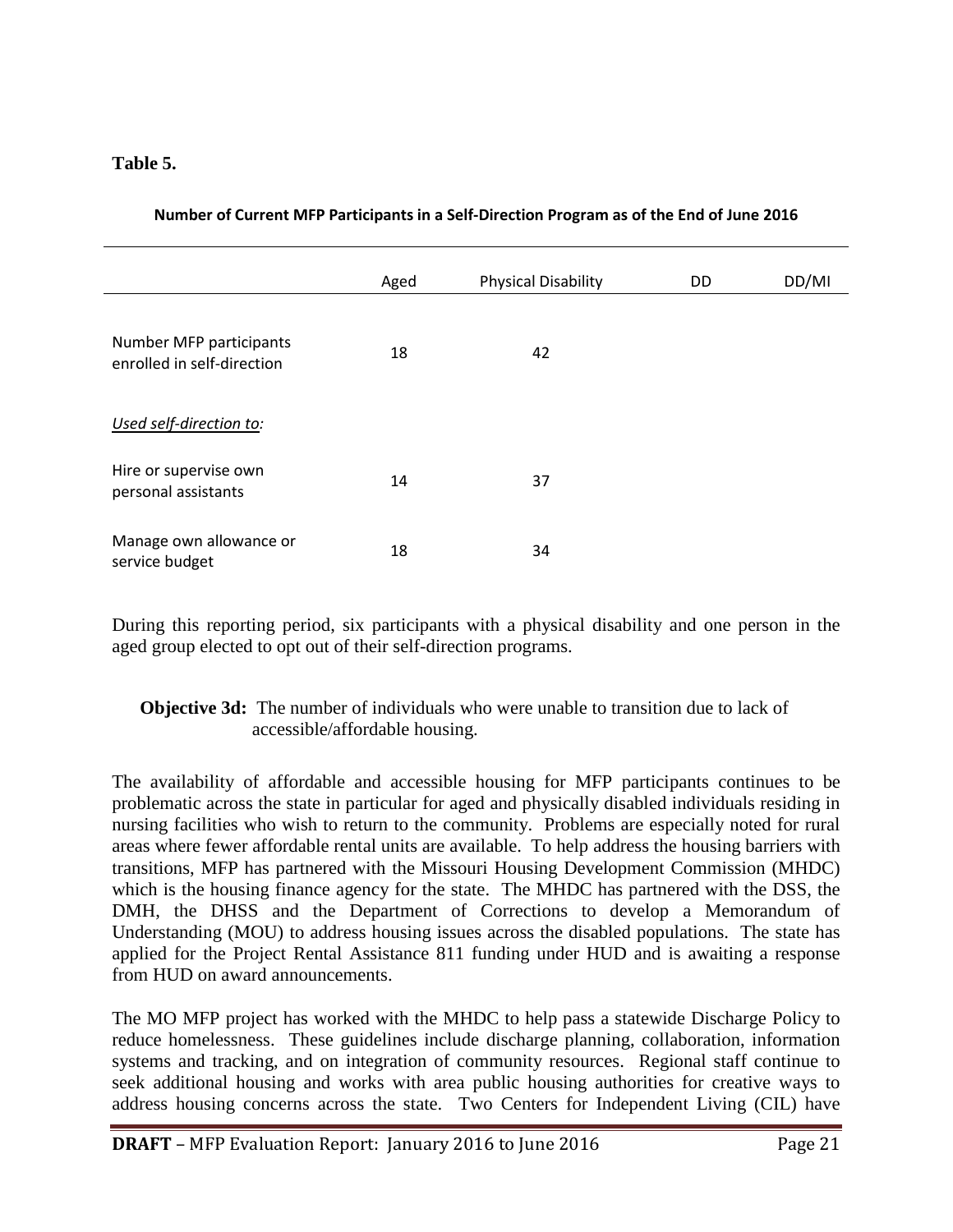purchased several older buildings and are in the process of renovating them and ensuring they will be accessible for individuals with a wide variety of disabilities. They will then rent some of these homes to people who transition out of nursing facilities.

The MO MFP Committee on Barriers to Housing, which consists of members from DMH, DHSS, the MO MFP Stakeholder Group, and CILs, met in May 2013. From this meeting, it was decided that a letter would be sent out to all Public Housing Authorities (PHA) statewide requesting names of all board members and a schedule of open monthly meetings in order to meet and communicate with them on MFP needs. Regional efforts by the DHSS to engage housing authorities have included letters to local housing authorities to provide information MO MFP, meetings with local housing authorities, and local collaborations with subsidized apartment owners and managers. These approaches have resulted in some of the local housing authorities giving MFP participants preference whereby they are moved to the top of the waiting list.

Agencies participating in the MO MFP Project have also taken additional steps to help address housing problems. The DHSS has held regional efforts to engage housing authorities. An example of this effort occurred when they held a regional housing event that included stakeholders and MFP contractors to address housing problems and discuss possible solutions. This effort has resulted in some local housing authorities giving MFP participants preference on waiting lists. The MO MFP program requested and was approved to hire a housing coordinator and housing specialist to work with developers and individual clients. The MO DMH has contracted with MO Housing, a non-profit corporation that advocates for the increase of affordable, universally designed homes. This agency is working with housing developers to address the creation of universally designed housing units across the state.

MO DHSS staff and contracted transition coordinators continue to struggle assessing risk placements of community placements for individuals with a history of alcohol or substance abuse, and severe mental illness. Continuous Quality Improvement meetings have shared the knowledge that these individuals can be successfully transitioned if needed support services are in place, the individual is willing to use these services, and transition coordinators closely monitor these cases and quickly respond to problems as they arise.

Wait lists for housing vouchers remain closed the majority of time. When vouchers become available, the short time period of availability does not allow for individuals who wish to transition to apply. In many cases, these individuals have not yet been identified to notify them of available housing. Missouri maintains around 96 pending transitions at all times. As of the end of June 2016, the MO MFP Project had 153 candidates that were "in the pipeline" and expected to enroll in MFP.

The MO MFP Project has set an annual target goal to keep the number of MFP eligible individuals who are unable to transition because they were unable to obtain affordable/accessible housing below an annual rate of three percent. For this reporting period, there were 159 reported instances where an individual was unable to transition into the community either because they could not find affordable, accessible housing, or chose a type of housing that did not meet the definition of a MFP qualified residence. This is slightly above the stated target percentage but within acceptable limits. This increase appears to be contributable to increasing numbers of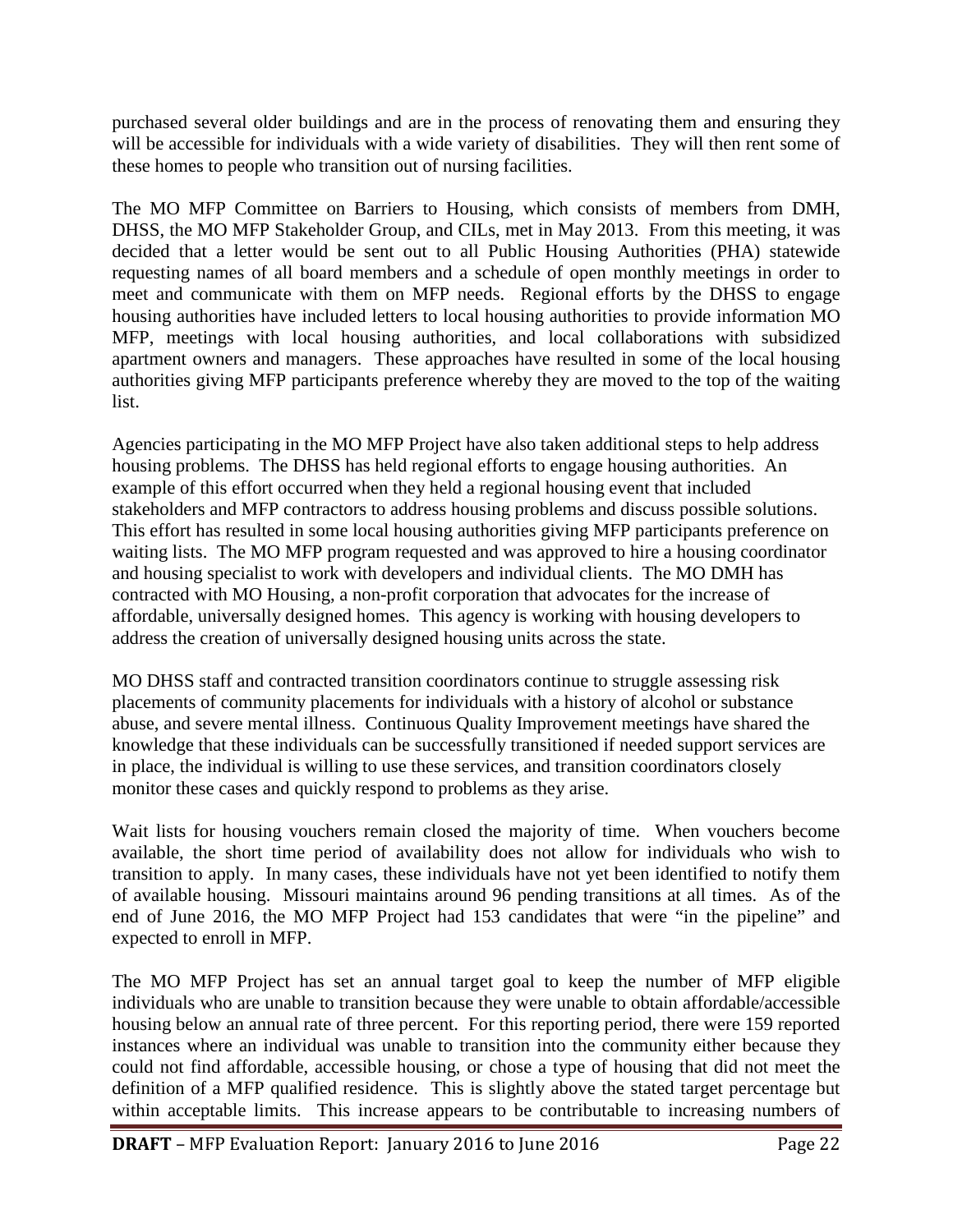potential MFP participants and the fact that efforts to identify housing barriers are resulting in better reporting of problems. In many cases, the failure to transition is because affordable housing is not available in a timely manner. The MFP Director and other continue to work with public housing authorities to apply for vouchers made available through future NOFAs and to develop other solutions to the problem.

#### **Objective 3e:** Types and amounts of transition services, including demonstration and supplemental services, used by MFP participants.

MO MFP funds are utilized to reimburse contractors for Transition Coordination Services. Contractors are eligible to receive \$1,350 at the time of transition; \$675 if the individual remains in the community for 6 months; and \$675 if the individual remains in the community for a total of 12 months. MFP funds are also utilized to reimburse contractors for Options Counseling services at a rate of \$300 per session, per resident, per year.

The DHSS Division of Senior and Disability Services has used and anticipates continuing to use funds on one-time expenses as a result of consumers transitioning into the community. A maximum of \$2,400 for such demonstration services is allotted for each MFP participant in the aged or physically disabled target groups who transitions from a nursing facility to the community. From January to June, the DHSS authorized \$179,589.21 on demonstration services for 27 individuals making the transition into the community in the Aged group, 69 individuals in the PD group and a special case for a person with ID who did not qualify for the DMH's Comprehensive Waiver. In coordination with DMH, DHSS spent \$1415.92 on this individual. Of this amount, \$179,589.21 was requested and used. The breakdown of DHSS authorized demonstration service expenditures can be seen below in Table 6.

#### **Table 6.**

#### **Supplemental Service Expenditures Authorized by DHSS – January to June 2016**

|                                             | Amount       | <b>Percent</b> |
|---------------------------------------------|--------------|----------------|
|                                             |              |                |
| <b>Rent Deposits</b>                        | \$39,013.15  | 22%            |
| <b>Utility Deposits</b>                     | \$6,586.11   | 4%             |
| <b>Cleaning Supplies</b>                    | \$4,306.13   | 2%             |
| <b>Toiletries</b>                           | \$2,359.93   | $1\%$          |
| Furniture                                   | \$59,507.62  | 33%            |
| Household Items                             | \$29,769.05  | 17%            |
| Groceries                                   | \$10,652.42  | 6%             |
| Miscellaneous (including medical equipment) | \$27,394.80  | 15%            |
|                                             |              |                |
| Total                                       | \$179,589.21 | 100\%          |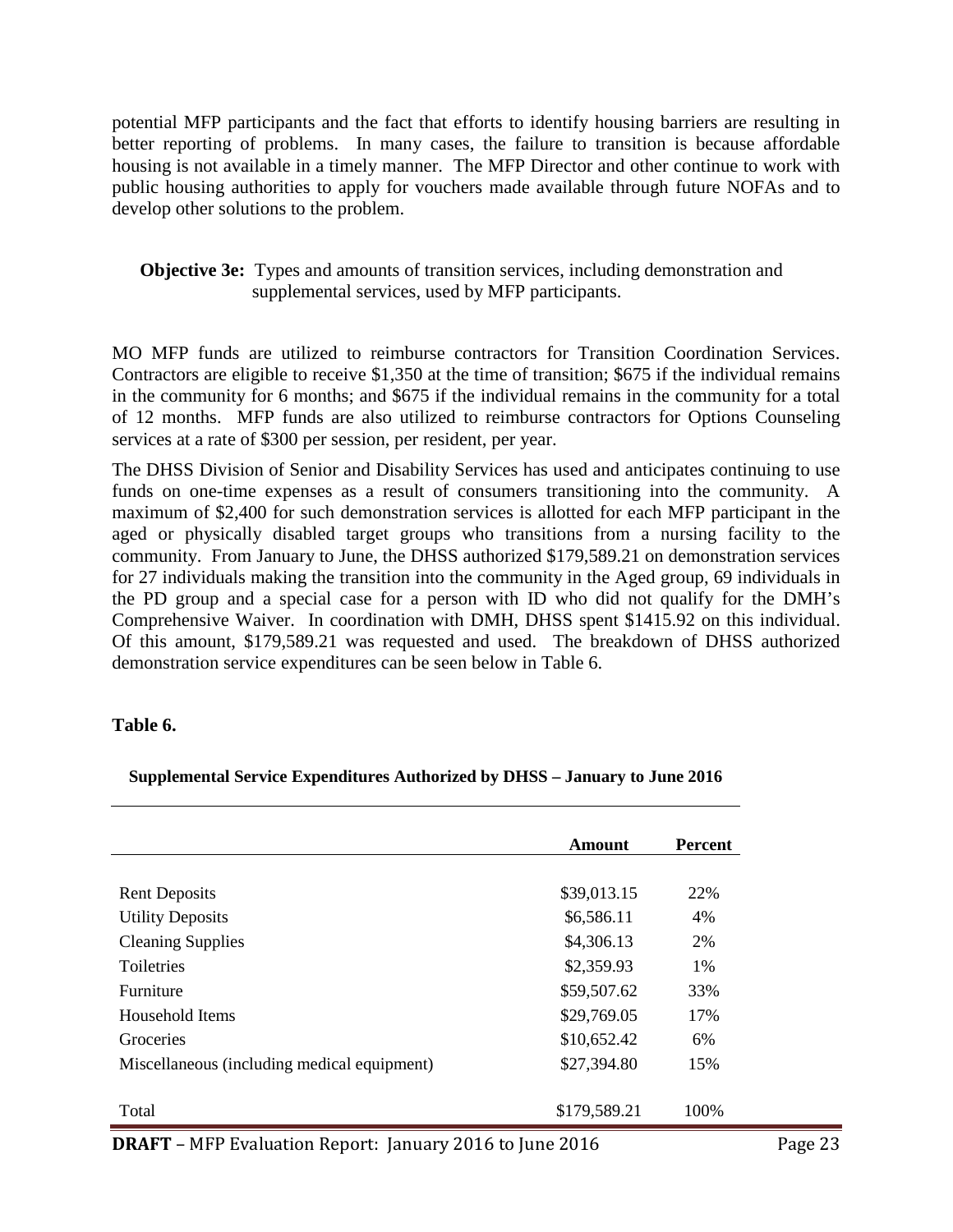As can be seen in Figure 4, the majority of demonstration service expenditures authorized by the Missouri DHSS for this reporting period was used to purchase furniture, pay for rent deposits, household items and other items needed to help establish a viable living setting in the community. These demonstration service expenditures continue to play an important and vital role in helping individuals return to the community.

**Figure 4.**



#### **Supplemental Service Expenditures Authorized by DHSS - January to June 2016**

**Objective 3f:** Why individuals interested in participating in MFP were unable to transition to the community.

Through the end of June 2016, a total of 1,264 eligible persons were unable to transition into the community from long term care facilities by using the Missouri MFP Program. The reasons given for this inability to return to a community living setting can be found in Table 7. For the Aged and Physically Disabled, the reasons for not transitioning were most often due to health and safety concerns in the community. Other denials for program participation were due to the individual requiring 24-hour oversight since Missouri's current state and waiver programs do not provide for this level of paid support. Other barriers to transitioning included a lack of housing and past criminal action or abuse issues that affected housing options. Some potential program participants declined to transition due to the need for high spend down of their finances and others changed their mind or had unrealistic expectations for the transition.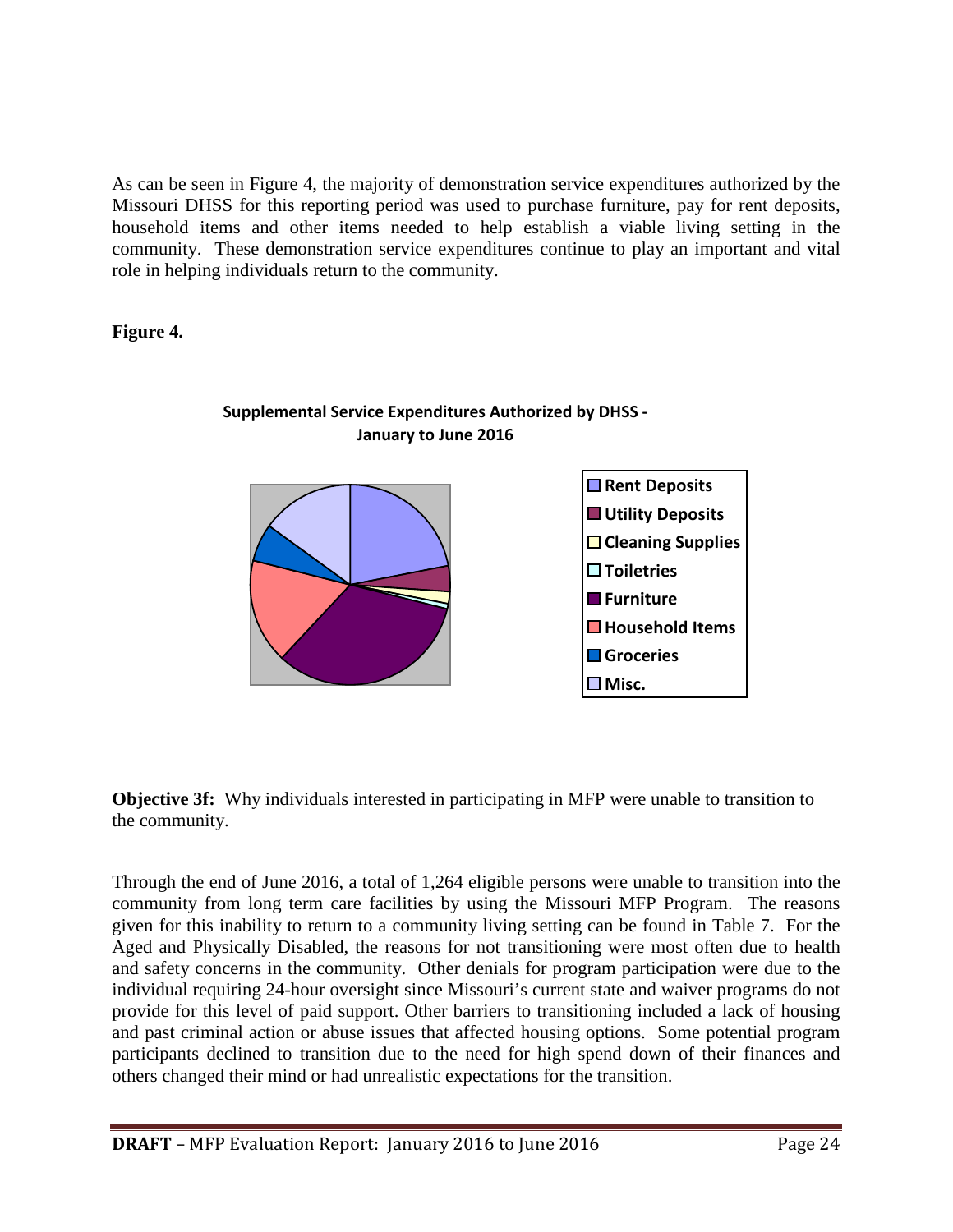#### **Table 7.**

|                                                                                                                                                                                               | <u>NE ASUIS PEISUIS CUUIU NUL HAISILIUII USIIIB LIIE IVIU IVIFF FIUBIAIII IIIIUUBII JUIIE ZULU</u> |                  |           |                  |           |           |             |                  |                  |           |           |          |
|-----------------------------------------------------------------------------------------------------------------------------------------------------------------------------------------------|----------------------------------------------------------------------------------------------------|------------------|-----------|------------------|-----------|-----------|-------------|------------------|------------------|-----------|-----------|----------|
|                                                                                                                                                                                               | $12 - 10$                                                                                          | $6 - 11$         | $12 - 11$ | $6 - 12$         | $12 - 12$ | $6 - 13$  | $12 - 13$   | $6 - 14$         | $12 - 14$        | $6 - 15$  | $12 - 15$ | $6 - 16$ |
| Individual transitioned to the<br>community but did not enroll in Mo MFP                                                                                                                      | $\mathbf{1}$                                                                                       | $\pmb{0}$        | $\pmb{0}$ | $\boldsymbol{0}$ | $\pmb{0}$ | $\pmb{0}$ | $\mathbf 0$ | $\boldsymbol{0}$ | $\boldsymbol{0}$ | $\pmb{0}$ | $\pmb{0}$ | 0        |
| Individuals physical health, mental<br>health or other service needs were<br>greater than what could be<br>accommodated in the community or<br>through the state's current waiver<br>programs | 20                                                                                                 | 8                | 71        | 76               | 141       | 170       | 205         | 255              | 303              | 349       | 389       | 432      |
| Individual could not find affordable,<br>accessible housing or chose a type of<br>residence that does not meet the<br>definition of MFP qualified residence                                   | $\mathbf 1$                                                                                        | $\mathbf 0$      | 19        | 19               | 25        | 34        | 41          | 57               | 71               | 154       | 135       | 159      |
| Individual changed mind about<br>transtitioning, did not cooperate in the<br>planning process, had unrealistic<br>expectations or preferred to remain in<br>the institution                   | 9                                                                                                  | 4                | 44        | 58               | 92        | 123       | 145         | 176              | 203              | 241       | 267       | 302      |
| Individual's family member or guardian<br>refused to grant permission or would<br>not provide back-up support                                                                                 | 3                                                                                                  | $2^{\circ}$      | 15        | 15               | 24        | 29        | 31          | 38               | 41               | 45        | 47        | 47       |
| Other including high spend-down                                                                                                                                                               | 0                                                                                                  | $\boldsymbol{0}$ | 0         | $\pmb{0}$        | 0         | 97        | 124         | 142              | 168              | 231       | 266       | 324      |

Reasons Persons Could Not Transition Using the MO MFP Program Through June 2016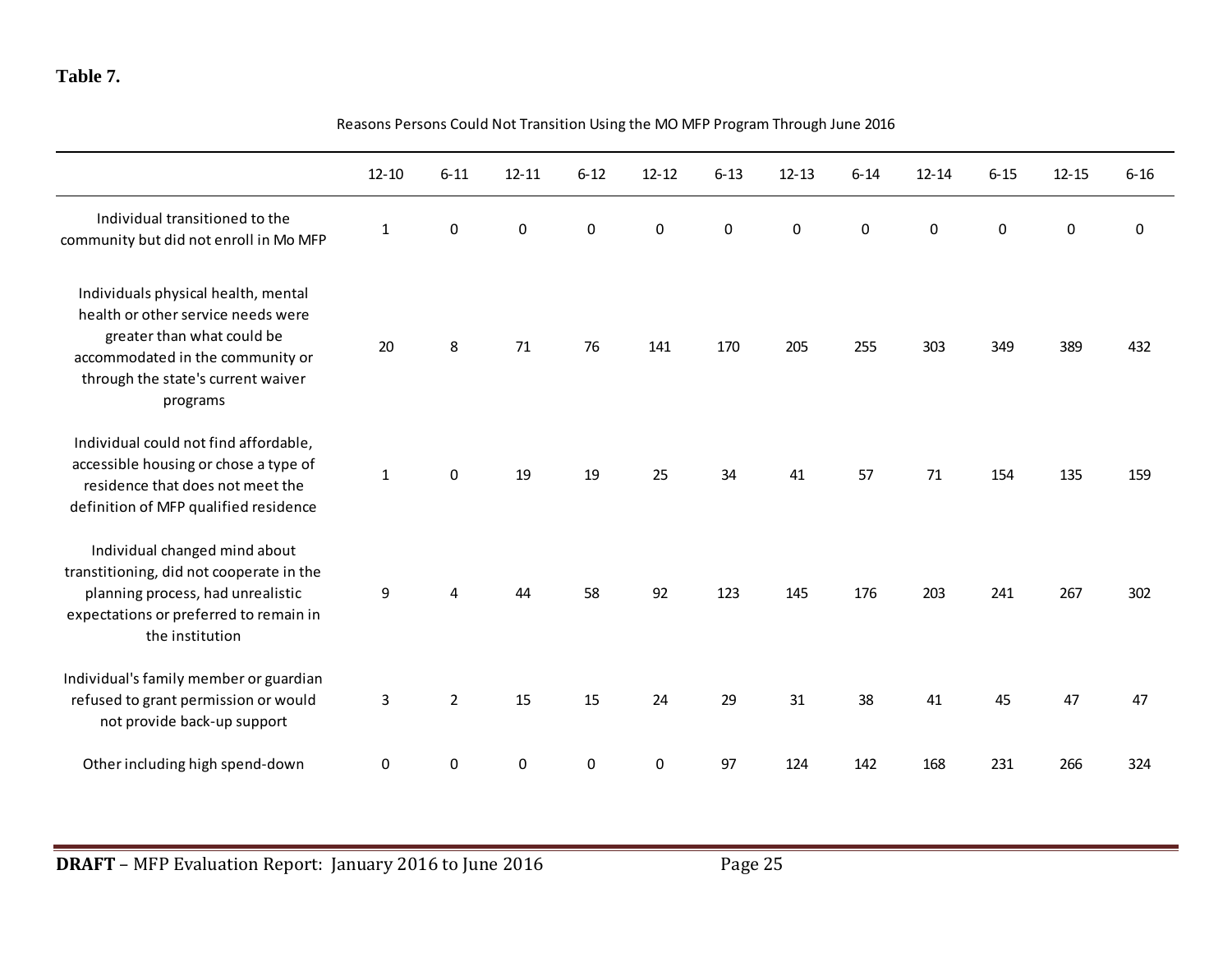**Area 4:** Performance of a cost analysis on support service costs for individuals participating in the MFP Project.

Another major intent of the MO MFP program is to demonstrate that disabled and aged persons can live in their communities with proper support and that this support would cost Medicaid less than it currently spends for institutional care. The purpose of this goal was to examine the financial costs of having individuals live and receive supports in their community. These expenses would be compared against the costs of similar services and supports in a long term care living facility. It is intended that this information might help form state policy regarding supporting individuals to reside in their home communities as opposed to living in an institutional setting.

**Objective 4a**: Medicaid costs prior to participation in MFP.

The data needed for this objective will be obtained from several different data sets maintained by various state agencies in Missouri. At the time of this report, the process and methodology was still being developed to obtain this information. As a result, the analyses needed to address this objective cannot be performed.

**Objective 4b**: Medicaid costs following transition.

The data needed for this objective will be obtained from several different data sets maintained by various state agencies in Missouri. At the time of this report, the process and methodology was still being developed to obtain this information. As a result, the analyses needed to address this objective cannot be performed.

**Area 5:** Development of policies and practices to improve quality management systems to monitor services and supports provided to participants in the MFP Project.

One of the intentions of the MFP Rebalancing Demonstration Grant was to create systematic changes in state policy and practices that would extend beyond the duration of the grant. The purpose of this goal is to examine the state of Missouri's ability to create a system of policies and practices that would insure that support services delivered to consumers were of a consistent quality that addressed their needs and helped insure their ability to participate fully in their communities.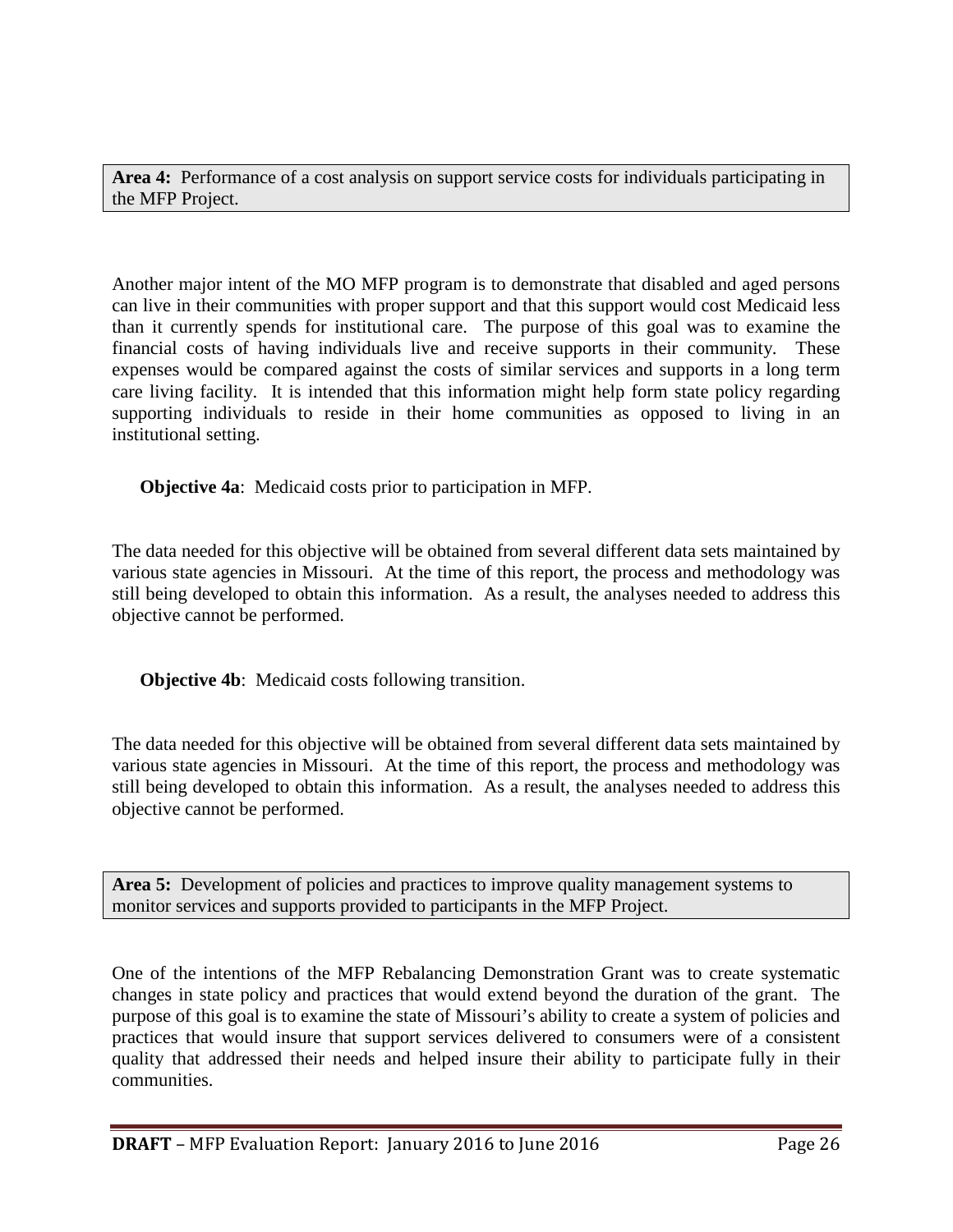The development and implementation of quality management systems to monitor and improve the delivery of appropriate supports to MO MFP participants continues to be a priority of state agencies participating in the Project. One component of the state of Missouri's intent to improve the delivery of quality services was the creation and implementation of web-based data collection systems. These systems have been developed and the state of Missouri MFP project continued to use its Web Tool to collect MFP data. The state of Missouri is unable to allow contracted transition staff direct access to databases which store information on abuse or neglect. This information can be important when developing transition plans that will ensure safety in the community. DHSS/MFP Regional Coordinators now include pertinent information from these databases when notifying contracted transition coordinators of the results of the Level of Care Assessment, which is conducted to determine if the individual is eligible for Home  $\&$ Community Based Services after transition. It is expected that transition coordinators will use this information to develop supports that will ensure safety in the community.

For the Aged and Physically Disabled target groups, the DHSS/DSDS continues to use its HCBS Cyber Access Web Tool. This tool contains the Inter RAI HC to help guide comprehensive care and service planning in community-based settings. It focuses on the person's functioning and quality of life by assessing individual needs, strengths and preferences. In an effort to support the use of the HCBS Web Tool within Cyber Access, DSDS has developed a specific internet location to consolidate Web Tool information. Enhancements were made to the HCBS Web Tool. Financial Management Services (FMS) was added as an automatic display when Consumer Directed Personal Care – Independent Living Waiver was approved. Another tracking tool is the MO Case Compass that is used by DSDS to monitor adult protective service investigations and the follow-up required for protective services. The DHSS maintains data spreadsheets in the DHSS/DSDS central offices regarding transition and options counseling services.

The DMH has implemented the web tool called the Action Planning and Tracking System. This program tracks trends and needs for quality improvement and individualized remediation in areas such as health, safety, rights, services and money in addition to the Missouri Quality Outcomes (MQO). The DMH has linked the Health Identification and Planning System (HIPS) directly into CIMOR, the DMH information management system. This will allow notification directly from the data system to service providers to improve follow-up as identified from nursing reviews. This will eliminate the paper system and create the ability to examine a person's health needs over time. The Division of Developmental Disabilities (DDD) has implemented a standardized web based tool for reviewing quarterly and monthly data on service delivery and supports to analyze event data and develop intervention measures and system improvement strategies when indicated.

The DHSS/DSDS have taken steps to meet with participants and related service providers to share information and monitor support needs. The DHSS awarded contracts to Centers for Independent Living (CILS) and Area Agencies on Aging (AAA) to provide transition coordination services. As part of this transition coordination, contractors are required to monitor MFP participants during the first year of transition. These contractors continue to meet, as part of the CQI process, face to face with participants; twice for the first three months of transition and monthly for the next nine months. As part of this Continuous Quality Improvement (CQI) process, DSDS and contracted staff that work with MFP persons attend monthly meetings to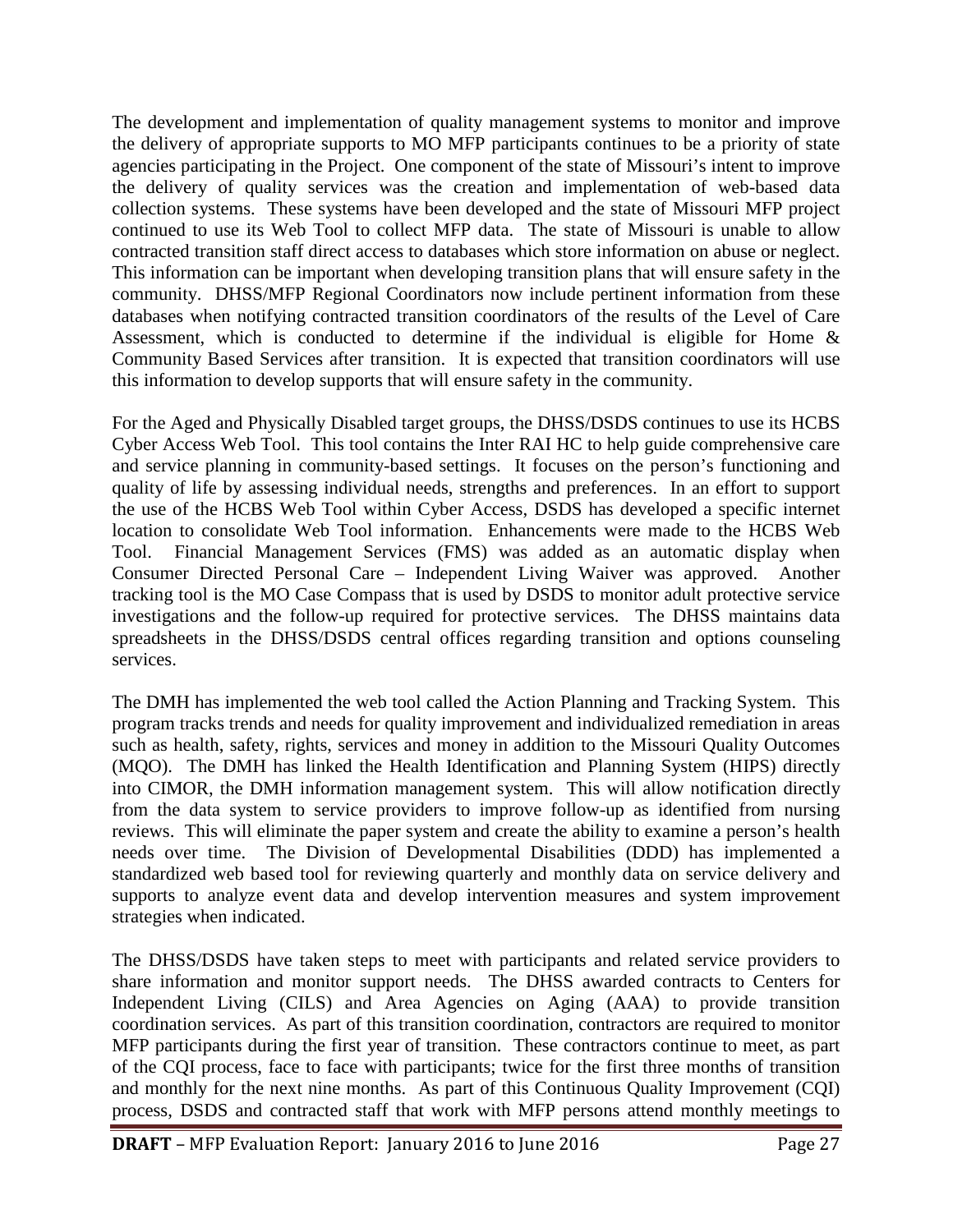discuss relevant issues involving the delivery of services and supports. Quality meetings were held with the CEOs of provider agencies; DSDS central office staff and the five DSDS regional coordinators address contract implementation issues, barriers to delivery of services and identify best practices.

A monthly contact form was developed through the DSDS Continuous Quality Improvement (CQI) process and adopted by all contractors across the state. This monthly contact form serves as a guide for transition coordinators when conducting monthly meetings with participants. This form is inclusive and is designed to ensure that all pertinent aspects of a participant's life is reviewed. Sections on the form include substance abuse, access to community services and barriers to this access, medical/mental health, personal care assistance, assistive technology, critical incidents, social activities, and finances. The goal is to review any changes that have occurred since the last visit and to ensure health and safety in the community.

During this review period, the CQI process continued to be an effective "grassroots" approach to determine best practices and strategy development. This approach has proven successful in developing solutions to local or regional issues. Another regional CQI effort was the development and implementation of a "readiness checklist" for participants with a history of long term institutionalization to help them prepare for community living. Areas addressed included financial planning, housing preferences, and community supports and service needs.

During this reporting period, DSDS continued to use quality monitoring protocols that would apply to MFP participants during their one-year transition period. DSS has created two new systems to allow DSDS to monitor performance with regards to the following measures: 1) The percentage of individuals who transition within 6 months of the Options Counseling Session, and 2) The percentage of individuals who are involved with an abuse/neglect/exploitation report within 90 days of transition. DSDS continues to monitor cases which have been pending transition six months or longer. Regional CQI teams are monitoring the MDS Section Q referrals to improve outreach to those nursing homes which have not submitted a referral. In addition, the state level CQI team adopted a satisfaction survey which all DSDS contractors are expected to utilize to measure satisfaction with Options Counseling and Transition Coordination Services.

The DMH continued to use enhanced quality monitoring protocols for the first year of transition. Here quality related outcomes using identified benchmarks for persons at risk for poor outcomes will be monitored for effectiveness. Critical Incidents and outcomes are monitored with information on these incidents entered into the Event Management Tracking system (EMT). This system has been enhanced to create a field for Contact Description. There is now a standalone field and will provide better security and confidentiality for reports on dissatisfaction, abuse/neglect, misuse of funds, etc. to be submitted to the Office of Constituent Services (OCS) and entered into the system. Individualized Service Plans will be reviewed and findings entered into the Action Plan Tracking System. Ongoing review and enhancements continue for the electronic system that has been developed for the Regional Community Living Coordinators to review monthly reportable events specific to individuals currently enrolled in the MO MFP program. This process is designed to assist with the identification of themes and trends for overall quality improvement strategies that focus on service delivery and supports. Community Living Coordinators are now able to directly enter data on reportable incidents directly into the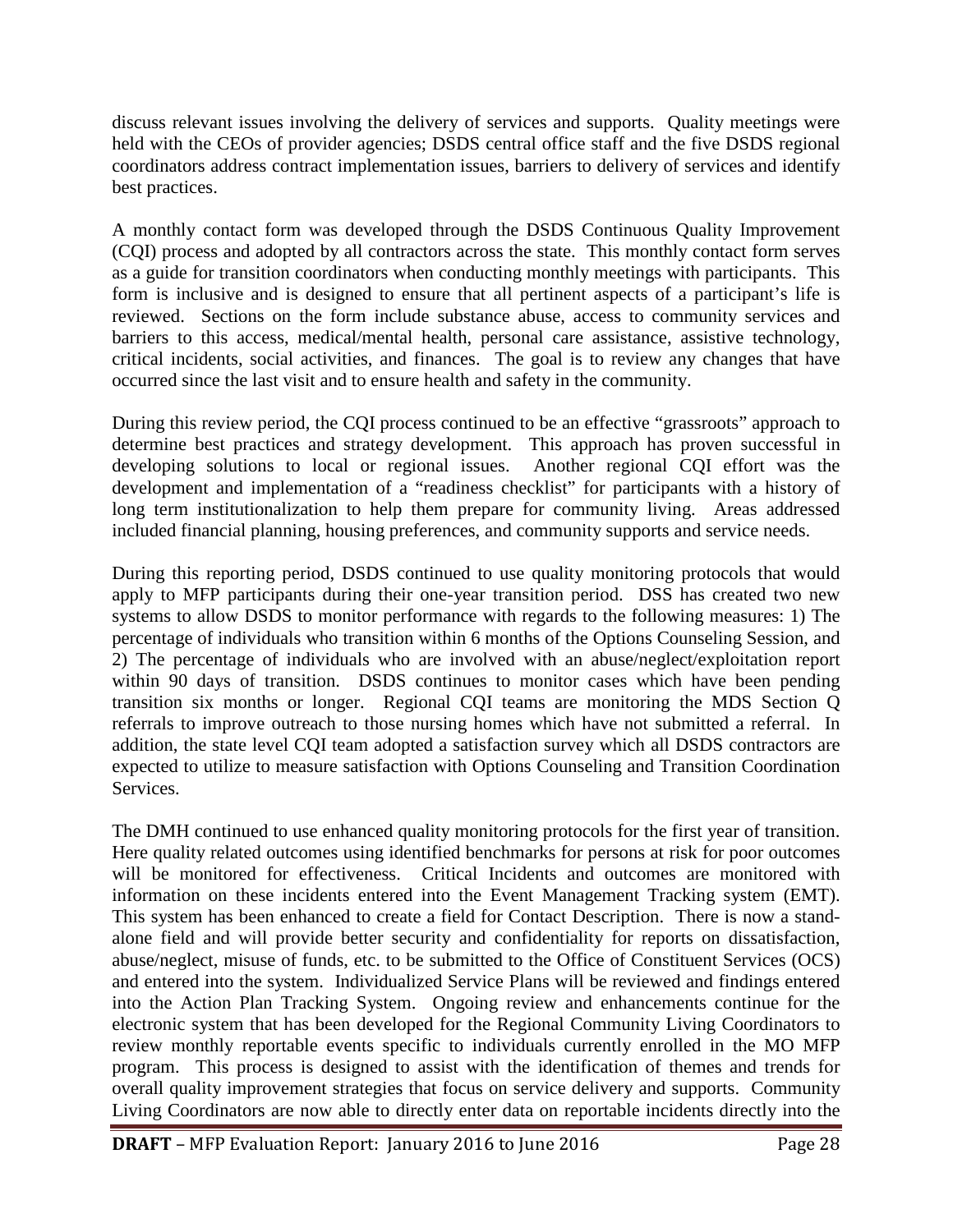MO MFP database. Medical / health needs continue to be reviewed on a monthly basis by community registered nurses. Ongoing Technical Assistance support has been provided to MO MFP staff regarding accessing data through CIMOR.

The DMH has taken steps to meet with participants and related service providers to share information and monitor support needs. The DDD has created the position of Community Living Coordinators to support consumers transitioning to the community. Among other responsibilities, these individuals will provide assistance in locating living options that will optimize the community experience of MO MFP participants. Complementing these positions, the DDD has hired eleven advocacy specialists to provide training and support to individuals with DD and their families as well as community organizations and employers. The DDD has also created Self-Directed Support Coordinators at each of the five Regional DD offices and six satellite offices. These individuals will provide training on the implementation process for selfdirection. They will also provide guidance and support to participants and their families and others on self-direction issues.

The state of Missouri continues to use of the National Core Indicators survey across the state to provide additional information on individuals with DD receiving services and supports. One key piece of information that will be obtained from this survey is the rate of direct support staff turnover. Maintaining a low rate of staff turnover has been identified as one of the key components in providing quality care to persons with disabilities. The state also continues to use the Support Intensity Scale (SIS) which measures support requirements in 57 life activities and 28 behavioral and medical areas. DMH continues to involve the Safe Advocates and Families for Excellence (SAFE) and utilization reviews to help monitor supports.

#### **Objective 5a**: Level of satisfaction with home and community based services including living arrangements.

#### **Baseline Findings**

The MFP Quality of Life Survey (QoLS) is being used to help measure consumer level of satisfaction with HCBS supports and living arrangements. The QoLS continues to be administered to participants and the results sent to CMS. Between January to June, 2016, 91 persons transitioned into the community using the MO MFP program and were administered a baseline QoLS.

By the end of this reporting period, data from the QoLS was obtained for a cumulative total of 1,448 persons on the Baseline Phase of transitioning into the community using MFP. Prior to transitioning to the community, 93% of these participants reported that they were living in longterm institutional settings and 7% were in other living arrangements. Only 50% of those living in an institutional setting reported that they liked where they lived. This compared to those living in an alternative setting where 74% reported liking their living setting.

Across all Baseline living situations, 32% of individuals with a PD or in the Aged group reported being unhappy with where they were currently living. This is much higher reported rate of unhappiness with their living setting than the 24% reported by those in both the DD and DD/MI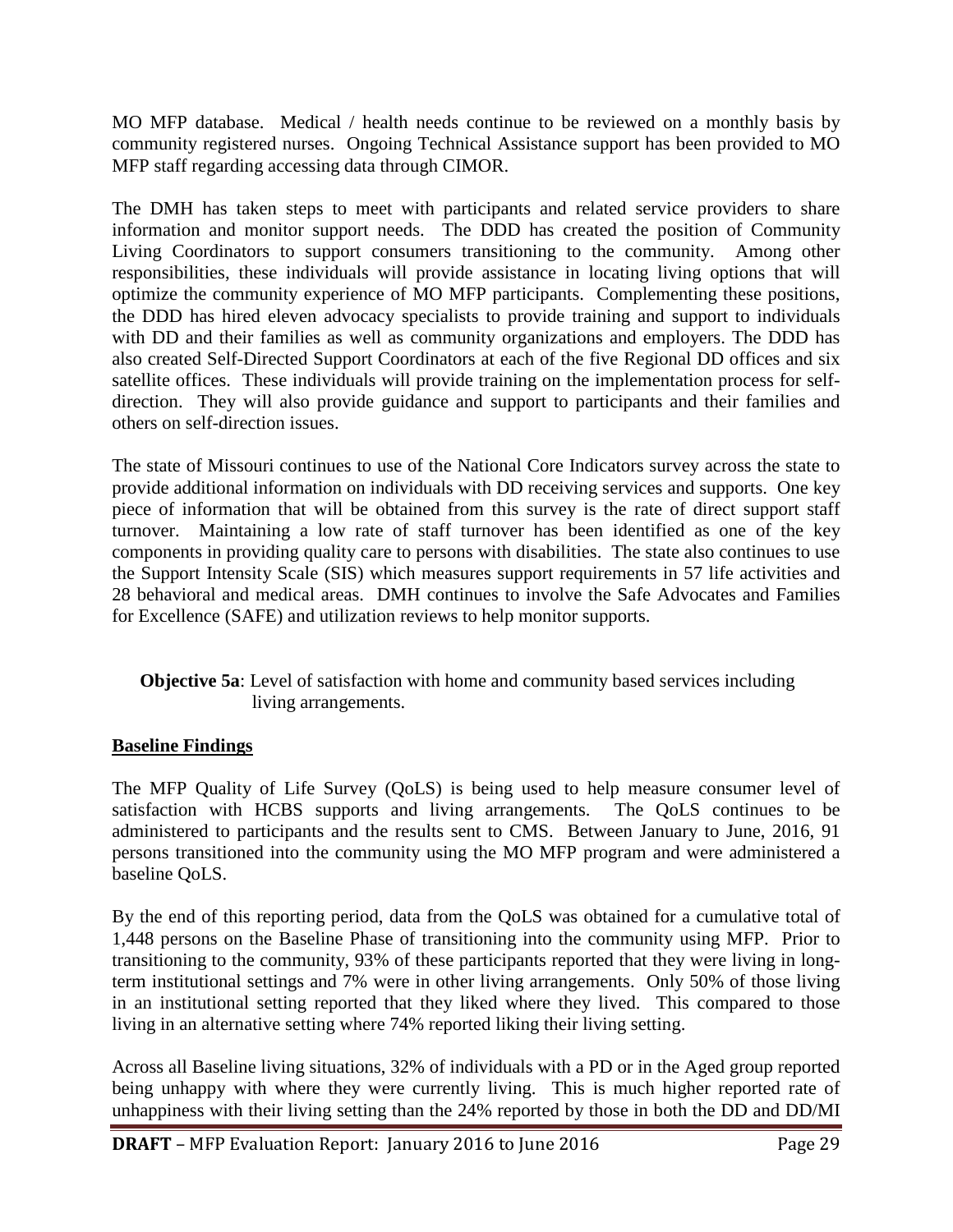groups. 67% of persons living in an institutional setting reported that they did not help select their current living setting. Similar results were indicated by those persons living in alternative settings where 67% reported that they also did not help select their current housing.

For the Baseline assessment, approximately 13% of those living in an institutional setting reported that they did not feel safe where they lived. Of these, 35% indicated that they felt this way most of the time. In other areas related to personal safety, of those who responded, 4% of persons living in institutional settings reported that they had been physically hurt by care providers. Over 18% of institutional residents indicated that they had been yelled at or verbally abused. In addition, 27% reported that they had money or personal items taken from them without permission.

Overall for those individuals about to transition into the community, nearly 78% reported being happy with the help they currently received in their pre-transition living setting. Of these, 77% of persons living in an institutional setting reported being happy with their services as compared to 87% of those in a non-institutional setting. In examining target groups, the largest group of persons that were dissatisfied with their support services were in the PD group (58%). This contrasts with the Aged and DD groups where approximately 24% and 18% were displeased.

When asked if they were happy with how they were living their life, 68% answered in the affirmative. The largest percentage in this group were those with a DD. Those indicating that they were not happy with how they were living their life were mostly in the PD (55%) and Aged (29%) groups.

Prior to transitioning, approximately 81% of MFP participants reported that they were treated with respect by their service providers. However, a significant number of persons in the PD group indicated that this was not true for them. Again, prior to returning to the community, 80% said that their helpers listened carefully to their requests. But a significant number of persons in the Aged and PD groups reported that this was not true for them.

75% of pre-transition MFP participants indicated that they required assistance to perform their ADL behaviors. While some participants in all groups required assistance for their ADLs, more assistance was reported as being needed for persons in the DD groups. Approximately 18% of respondents who required assistance indicated that they went without a shower or bath when they needed one and approximately 58% of these occurred because there was no one to help them. Over 11% of participants reported that they were unable to use the bathroom when needed and 43% of this group indicated that this was due to a lack of staff assistance.

#### **One Year Post-Transition Findings**

For this reporting period, cumulative data from the QoLS was obtained from 751 persons participating in MO MFP who had transitioned into the community and had been living in the community for 12 months. One year following a return to their communities, 73% of MO MFP participants were living in a non-group home setting such as an apartment and 89% of these individuals reported that they liked where they were living. Similar results were found for persons residing in group homes where 86% indicated that they liked where they were living. 49% of those in group homes and 68% of individuals living in a non-group setting reported that they helped select their current home.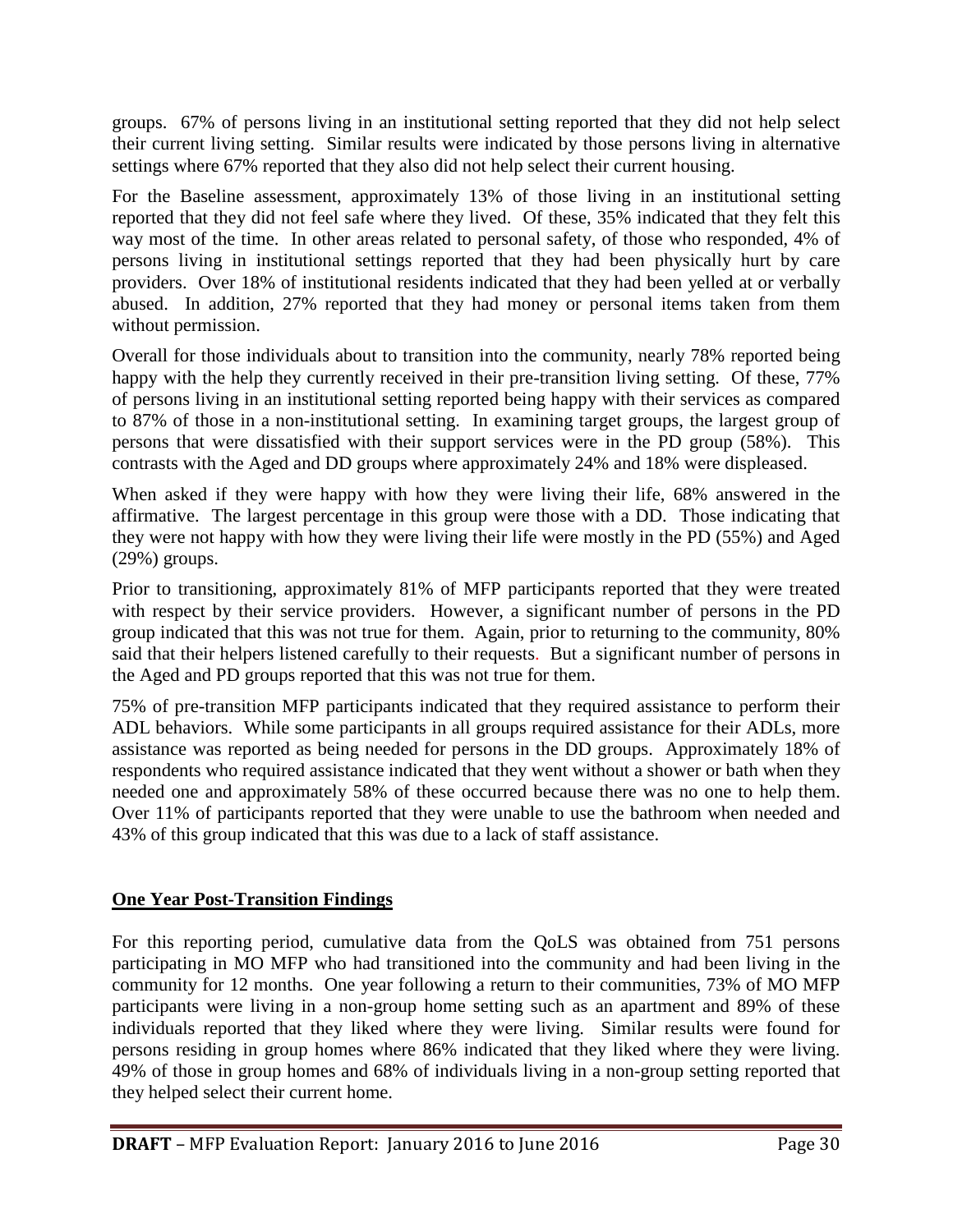At the first follow-up interview that occurred after 12 months of community residence, only 6% of respondents indicated that they did not feel safe where they lived. Of these, only 14 persons reported that they felt this way most of the time. At the time of the 12-month follow-up interview, three persons indicated that they had been physically hurt by their current care providers and 20 individuals reported that they had been yelled at or verbally abused. 22 (4%) consumers also reported that they had either money or personal items taken without their permission.

One year after returning to their community, 90% of MFP participants reported being happy with the level of help they receive around their living setting. Looking across target groups, the largest group of persons that were dissatisfied with their support services were in the PD group. At this first follow-up interview, 96% of MFP participants stated that they were treated with respect by their service providers. Over 95% of MFP participants reported that their support staff listed carefully to what they were asked to do. This was a noted improvement from baseline measures across all target groups, but especially for those in the Aged and PD groups.

Close to 74% of participants reported that they required assistance to perform their ADL behaviors. While assistance was required across all groups, those with a DD reported a higher level of need in this area. Participants reported that 93% of these aid providers were paid to provide this assistance. Again, while paid service providers were reported for all groups, those in the DD and PD groups were the most likely to have paid support workers. It was also reported that nearly 41% of MFP participants had the opportunity to pick their support staff. Here, those in the PD category were the most likely to have exercised this option. For respondents that required assistance, 44 persons (6%) indicated that they went without a shower or bath when they needed one, but only 21 persons stated that this was because no one was there to help them. 19 persons (3%) reported that they were unable to use the bathroom when needed but only two individuals indicated that this was due a lack of available staff assistance.

During their first 12 months of living in the community, 87% of MFP participants reported that they were able to see family and friends when they wished. Participants also indicated that they were able to get to places they needed to go to like work, shopping and doctor appointments 94% of the time. These rates occurred even though 66% of these individuals needed help to go out into the community.

When asked if they were happy with how they were living their life, 87% answered in the affirmative. The largest percentage in this positive group were in the DD group. Those indicating that they were not happy with how they were living their life were mainly in the PD and DD/MI groups.

One question asked on the QoLS at the one-year assessment is "Are you working for pay right now?" Of those now living in the community for one year,  $17\%$  (N=110) indicated that they were working for pay. In this group, 5 persons had a PD, 92 were in the DD group, 11 were in the co-morbid DD/MI target group and 2 were Aged. As Figure 5 shows, participants with DD represented the greatest proportion of paid workers (84%).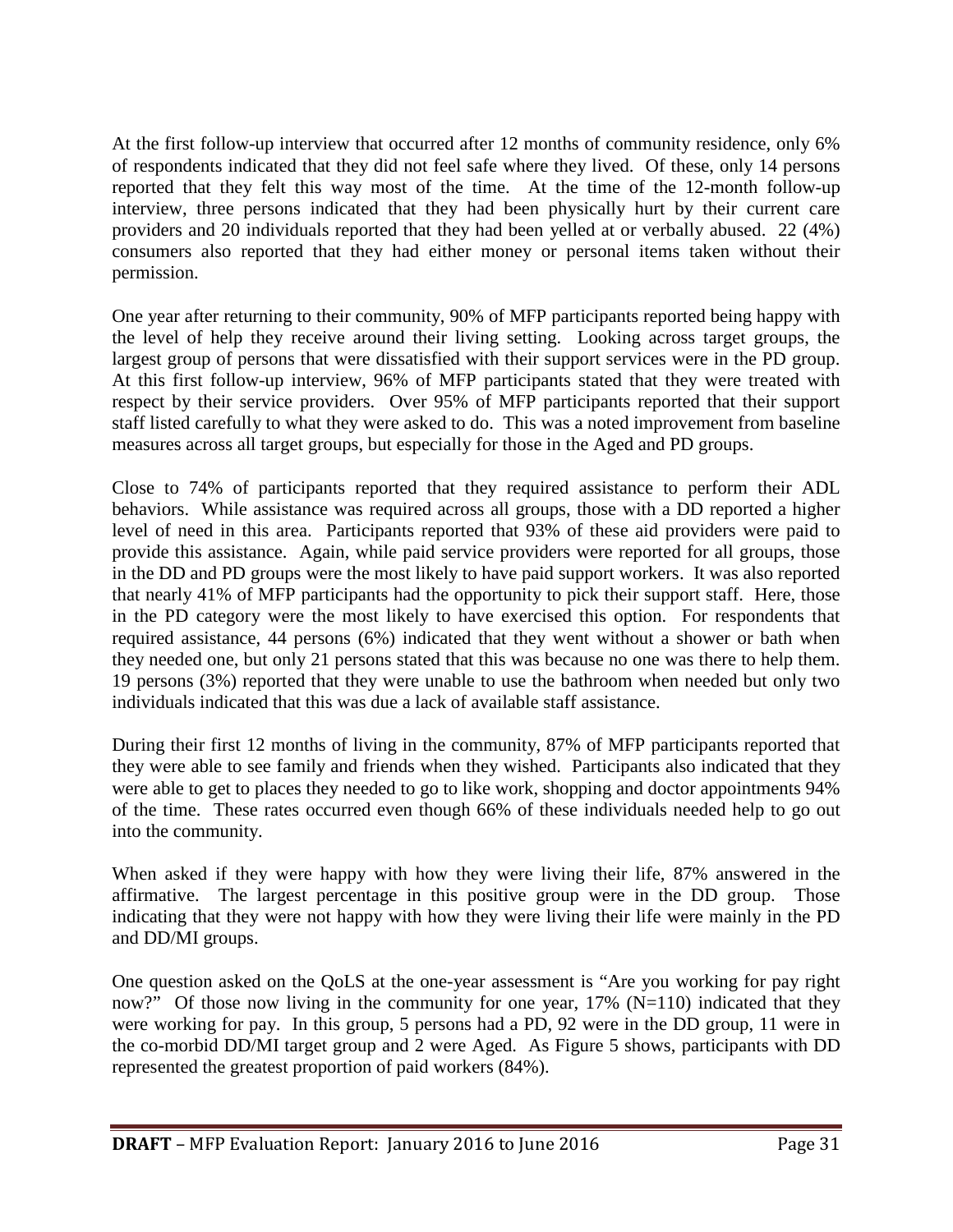#### **Figure 5.**



Of those MFP participants who were not working for pay  $29\%$  (N=139) indicated that they would like to find paid employment. A breakdown by target groups for individuals desiring paid employment can be found in Figure 6 located below. As can be seen in Figure 6, participants with PD represented the greatest proportion not engaged in paid employment but willing to work for pay (57%). In addition to individuals who were working or desiring paid employment, 47 persons (7%) reported that they were doing volunteer work without being paid and another 133 persons (24%) indicated that they would be willing to perform volunteer work without being paid.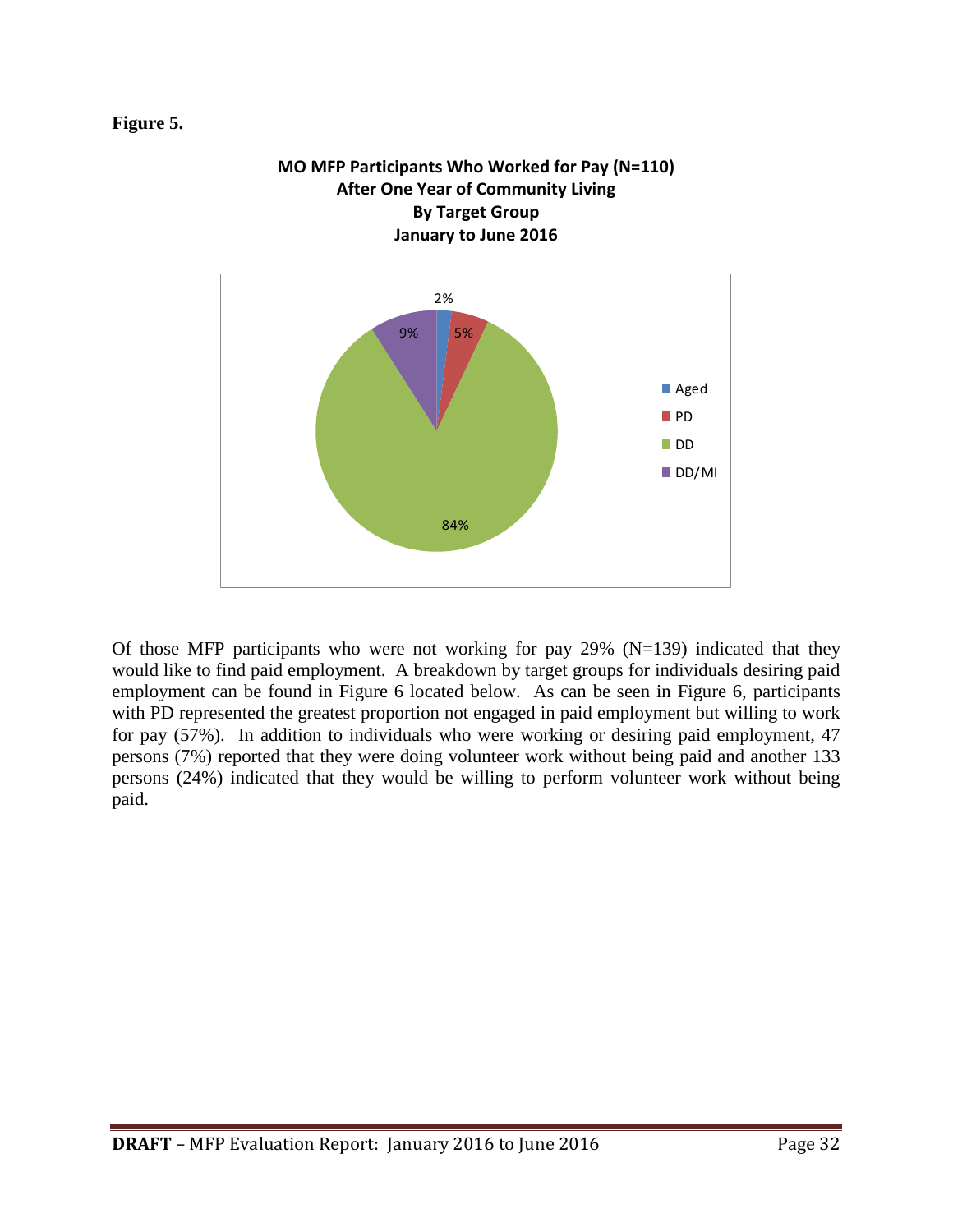#### **Figure 6.**

#### **MO MFP Participants Who Desired to Work for Pay (N=139) After One Year of Community Living By Target Group January to June 2016**



#### **Two-year Post-Transition Findings**

For this reporting period, data from the QoLS was obtained from 496 persons participating in the MO MFP project that had transitioned and were living in the community for 24 months. Of these MO MFP participants 71% were now living in non-group home settings such as apartments. After returning and living in their communities for 2 years, 76% of persons living in a group home setting and 91% of those living in a non-group home setting indicated that they liked their current living arrangement. 47% of those in group homes and 64% of those not living in a group home setting indicated that they had helped select their current home.

At the second follow-up interview that occurred after 24 months of community residence, less than 5% of respondents indicated that they did not feel safe where they lived. Of these, only three persons reported that they felt this way most of the time. At the time of the two-year follow-up interview, four persons indicated that they had been physically hurt by their current care providers and 17 individuals reported that they had been yelled at or verbally abused. In addition, 19 consumers reported that they had either money or personal items taken without their permission.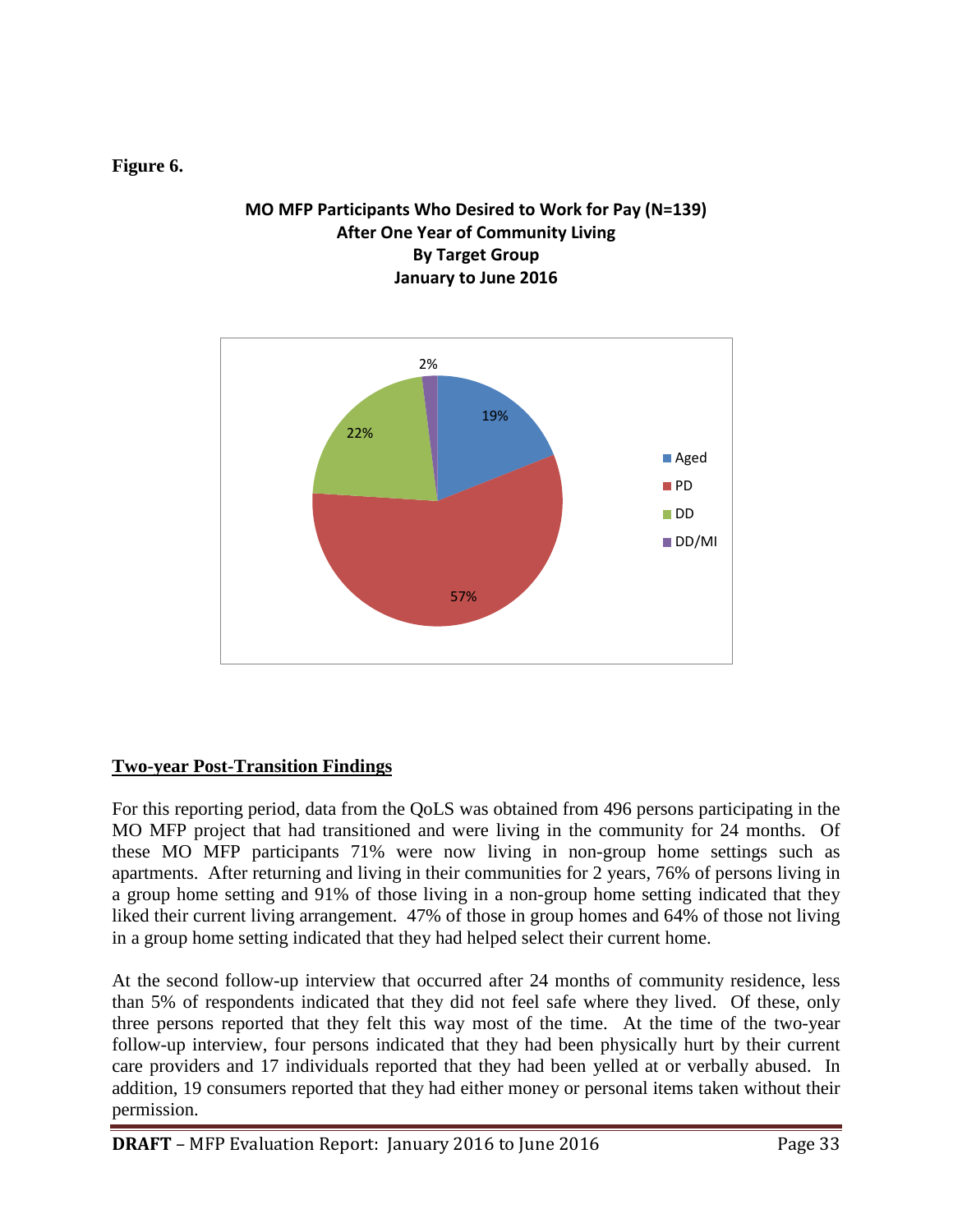Two-years after returning to their communities, 92% of MFP participants reported being happy with the support they receive around their living setting. The largest numbers of persons who were dissatisfied with their support services were in the PD and Aged groups. At this second follow-up interview, over 96% of MFP participants stated that they were treated with respect by their service providers. This report on being treated with respect was found across all target groups from the 1 to 2 year follow-up interviews. When asked if their support staff listened carefully to their requests of what to do, 96% reported in the affirmative. However, some in the PD and DD/MI groups did indicate issues in this area.

Nearly 77% of participants stated that they required assistance to perform their ADL behaviors. Survey reports indicated that supports were required across all groups however, those in the DD or DD/MI groups were most likely to need this support. MFP participants needing support reported that 93% of these aid providers were paid to perform these duties. It was also reported that 37% of MFP participants used the opportunity to pick their support staff with those in the PD category the most likely to have exercised this option. For respondents that required assistance, 19 persons (4%) indicated that they went without a shower or bath when they needed one, but only 8 persons stated that this was because no one was there to help them. 18 persons (4%) reported that they were unable to use the bathroom when needed but only 4 individuals indicated that this was due a lack of available staff assistance.

After living in the community for 24 months, 87% of MO MFP respondents indicated that they were able to see friends and family when they wanted to see them. Nearly 92% of MFP participants reported that they were able to go to the places they needed to and 85% indicated that they were able to do this most of the time. This rate occurred even though 73% of these individuals needed help to go out into the community.

When asked if they were happy with how they were living their life, 87% answered that they were happy. The largest percentage in this positive group were in the DD group followed by those in the PD group.

One question asked on the second year follow-up QoLS is "Are you working for pay right now?" Of those now living in the community for two-years,  $21\%$  (N=88) indicated that they were working for pay. In this group of paid workers, 74 were in the DD group, 8 had a DD/MI, 4 had a PD and 2 were in the aged group. As Figure 7 shows, participants with DD represented the greatest proportion of paid workers (84%).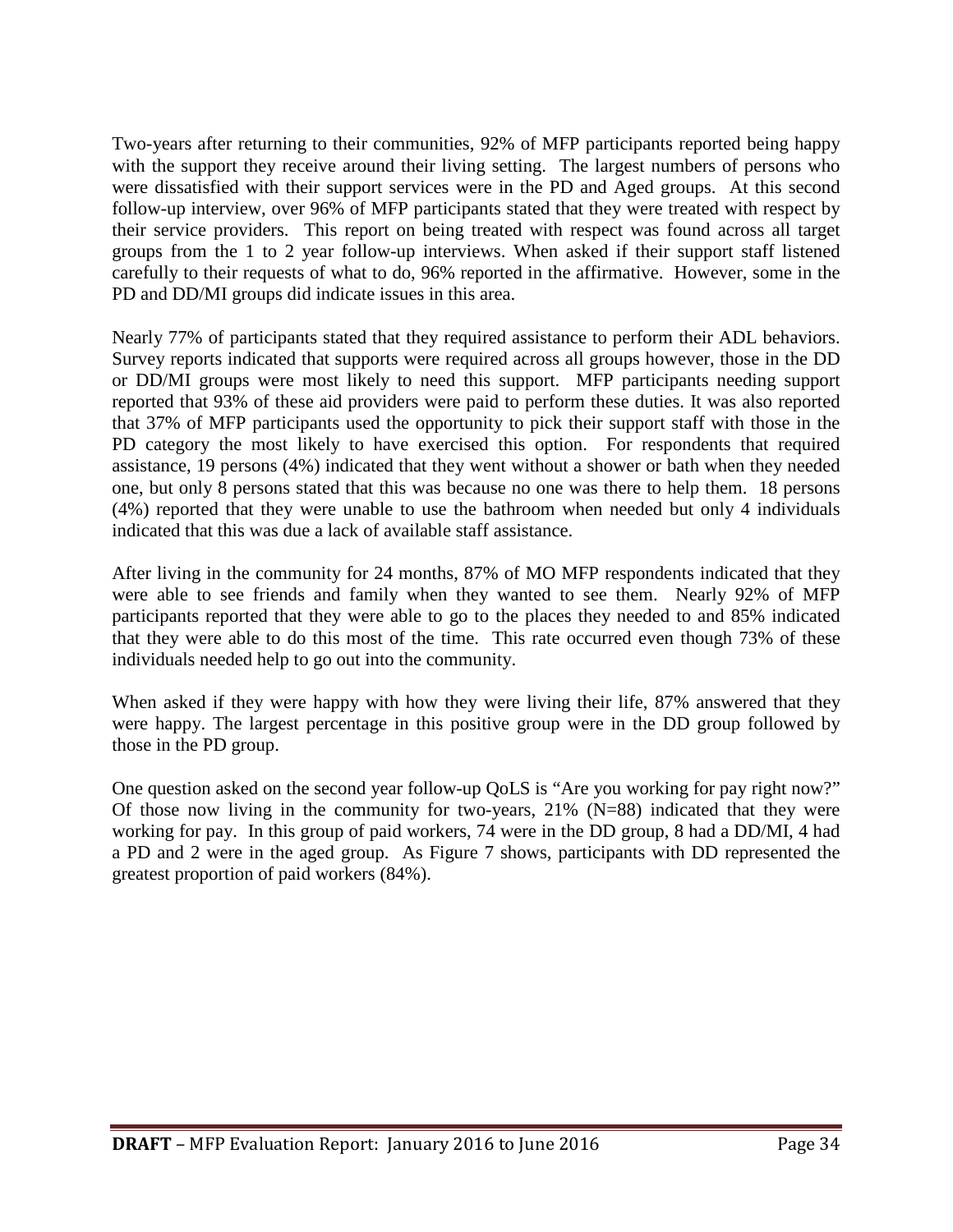#### **Figure 7.**



**MO MFP Participants Who Worked for Pay (N=88) After Two-years of Community Living**

Of those MFP participants who were not working for pay, 23% (N=69) indicated that they would like to find paid employment. A breakdown by target groups for individuals desiring paid employment can be seen in Figure 8 located below. As can be seen in Figure 8, 53% of participants with PD and 27% of persons with DD who were not engaged in paid employment were willing to work for pay.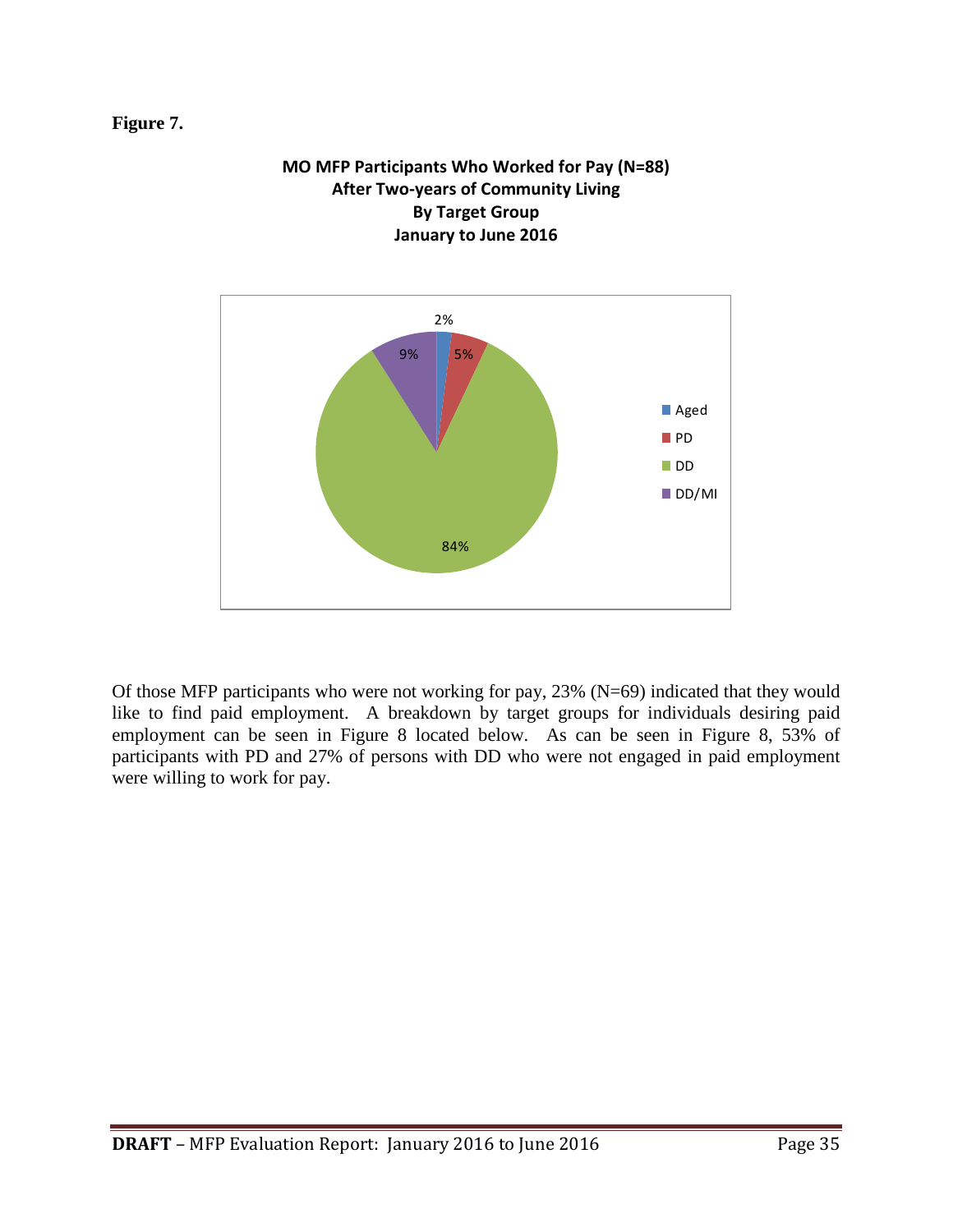#### **Figure 8.**

#### **MO MFP Participants Who Desired to Work for Pay (N=69) After Two-years of Community Living By Target Group January to June 2016**



In addition to individuals who were working or desiring paid employment, 35 persons (8%) reported that they were doing volunteer work without getting paid and another 60 persons (17%) indicated that if opportunities were found, they would be willing to perform volunteer work without being paid.

**Objective 5b:** Changes in quality of life.

Concern over quality of life in institutional settings has been a driving force in LTC policy for some time. The MFP program is based on the premise that many institutionalized Medicaid recipients prefer to live in the community and are able to do so with appropriate support. One of the main assumptions of the MFP program is that community based care would improve participants Quality of Life (QoL). As a result, the monitoring of QoL is a critical aspect of the evaluation of the MFP project.

The MFP Quality of Life Survey (QoLS) will be used to help examine changes in consumer quality of life as the result of participation in MFP. This survey is intended to be administered prior to a consumer leaving their institutional setting and again in 12 and 24 months after returning to the community. The QoLS is designed to be administered to consumers and the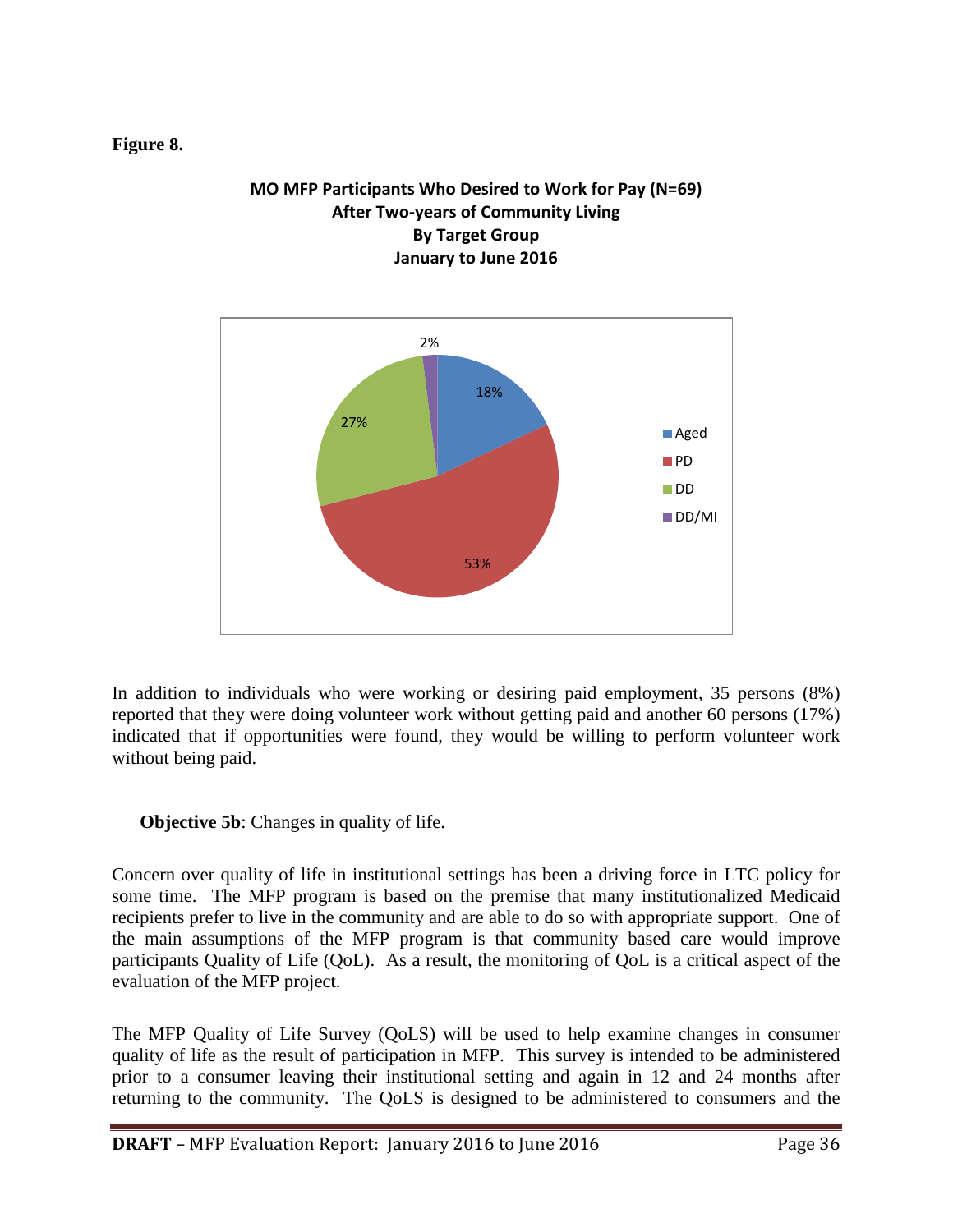results sent to CMS. The QoLS is intended to collect information on participants in the following domains: 1. Satisfaction with living arrangement, 2. Unmet need for personal care, 3. Respect and dignity, 4. Choice and control, 5. Community integration and inclusion, 6. Overall satisfaction with life, and 7. Mood and Health Concerns. Results for each domain will be measured by the summative counts of similar items that constitute the domain.

For this reporting period, a cumulative total of 1,448 persons were eligible for the baseline QoLS, 751 participants in the MFP project were eligible for and administered the 12 month QoLS and 496 individuals were administered the 24 month follow-up QoLS.

An examination of the reported changes in domain scores for all MO MFP participants after approximately one year and two-years of living in the community indicated that improvements were reported across all summary domains. See Table 8.

#### **Table 8.**

|                                   |        | <b>Baseline to First Year</b> |        | <b>Baseline to Second Year</b> |
|-----------------------------------|--------|-------------------------------|--------|--------------------------------|
|                                   |        | Follow-Up                     |        | Follow-Up                      |
| Domain                            | Number | Percent                       | Number | Percent                        |
| Living Arrangement                | 453    | 65%                           | 291    | 63%                            |
| <b>Personal Care</b>              | 77     | 11%                           | 54     | 12%                            |
| Respect / Dignity                 | 128    | 25%                           | 85     | 24%                            |
| <b>Choice and Control</b>         | 466    | 67%                           | 307    | 66%                            |
| Community Integration & Inclusion | 299    | 43%                           | 192    | 42%                            |
| Satisfaction                      | 206    | 31%                           | 132    | 31%                            |
| Mood & Health Concerns            | 210    | 31%                           | 140    | 31%                            |

#### **Percent of Participants Who Reported Improvements in Quality of Life Domains**

In examining the changes in measured summary domains across target groups and time, a more complicated picture begins to emerge. A visual description of the changes in domains across target groups and over time can be found in the following series of Figures 9 - 15.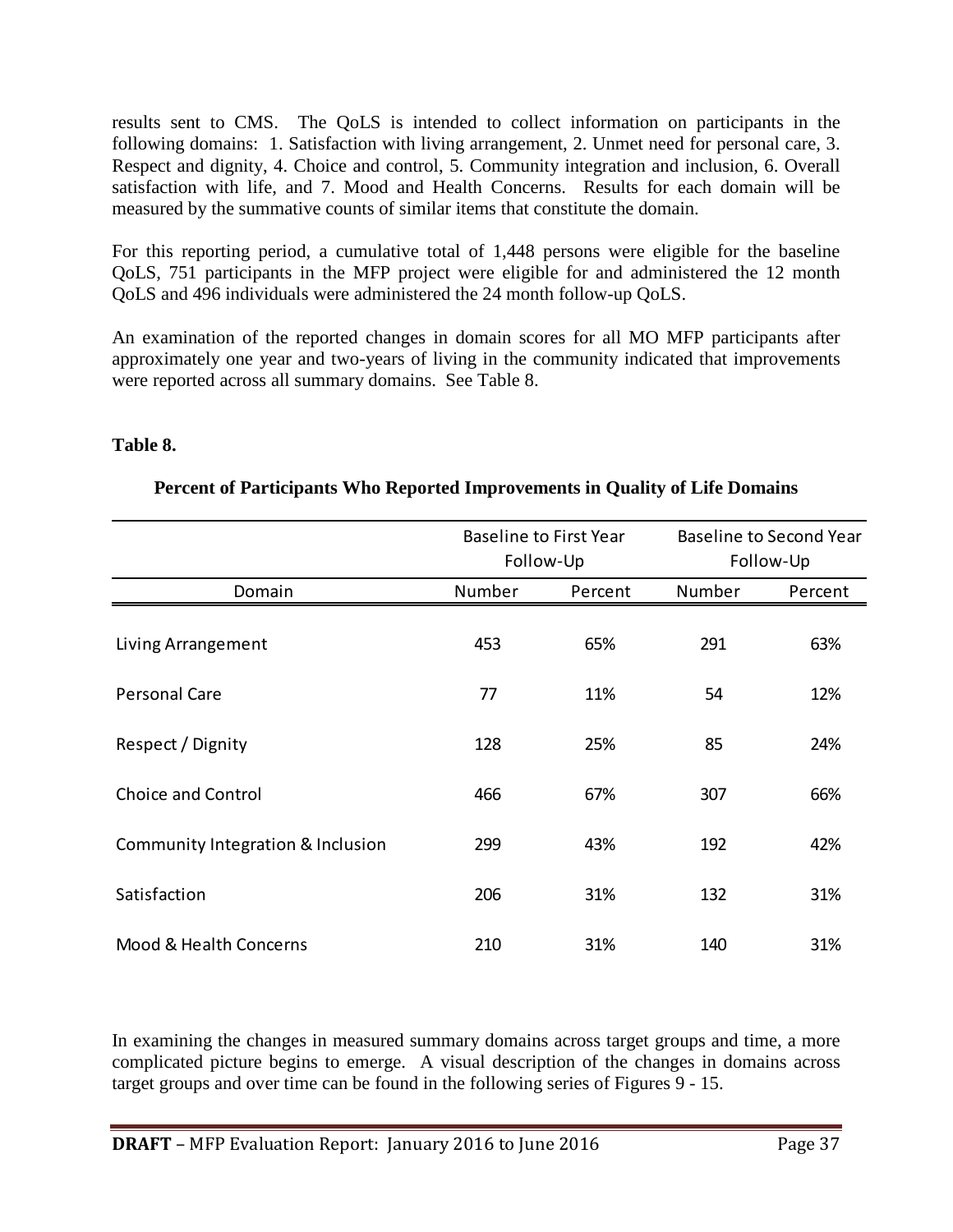



**Choice and Control**

**Figure 10**.

**Living Arrangements**

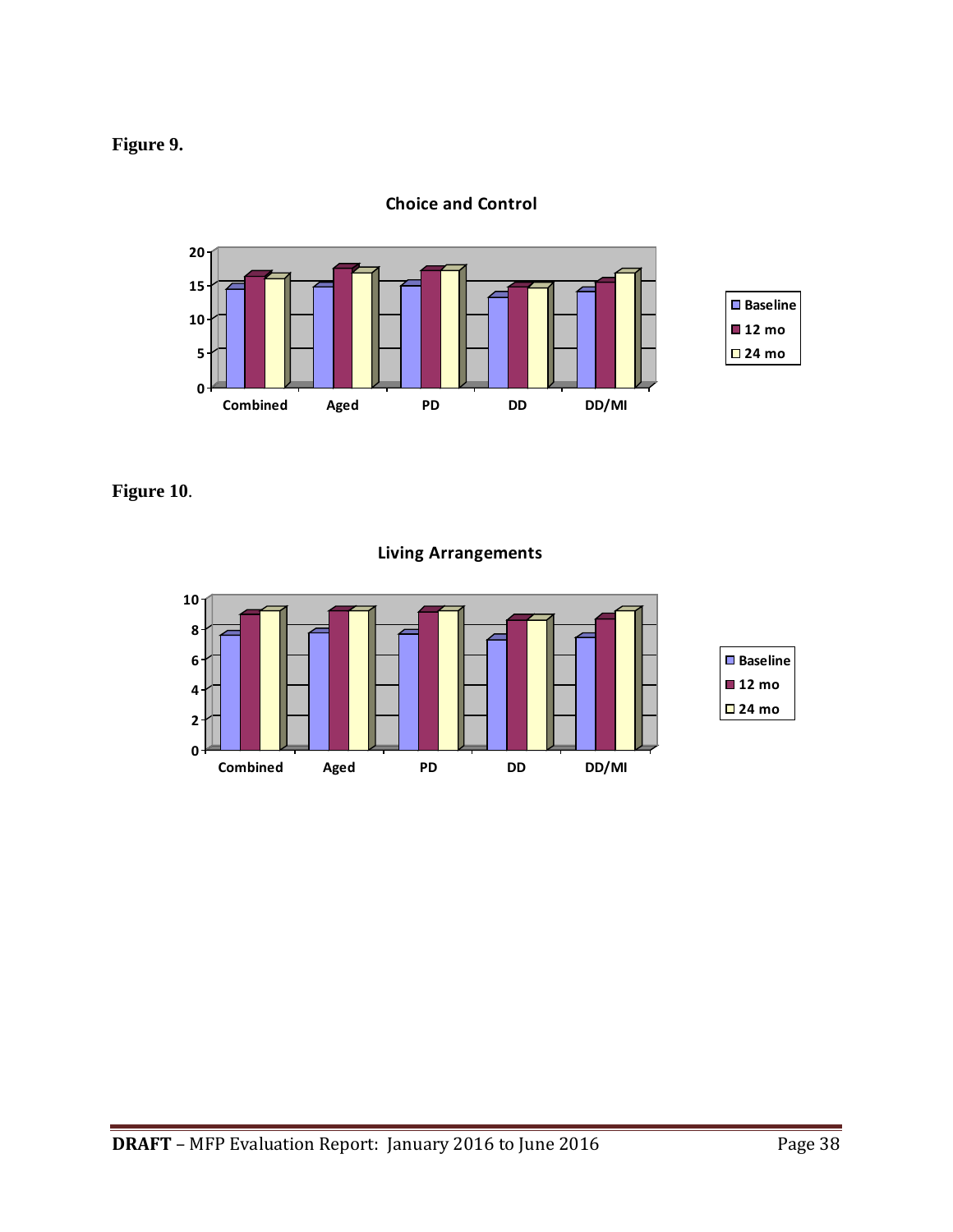### **Figure 11.**



**Satisfaction**

**Figure 12.**



### **Community Integration**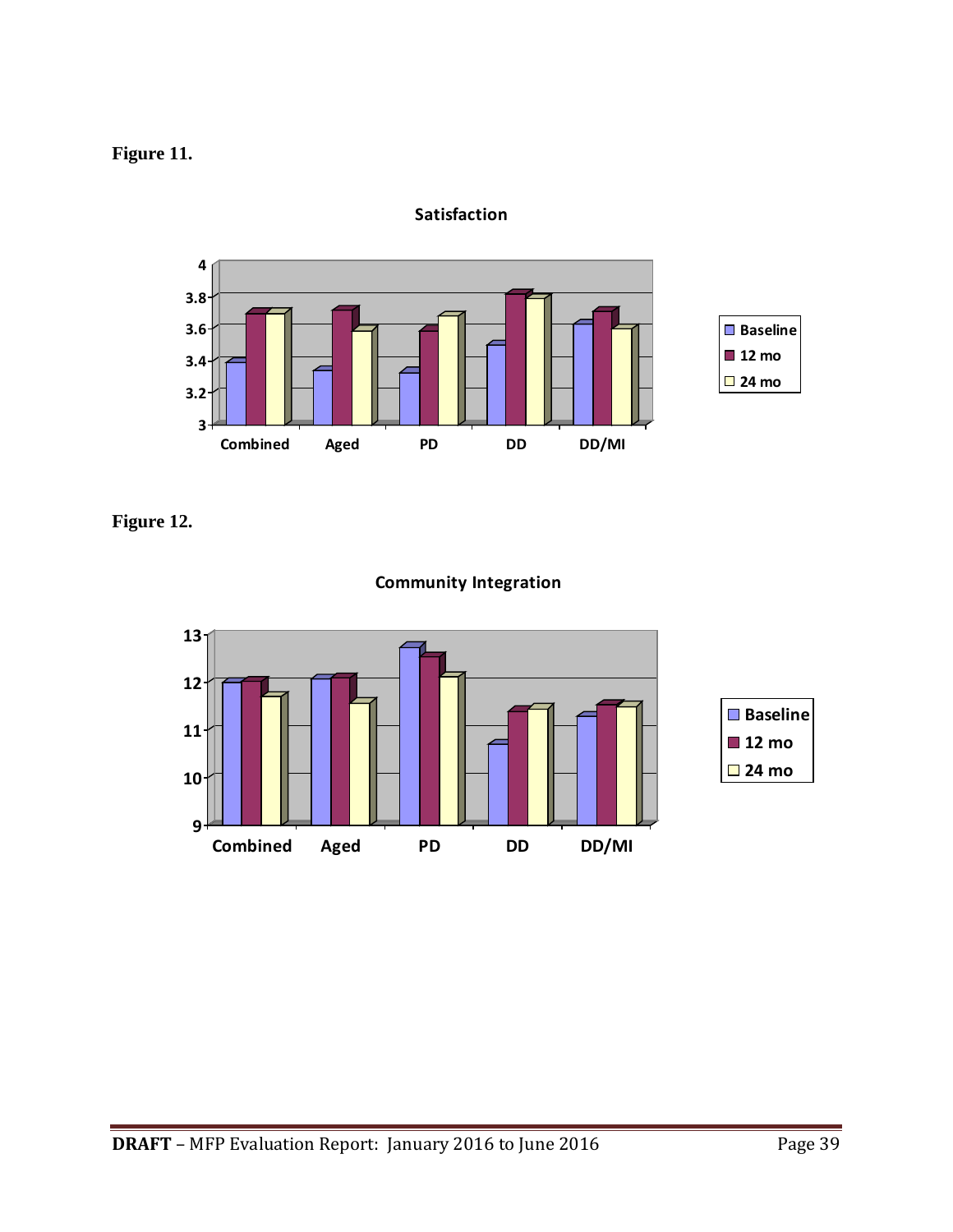### **Figure 13.**



**Respect and Dignity**

**Figure 14.**



#### **Unmet Personal Care Needs (Lower Score Indicates Fewer Unmet Needs)**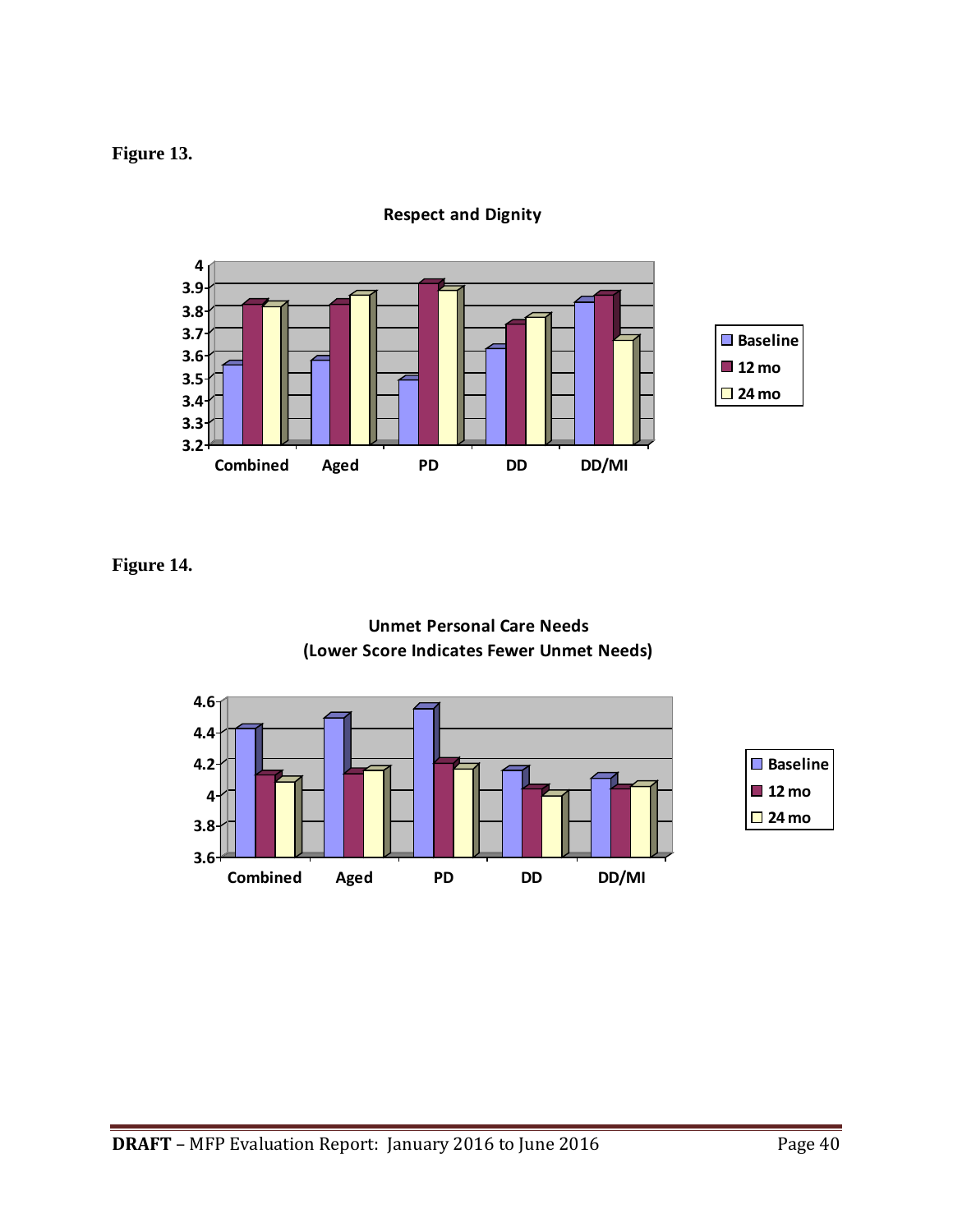#### Figure 15.



**Mood & Health Concerns**

A summary of the significance for changes in domain scores across target groups and over time can be found in the following table (See Table 9). An analysis of the change in domain scores from baseline to the first year follow-up indicated that significant improvements in QoL were reported for all MO MFP participants on: Living Arrangement, Personal Care Needs, Respect and Dignity, Choice and Control, Community Integration & Inclusion and Satisfaction. Mood  $\&$ Health Concerns was the only domain where MFP participants did not report significant improvement from Baseline assessment to the 12-month follow-up report.

Different patterns of change in QoL are found when examining MO MFP participants in their respective target group. At the 12-month follow-up, significant improvements in the domain of *life satisfaction* were reported for all target groups except those persons in the co-morbid DD/MI group. When surveyed at the 2-year follow-up, significant improvements in *life satisfaction* were maintained for those in the Physically Disabled and DD groups. Non-significant improvements in *life satisfaction* from the baseline measure to the 2-year follow-up were reported for those in the Aged and co-morbid DD/MI groups.

For the domain of *living arrangements*, all target groups reported significant improvements at both the one and two-year follow-up assessments. A similar pattern of improvement was found for the domain of *choice and control* across all target groups for the 12 and 24-month follow-up surveys.

Individuals in the Aged, Physically Disabled and the DD target groups all reported a significant increase in being treated with *respect and dignity* by their care providers at the one-year followup. At the two-year assessment, only those in the Aged and Physically Disabled groups continued to report a significant improvement in being treated with *respect and dignity* by their service providers.

At the both the one-year and two-year assessments, persons in the Aged and Physically Disabled groups reported significant improvements in having their *personal care needs* met when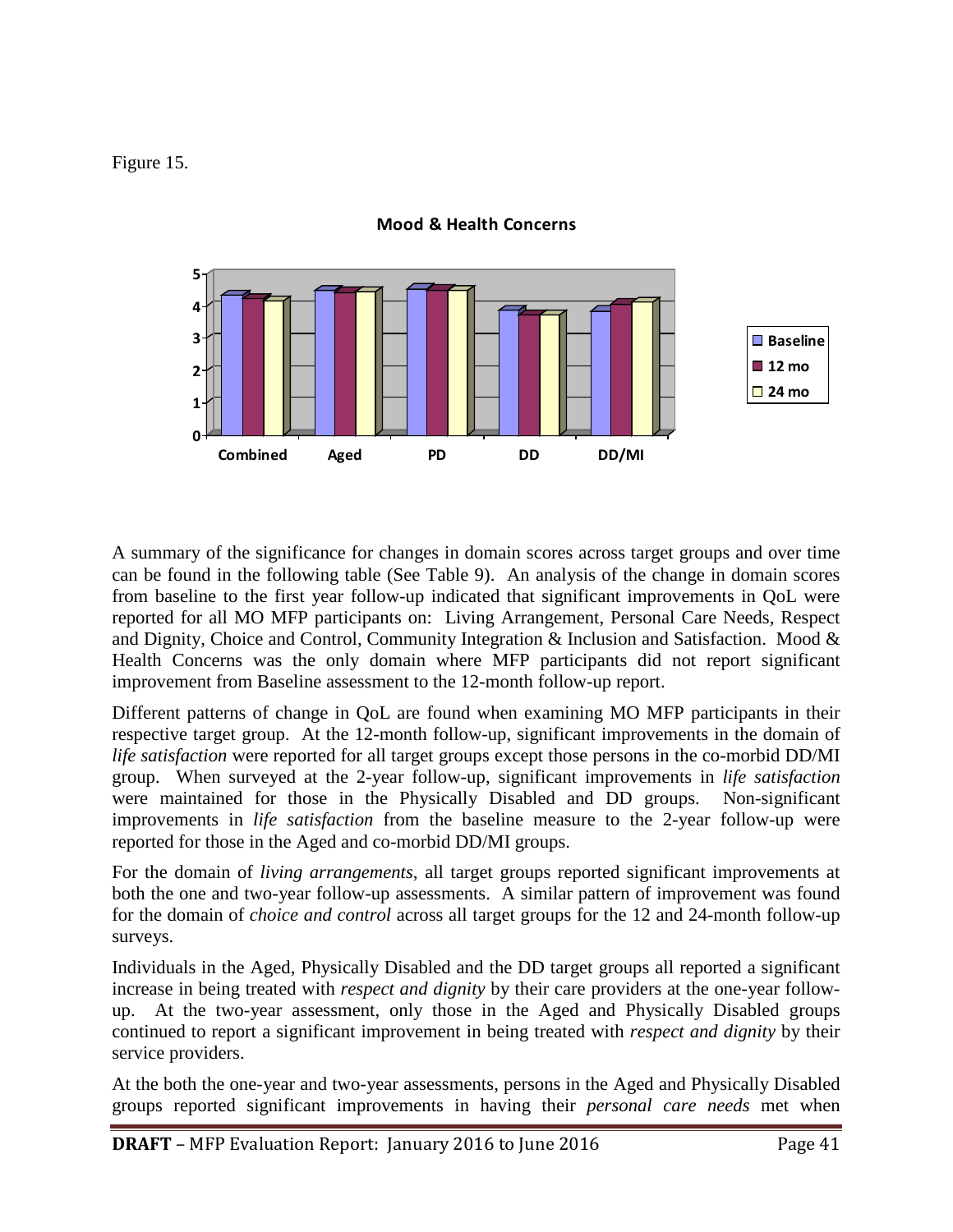compared to the baseline measure. No significant improvement in meeting *personal care needs*  were reported by those in the DD and the co-morbid DD/MI groups at either the one or two-year assessments.

For the domain of *community integration*, only those individuals in the DD target group reported a significant improvement at the one-year follow-up. At the two-year assessment, those in the DD group continued to report an improvement in their community integration; however, they were now joined by those in the Aged and Physically Disabled groups.

No significant improvements across target groups were reported in the area of *mood and health concerns* at either the one or two-year assessments. This failure to find significant improvements in this domain was true for all four target groups involved in the MO MFP program.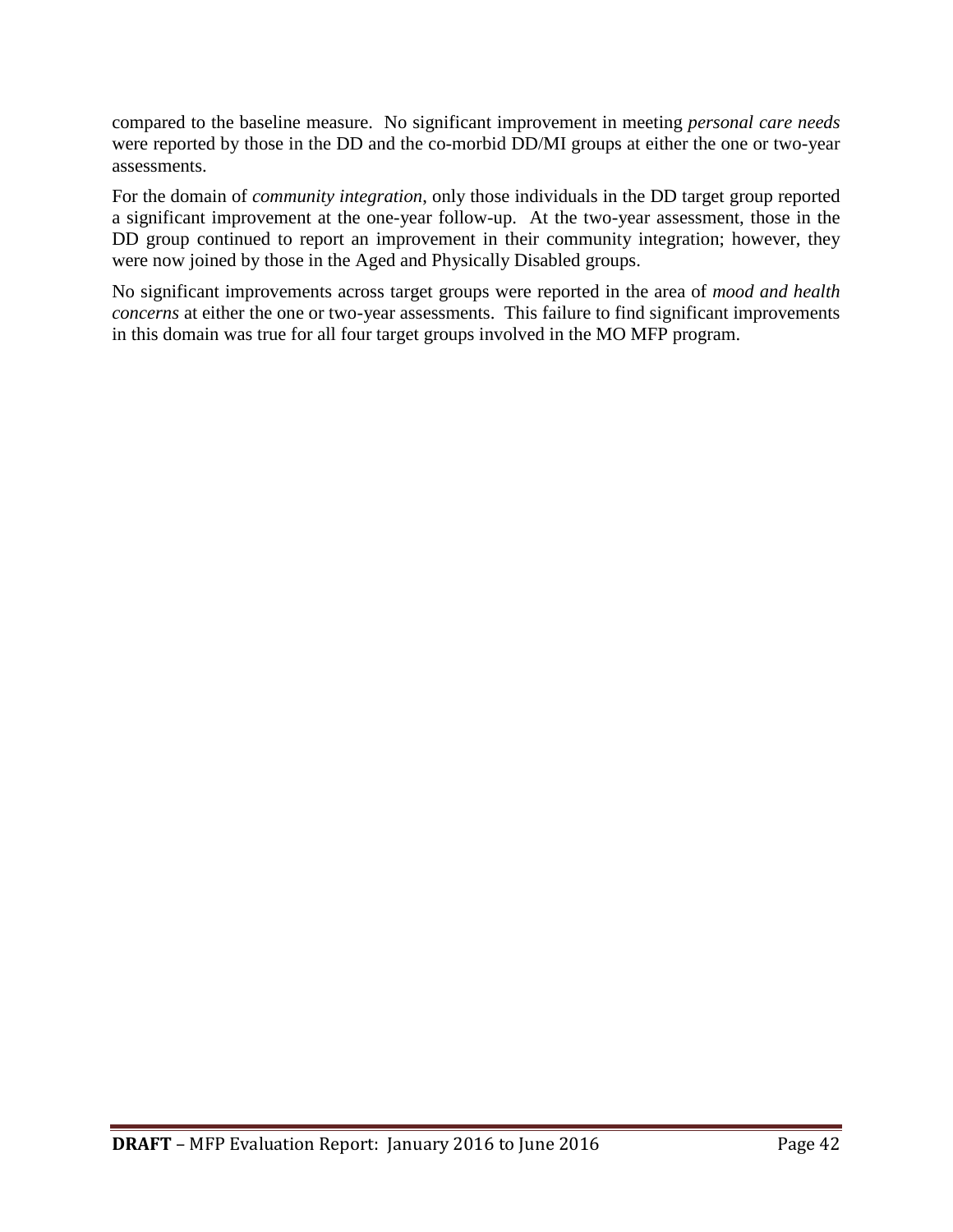#### **Table 9.**

|                              | All<br>Participants | Aged      | <b>PD</b> | <b>DD</b> | DD/MI     |
|------------------------------|---------------------|-----------|-----------|-----------|-----------|
|                              |                     |           |           |           |           |
| <b>Life Satisfaction</b>     | ***                 | ***       | ***       | ***       |           |
| Baseline vs 12 mo            |                     |           |           |           | <b>NS</b> |
| Baseline vs 24 mo            | ***                 | <b>NS</b> | ***       | ***       | <b>NS</b> |
| <b>Living Arrangement</b>    |                     |           |           |           |           |
| Baseline vs 12 mo            | ***                 | ***       | ***       | $***$     | $\ast$    |
| Baseline vs 24 mo            | ***                 | ***       | ***       | ***       | $**$      |
| <b>Choice and Control</b>    |                     |           |           |           |           |
| Baseline vs 12 mo            | ***                 | ***       | ***       | ***       | $\ast$    |
| Baseline vs 24 mo            | ***                 | ***       | $***$     | ***       | ***       |
| <b>Respect and Dignity</b>   |                     |           |           |           |           |
| Baseline vs 12 mo            | ***                 | $**$      | ***       | $\ast$    | <b>NS</b> |
| Baseline vs 24 mo            | ***                 | $\ast$    | $***$     | <b>NS</b> | <b>NS</b> |
| <b>Personal Care</b>         |                     |           |           |           |           |
| Baseline vs 12 mo            | ***                 | ***       | ***       | <b>NS</b> | <b>NS</b> |
| Baseline vs 24 mo            | ***                 | ***       | ***       | $\ast$    | <b>NS</b> |
| <b>Community Integration</b> |                     |           |           |           |           |
| Baseline vs 12 mo            | $\ast$              | <b>NS</b> | <b>NS</b> | ***       | <b>NS</b> |
| Baseline vs 24 mo            | <b>NS</b>           | $\ast$    | $\ast$    | ***       | <b>NS</b> |
| <b>Mood and Health</b>       |                     |           |           |           |           |
| Baseline vs 12 mo            | <b>NS</b>           | <b>NS</b> | <b>NS</b> | <b>NS</b> | <b>NS</b> |
| Baseline vs 24 mo            | <b>NS</b>           | <b>NS</b> | <b>NS</b> | <b>NS</b> | <b>NS</b> |

| Significant Differences Between Assessments: Quality of Life Measures by Target Group |  |  |  |
|---------------------------------------------------------------------------------------|--|--|--|
|                                                                                       |  |  |  |

 $*$  p < .05

\*\* p < .01

\*\*\*  $p < .001$ 

NS = Not Significant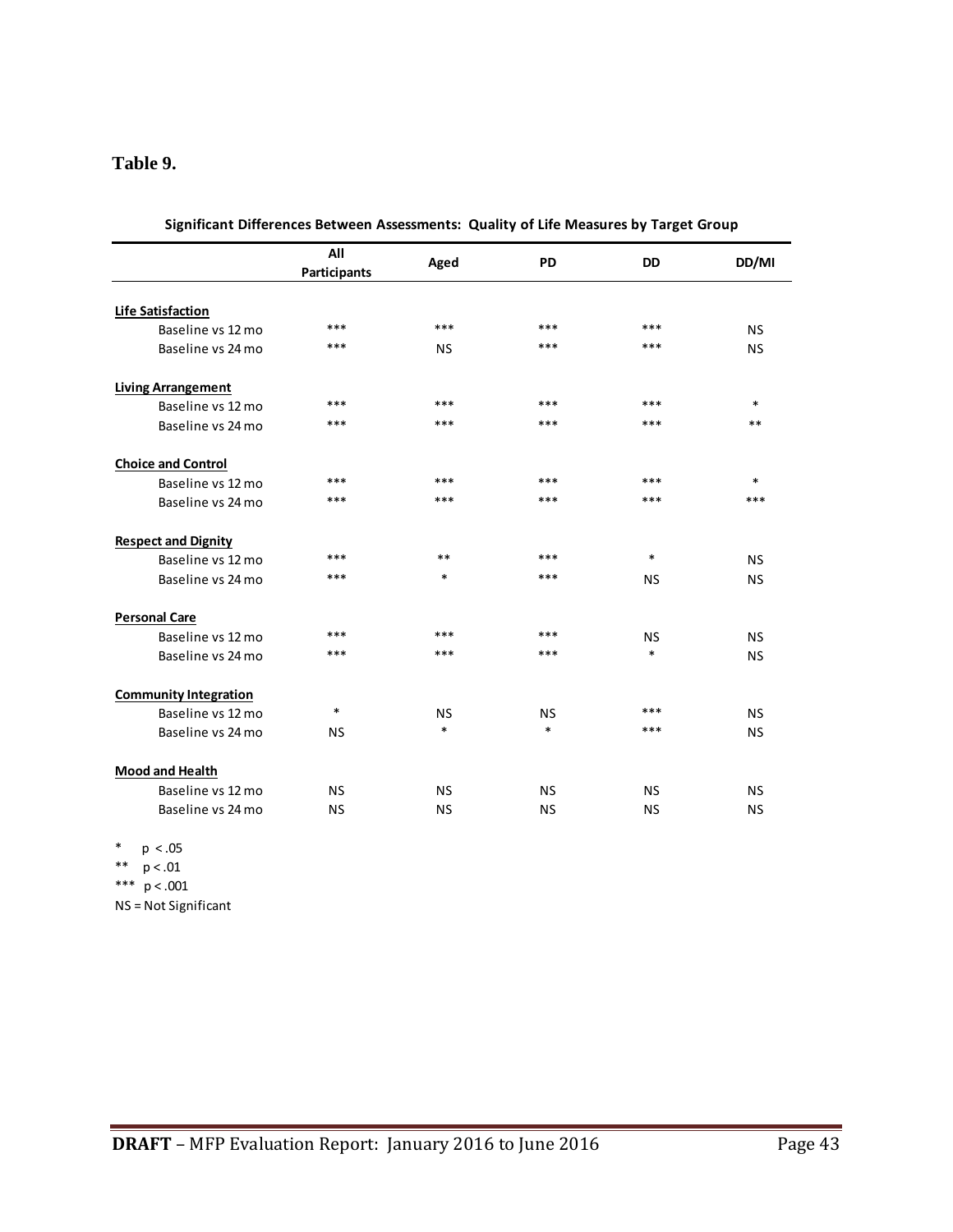**Area 6:** Persons eligible to participate in MFP and who decline or those persons enrolled in MFP and who cease participation in MFP will be evaluated to determine the reasons for their decisions. Individuals who die while participating in MFP will also have their cause of death examined.

**Objective 6a**: Rates of re-institutionalization of MFP participants and reasons cited.

Of the individuals currently enrolled in the MO MFP project, a total of 49 persons were reinstitutionalized from January to June 2016. Of these, 38 MFP participants required a reinstitutionalization of 30 days or less: 28 were Physically Disabled target group, 6 were Aged and 4 were in the DD group. For this reporting period 3 persons in the Aged group and 5 individuals in the Physically Disabled group required a re-institutionalization greater than 30 days. One individual in the Aged group, one in the DD group and two persons in the PD group were re-institutionalized with a length of stay as yet unknown. The majority of persons, who chose or had to return to an institutionalized setting, either did so for health-related issues that did not allow them to remain in the community or because they had Medicaid spend-down problems.

**Objective 6b**: Frequency of deaths of MFP participants and reasons cited.

From January to June 2016, there were 3 reported deaths for individuals participating in the MO MFP program. One person in the Aged target group and two in the PD group. The causes of deaths were listed as age related; pneumonia while undergoing chemotherapy; and unknown.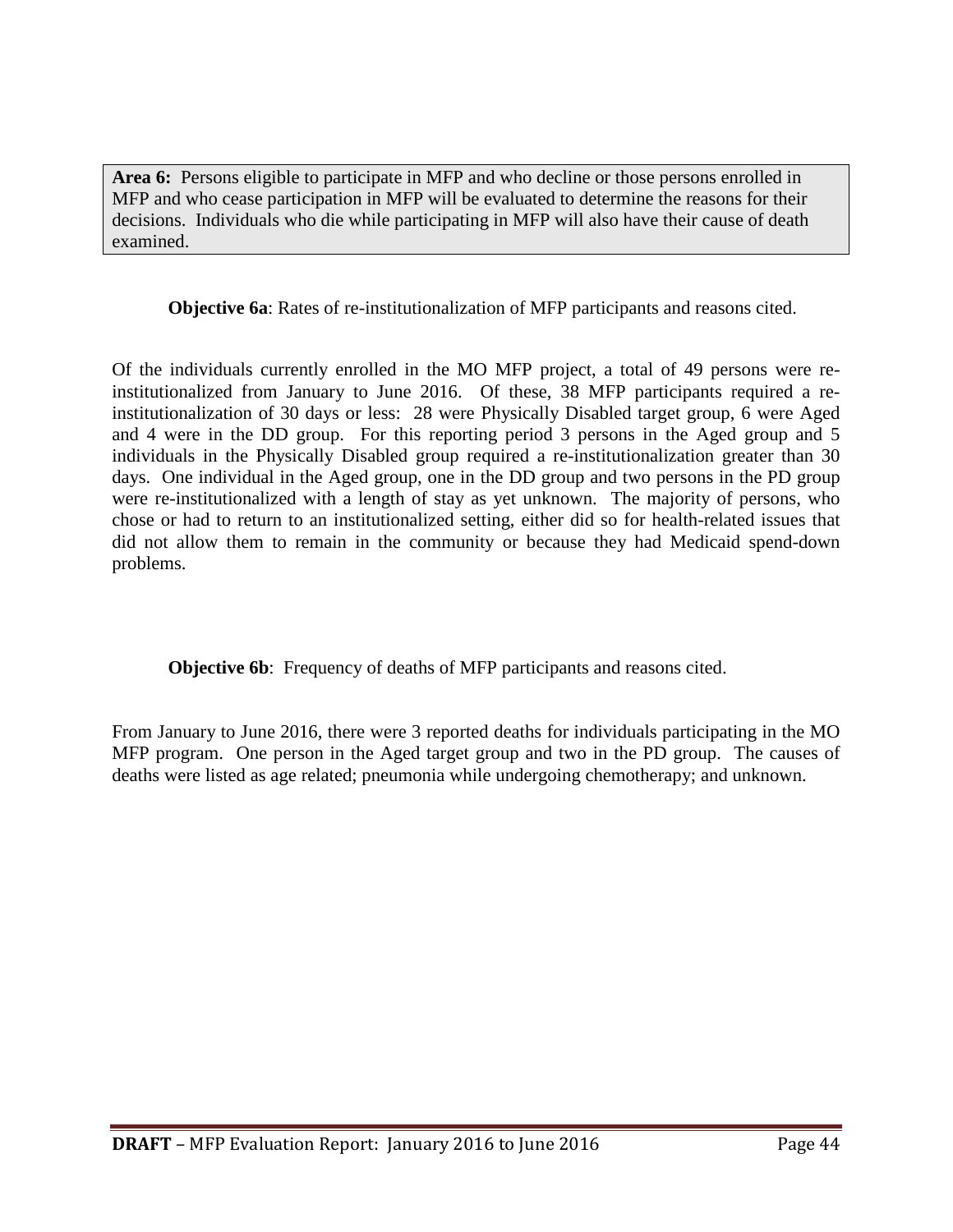#### **Missouri Money Follows the Person Semi-Annual Evaluation Report – January to June 2016 Summary**

For this reporting period, the Missouri Money Follows the Person: My Life, My Way, My Community MO (MFP) was able to transition 91 individuals. This number of transitions is below the semi-annual target goals, but consistent with transition patterns seen in earlier project years where annual goals were met by the end of the year. The training for nursing home staff on Section Q continued to show results. For this reporting period, 143 persons were referred to MO MFP using Section Q and 19 of these individuals eventually transitioned back to the community. This number is 21% of the total transitions for this reporting period.

Both the DHSS and the DMH continue to develop and implement policies and procedures to provide continuity and quality care upon transition for their target groups. To help assist their aims, both agencies have developed and use web based tools to help collect data that allows them to assess and monitor individual needs and service delivery. Among other areas, these systems allow for the monitoring of abuse and neglect, health needs, and the altering of individual supports as needed.

One continuing area of concern and a primary impediment to community transitions is that of housing. Affordable housing continues to be difficult to obtain and local housing agencies have been reluctant to dedicate any housing slots specifically for MFP participants. State agencies participating in the MO MFP Project have taken steps in an attempt to address this problem such as regional meetings with housing authorities and housing developers and local collaborations with subsidized apartment owners and managers. Participating agencies are also working with housing developers to help create more universally designed housing throughout the state. The MO MFP program has hired a housing coordinator and housing specialist to provide assistance in the area of housing. The state MFP Director will continue to work with housing agencies to develop housing approaches that will benefit MFP participants. A continuing problem area in housing is the assessment of risk for community placements of individuals with histories of alcohol or substance abuse, and severe mental illness. Here agencies continue to hold meetings to share knowledge on how these persons can best be transitioned and supported in the community.

The state of Missouri continues to show a shift in rebalancing monetary funding from institutions to HCBS for this reporting period. The target goal was a 4 percent in total Medicaid HCBS expenditures for each year of the demonstration program. This goal has been exceeded by the end of the fiscal year.

During this reporting period, 60 MFP participants choose to self-direct their support services with the majority in the non-elderly, Physical Disability target group (N=42). The remaining 18 persons were in the aged group. During this reporting period, available data indicated that six participants in the PD group and one person in the aged group dis-enrolled from the selfdirection option of the Mo MFP program.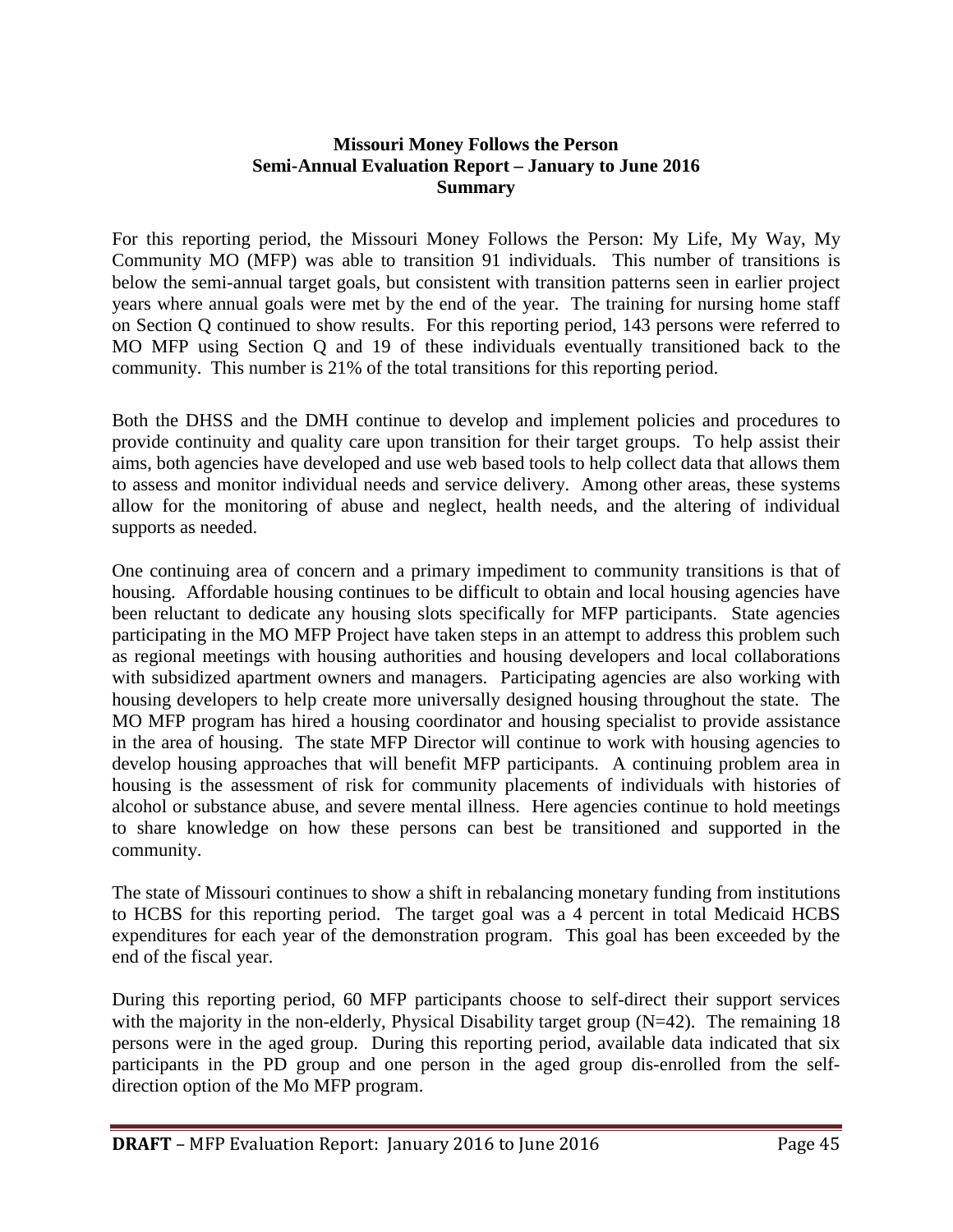At the end of this reporting period, the MO MFP program reported that 49 persons needed to be re-institutionalized. Most (N=38) were for less than 30 days, 8 were for more than 30 days and 3 have an undetermined length of stay. Six persons with a length of stay longer than 30 days reenrolled in the MO MFP program upon discharge. The majority of persons, who chose or had to return to an institutionalized setting, either did so for health-related issues that did not allow them to remain in the community, for deterioration in cognitive functioning or to meet spend down requirements.

The results from the one and two-year Quality of Life Surveys suggest that the MO MFP program is accomplishing the goal of returning qualified individuals to the community and improving the quality of life for these participants. MO MFP participants have reported significant improvements in their living arrangements, life satisfaction, and choice and control over their lives that have been sustained over a two-year time span since leaving a long-term care institution.

Some of the remaining domains measured by the QoLS have shown mixed results that have varied over time and across target groups. Persons leaving long term care facilities such as those in the Aged and Physically Disabled groups have reported significant improvements in their personal care upon returning to the community at both the one and two-year follow-up assessments. Individuals in the DD and DD/MI groups failed to report such changes at either the one or two-year assessment.

In the area of "being treated with respect and dignity", persons in the PD group reported the strongest and most consistent improvement at both the one and two-year assessments. Those in the aged group also reported significant improvements from the baseline measure on the one-and two-year survey, but their results were not as strong as for those in the PD group. Persons in the DD group reported improvement on the 12-month survey but not on the 24-month follow-up. No changes in this domain were found for those in the DD/MI group.

The only individuals that reported a prolonged and significant improvement in community integration were those in the DD group. Here they reported an improvement that was maintained across the two-year time period. Persons in the aged and PD groups reported a significant improvement in community integration only at the 2-year assessment. The failure of the other groups to show gains in this domain should be examined. Differences might be due to access to a more organized system or process that is not currently available to those in the other target groups and this might warrant a closer examination of how others are being integrated into their communities.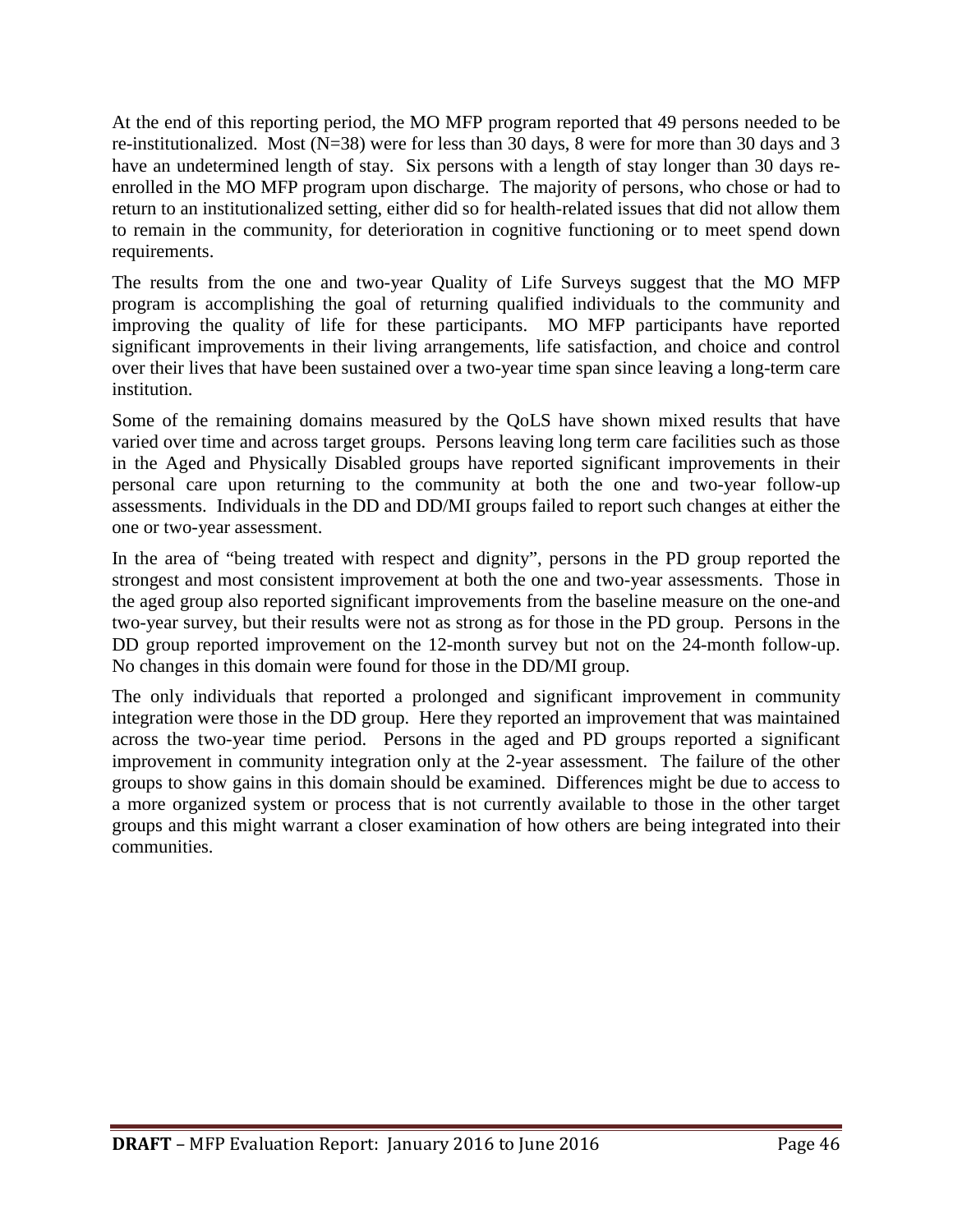# **APPENDIX A**

# **EVALUATION OVERVIEW**

This semi-annual report for the evaluation of the Missouri Money Follows the Person Demonstration (MO MFP) covers the 6-month period from January to June 2016. The evaluation activities described in this report align with the (a) evaluation plan that was submitted to the Centers for Medicare and Medicaid Service (CMS) and (b) the required semi-annual reporting format.

#### **Evaluation Plan**

The evaluation plan was developed in collaboration between Tom McVeigh, Robert Doljanac and the MO MFP project staff. During the planning phase, project work teams developed a strategic plan including specific activities and relevant data sources. The evaluation plan was designed to complement the strategic plan such to inform the implementation process and outcomes. Overall, the evaluation plan details, by grant objective, the evaluation processes, measures, and data sources.

Given the integrated nature of the data comprising the evaluation of the Missouri Money Follows the Person Demonstration, implementation of the evaluation plan has involved collaboration across many partners within the Departments of Mental Health (DMH), Social Services (DSS) and Health and Senior Services (DHSS).

The evaluation plan includes both a process and outcome evaluation. The purpose of the process evaluation is to:

- Determine the perceptions of the stakeholders about the planning and implementation of the projects,
- Determine the extent to which the implementation of the grant follows proposed protocols,
- Document changes to grant processes and reasons for changes, and
- Record participation from various stakeholders in grant activities and decision-making.

The outcome evaluation involves:

- Integrating existing data sources contributing to the understanding of the effects of the grant processes on the quality of life for people with disabilities,
- Examining the usefulness of current data systems,
- Measuring stakeholder perspectives of outcomes and document their personal experiences.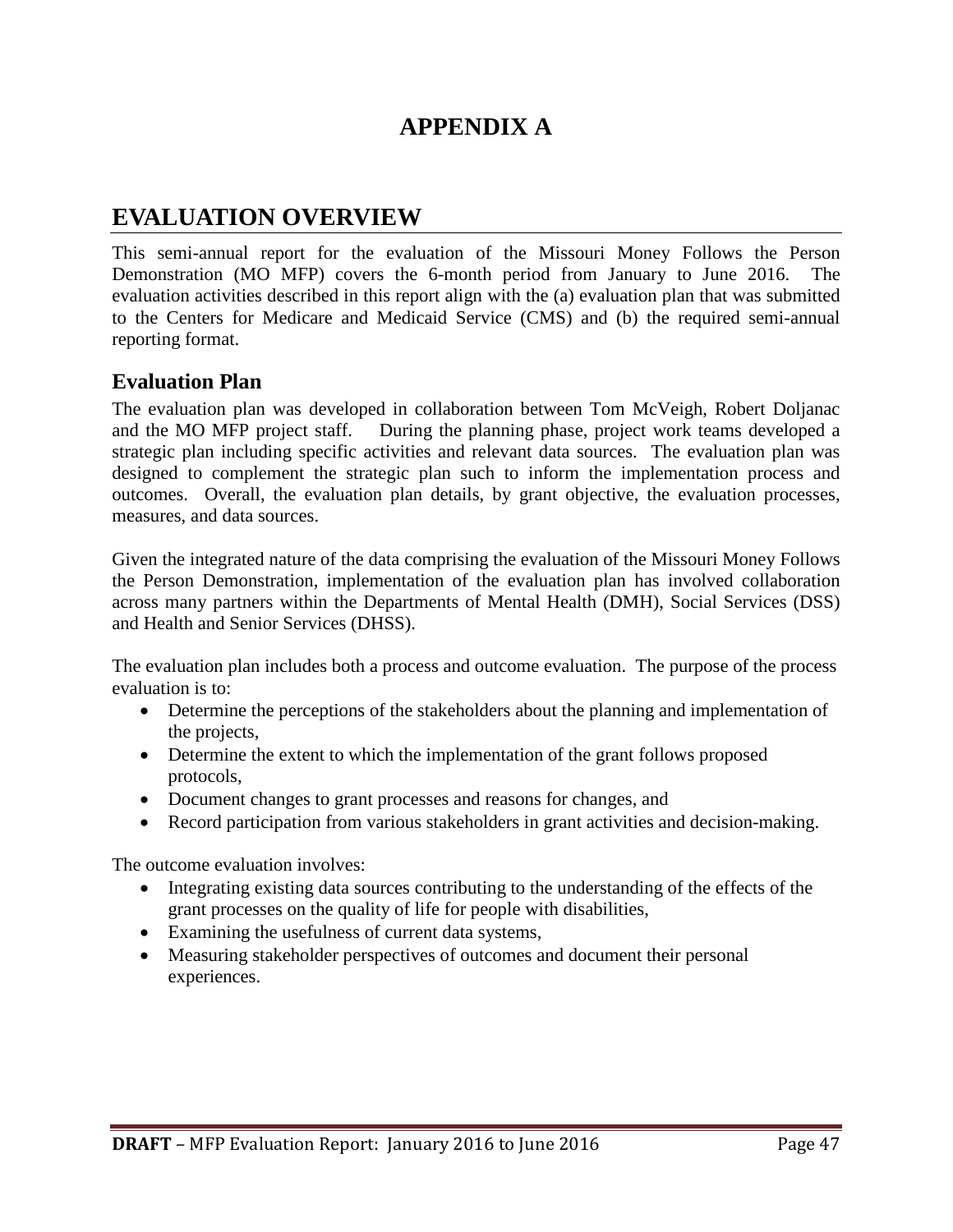# **Evaluation Methodology**

### **Table 10.**

|     | Area #1: The MFP Project will establish practices and policies to screen, identify, $\&$ assess persons who are candidates for transitioning into<br>the community through the MFP Project. |                                                                                               |                                                            |                                                                                                    |                                |  |  |  |  |  |
|-----|---------------------------------------------------------------------------------------------------------------------------------------------------------------------------------------------|-----------------------------------------------------------------------------------------------|------------------------------------------------------------|----------------------------------------------------------------------------------------------------|--------------------------------|--|--|--|--|--|
|     | Data Elements for<br>Information / Data<br>Entity / Agency<br>Outcome<br>Frequency of                                                                                                       |                                                                                               |                                                            |                                                                                                    |                                |  |  |  |  |  |
| a.  | Changes in policies & procedures relevant to<br>persons in each target group                                                                                                                | Measure<br>Related policies and<br>procedures                                                 | Source(s)<br>Interviews and Dept.<br><b>Policy Reports</b> | providing data<br>Dept. of Mental Health<br>& CPS<br>Dept. of Health and<br><b>Senior Services</b> | Data Collection<br>Semi-Annual |  |  |  |  |  |
|     |                                                                                                                                                                                             |                                                                                               |                                                            |                                                                                                    |                                |  |  |  |  |  |
| $b$ | Number in each target group who choose to<br>participate and those who actually transition                                                                                                  | Numbers identified<br>$\bullet$<br>Numbers who<br>transition<br>Reason for non-<br>transition | Annual reviews,<br>referrals, and<br>interviews            | Dept. of Mental Health<br>& CPS<br>Dept. of Health and<br><b>Senior Services</b>                   | Semi-Annual                    |  |  |  |  |  |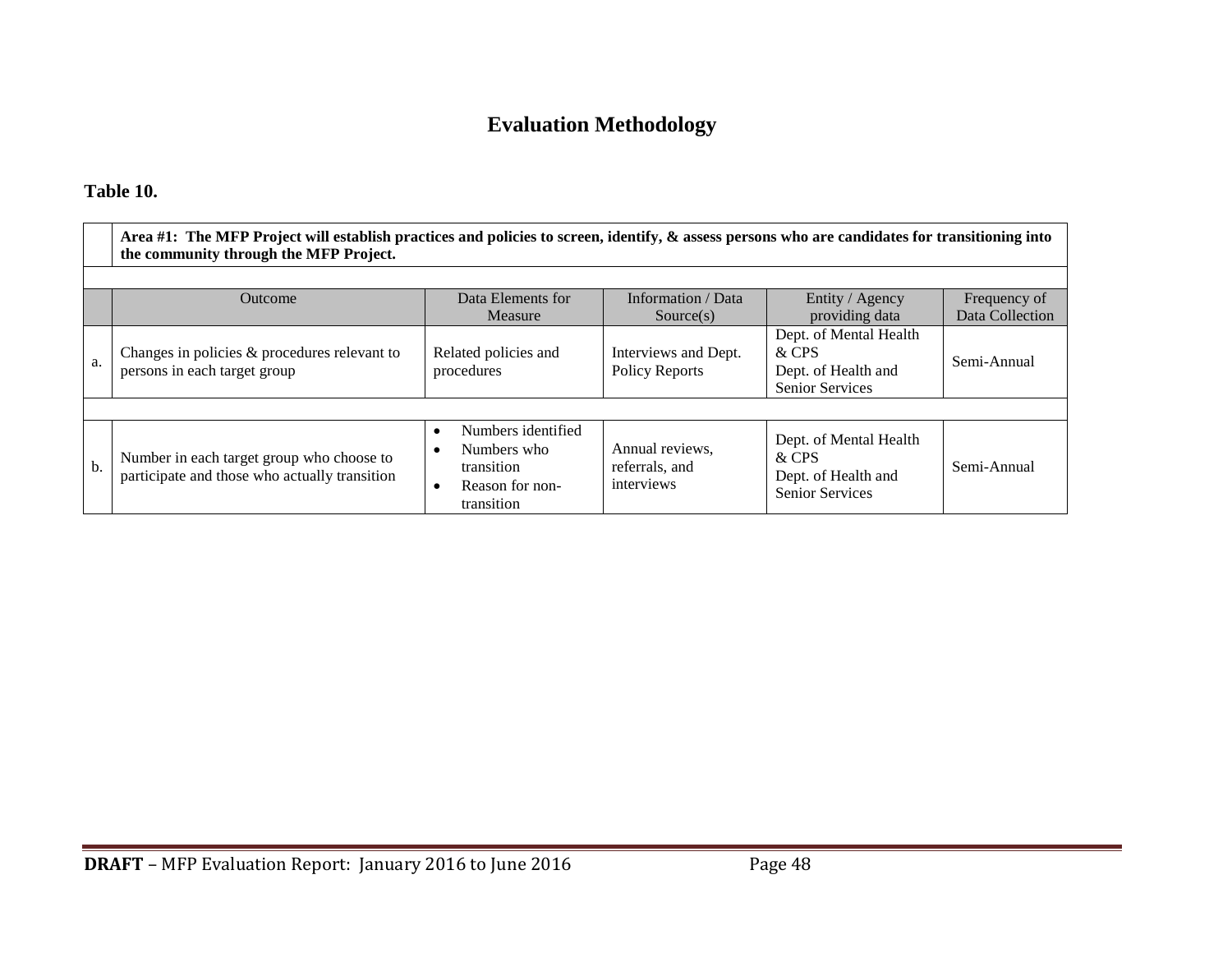### **Table 11.**

|     | Area #2: Development of flexible financing strategies or other budget transfer strategies that allow "money to follow the person". |                                                           |                                 |                                                                          |                                 |  |  |  |  |
|-----|------------------------------------------------------------------------------------------------------------------------------------|-----------------------------------------------------------|---------------------------------|--------------------------------------------------------------------------|---------------------------------|--|--|--|--|
|     | <b>Outcome</b>                                                                                                                     | Data Elements for<br>Measure                              | Information / Data<br>Source(s) | Entity / Agency<br>providing data                                        | Frequency of<br>Data Collection |  |  |  |  |
| a.  | Changes in the balance of long term care<br>funding between institutional and home and<br>community based services                 | Long term care<br>funding<br>Institutional funding        | State budget reports            | Dept. of Mental Health<br>Dept. of Health and<br>Senior Services         | Semi-Annual                     |  |  |  |  |
|     |                                                                                                                                    |                                                           |                                 |                                                                          |                                 |  |  |  |  |
| $b$ | Increases in the number of persons funded<br>under the Medicaid waiver program                                                     | Number of persons<br>receiving Medicaid<br>waiver funding | State data reports              | Dept. of Mental Health,<br>Dept. of Health and<br>Senior Services        | Semi-Annual                     |  |  |  |  |
|     |                                                                                                                                    |                                                           |                                 |                                                                          |                                 |  |  |  |  |
| c.  | Increases in the amount of funding for<br>demonstration services received by persons in<br>the MFP Project                         | Demonstration services<br>funding                         | State budget reports            | Dept. of Mental Health,<br>Dept. of Health and<br><b>Senior Services</b> | Semi-Annual                     |  |  |  |  |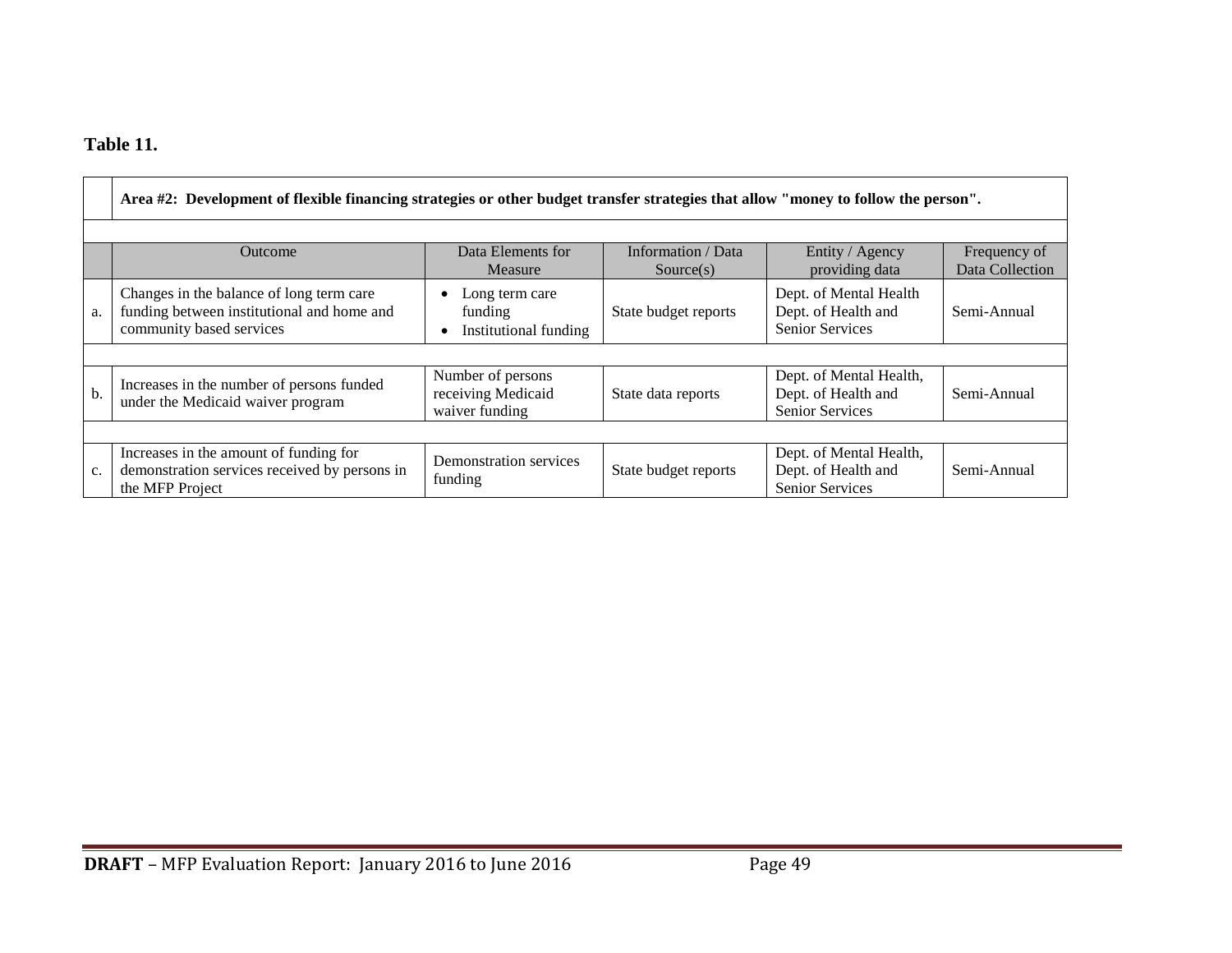### **Table 12.**

|    | Area #3: Availability and accessibility of supportive services for MFP Project Participants                                                            |                                                                                                    |                                 |                                                                            |             |  |  |  |
|----|--------------------------------------------------------------------------------------------------------------------------------------------------------|----------------------------------------------------------------------------------------------------|---------------------------------|----------------------------------------------------------------------------|-------------|--|--|--|
|    | Data Elements for<br>Information / Data<br>Entity / Agency providing data<br>Frequency of Data<br><b>Outcome</b><br>Collection<br>Measure<br>Source(s) |                                                                                                    |                                 |                                                                            |             |  |  |  |
| a. | Level of involvement of consumers in the<br>MFP Project in transition planning and<br>delivery of services for each target group                       | Individual responses<br>to survey/interview<br>questions                                           | Quality of Life<br>Survey (QLS) | <b>CMS</b>                                                                 | Semi-Annual |  |  |  |
| b. | Types of housing selected by MFP<br>participants for each target group                                                                                 | Type housing<br>selected and received                                                              | <b>MFP</b> Data Files           | Department of Mental Health<br>Department of Health and Senior<br>Services | Semi-Annual |  |  |  |
|    | Apt. or Unit with an individual lease<br>$\bullet$                                                                                                     |                                                                                                    |                                 |                                                                            |             |  |  |  |
|    | <b>Community Based Residential Setting</b><br>$\bullet$<br>Home Owned or Leased by Individual<br>$\bullet$<br>or Family                                |                                                                                                    |                                 |                                                                            |             |  |  |  |
| c. | Number of MFP participants who self-<br>direct services for each target group                                                                          | Number of persons<br>self-directing services                                                       | <b>MFP</b> Data Files           | Department of Mental Health<br>Department of Health and Senior<br>Services | Semi-Annual |  |  |  |
|    |                                                                                                                                                        |                                                                                                    |                                 |                                                                            |             |  |  |  |
| d. | The number of individuals who were unable<br>to transition due to lack of accessible /<br>affordable housing                                           | Number of<br>individuals who were<br>unable to transition<br>due to housing                        | DSS / MFP Data<br>Files         | <b>MFP</b> Project Staff                                                   | Semi-Annual |  |  |  |
|    |                                                                                                                                                        |                                                                                                    |                                 |                                                                            |             |  |  |  |
| e. | Types and amount of transition services,<br>including demonstration services                                                                           | <b>Transition Services</b>                                                                         | <b>MFP</b> Data Files           | Department of Mental Health<br>Department of Health and Senior<br>Services | Semi-Annual |  |  |  |
|    |                                                                                                                                                        |                                                                                                    |                                 |                                                                            |             |  |  |  |
| f. | Why individuals interested in participating<br>in MFP were unable to transition into the<br>community                                                  | Number of<br>individuals who were<br>unable to transition<br>into the community<br>and reasons why | <b>MFP</b> Data Files           | <b>MFP</b> Project Staff                                                   | Semi-Annual |  |  |  |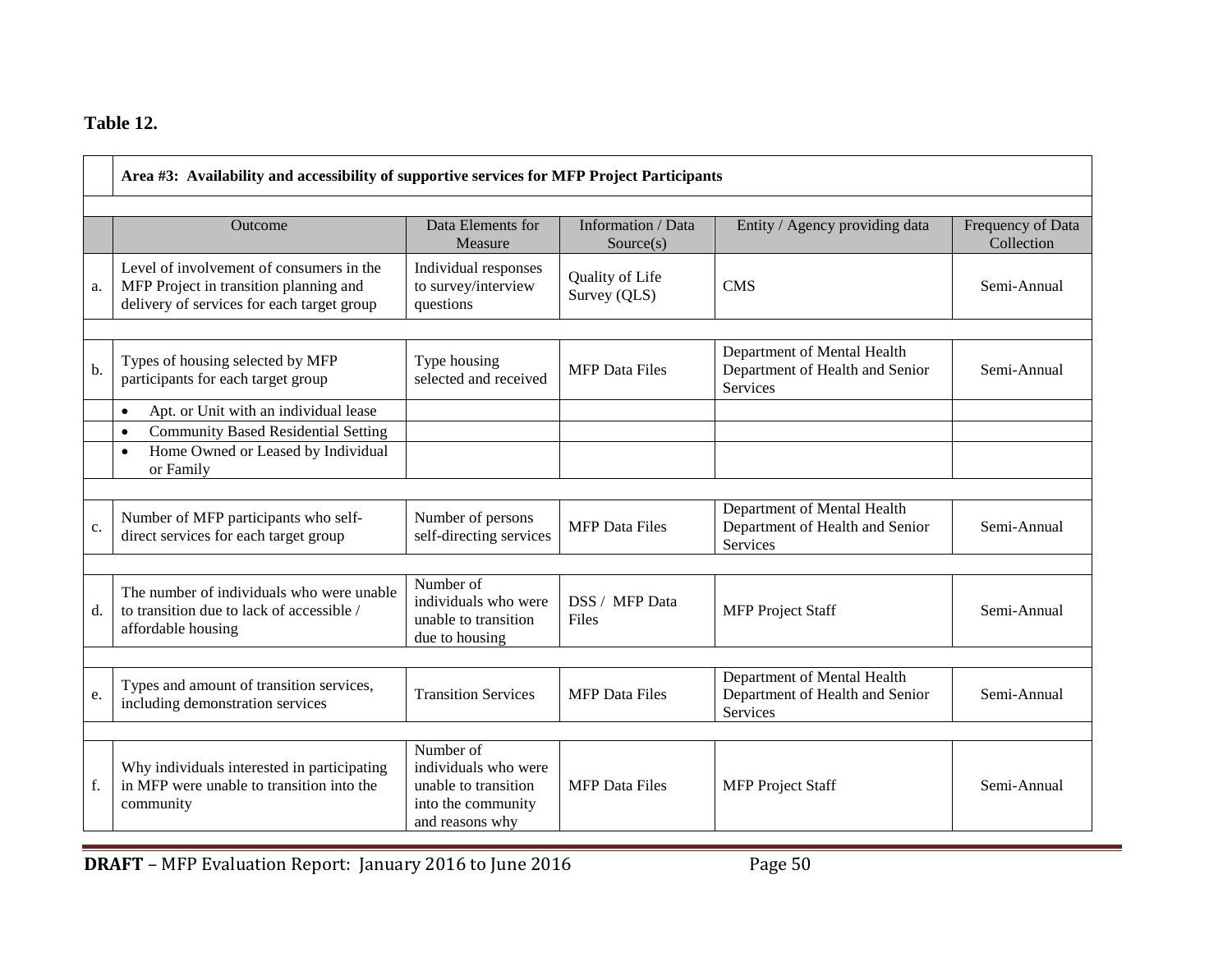### **Table 13.**

|    | Area #4: Performance of a cost analysis on support service costs for individuals participating in the MFP Project                                         |                                                                               |                                                |              |             |  |  |  |  |  |
|----|-----------------------------------------------------------------------------------------------------------------------------------------------------------|-------------------------------------------------------------------------------|------------------------------------------------|--------------|-------------|--|--|--|--|--|
|    | Data Elements for<br>Information / Data<br>Entity / Agency<br>Frequency of Data<br><b>Outcome</b><br>providing data<br>Collection<br>Measure<br>Source(s) |                                                                               |                                                |              |             |  |  |  |  |  |
| a. | Cost of Medicaid services prior to participation in<br><b>MFP</b>                                                                                         | Total support service<br>costs billed 12 mo. prior<br>to participating in MFP | <b>Individual Medicaid</b><br>billing invoices | Mo HealthNet | Semi-Annual |  |  |  |  |  |
|    |                                                                                                                                                           |                                                                               |                                                |              |             |  |  |  |  |  |
| b. | Cost of Medicaid services after transitioning and<br>participating in MFP                                                                                 | Total support service<br>costs billed 12 mo. after<br>participating in MFP    | Individual Medicaid<br>billing invoices        | Mo HealthNet | Semi-Annual |  |  |  |  |  |

### **Table 14.**

|    | Area #5: Development of policies & practices to improve quality management systems to monitor services and supports provided to participants<br>in the MFP Project |                                                       |                                            |            |             |  |  |  |  |  |
|----|--------------------------------------------------------------------------------------------------------------------------------------------------------------------|-------------------------------------------------------|--------------------------------------------|------------|-------------|--|--|--|--|--|
|    | Data Elements for Measure<br>Information / Data<br>Entity / Agency<br>Frequency of Data<br><b>Outcome</b><br>providing data<br>Collection<br>Source(s)             |                                                       |                                            |            |             |  |  |  |  |  |
| a. | Level of satisfaction with home<br>and community based services<br>including living arrangements                                                                   | Individual responses to<br>survey/interview questions | MFP participants<br>completing QoLS        | <b>CMS</b> | Semi-Annual |  |  |  |  |  |
|    |                                                                                                                                                                    |                                                       |                                            |            |             |  |  |  |  |  |
|    | Changes in quality of life                                                                                                                                         | Individual responses to<br>survey/interview questions | <b>MFP</b> Participants<br>completing QoLS | <b>CMS</b> | Semi-Annual |  |  |  |  |  |